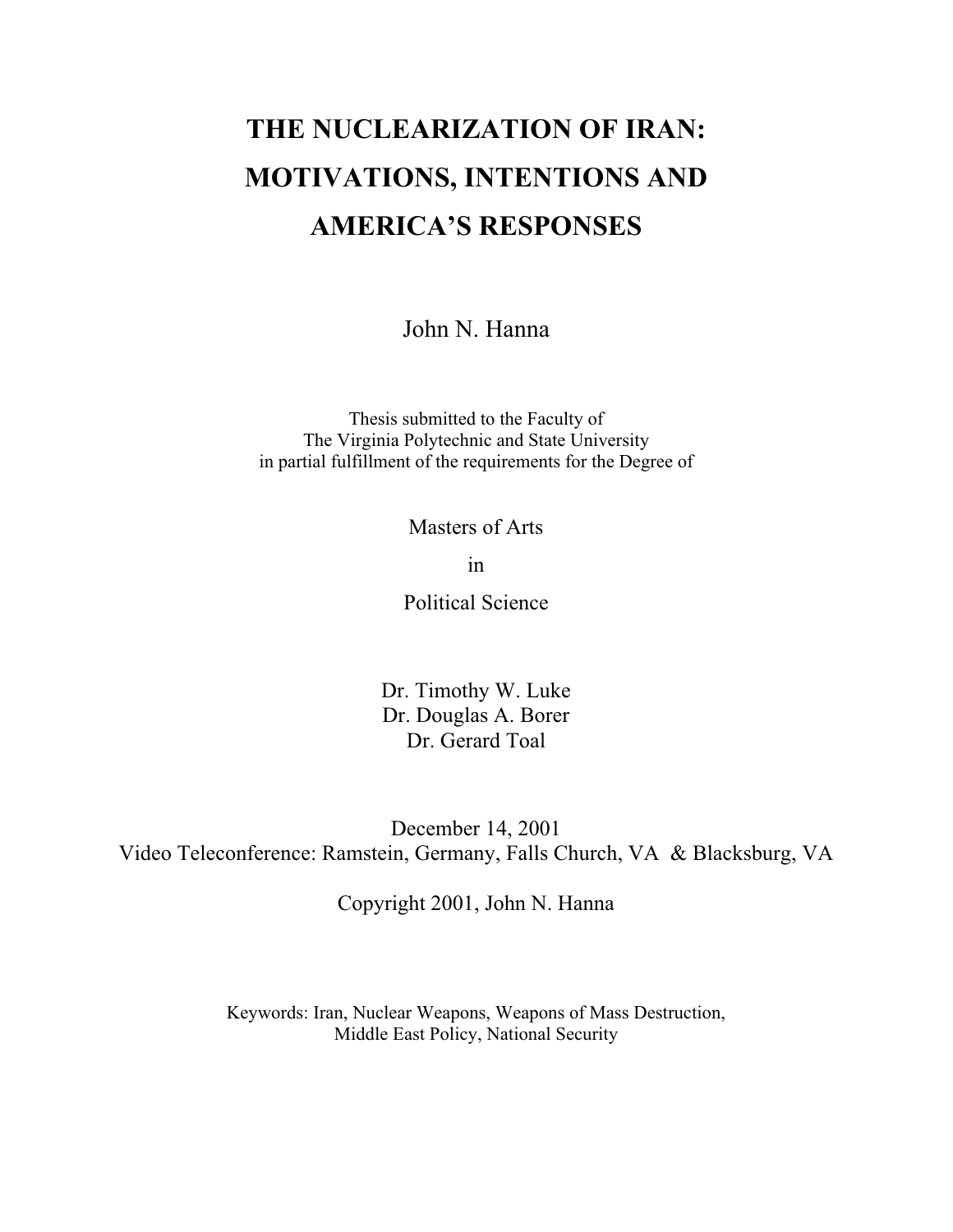### **THE NUCLEARIZATION OF IRAN: MOTIVATIONS, INTENTIONS AND AMERICA'S RESPONSES**

John N. Hanna

#### ABSTRACT

This research investigates the strategic intentions behind the Iranian state's programs for acquiring nuclear weapons. Using Graham Allison's Rational Actor Model of national decisionmaking, this thesis investigates three questions: 1) Iran's motivations for obtaining nuclear weapons; 2) Iran's strategies for actual use of nuclear weapons; and, 3) alternative political frameworks for the U.S. to use with Iran to minimize the negative effects of a nuclearized Iran.

This study asserts that Iran would most likely acquire nuclear weapons for the purposes of self-reliance, a greater international voice, to make up for deficiencies in conventional weapons, and for deterrence. Some scholars argue that since Iran should be designated a "rogue" state, it may become aggressive or hostile once obtaining nuclear weapons. Yet, Iran's political actions actually seem to have become increasingly pragmatic. Hence, it appears that Iran would use this arsenal to induce caution among its rivals to avoid major wars, as well as a tool for deterrence.

While current political differences between Iran and America are considerable, this research recommends pursuing greater political engagement with Tehran, focusing on mutual benefits. American policymakers should implement policies which rely on positive inducements for change as well as sanctions for non-compliance. If no rapprochement takes place prior to Iran's nuclearization, however, the U.S. will need to employ tactics for minimizing the significance of Iran having nuclear weapons. This research suggests that Washington could begin by implementing economic, technical and material sanctions, establishing a Middle East missile defense system, and beefing-up U.S. coastal defenses.

ii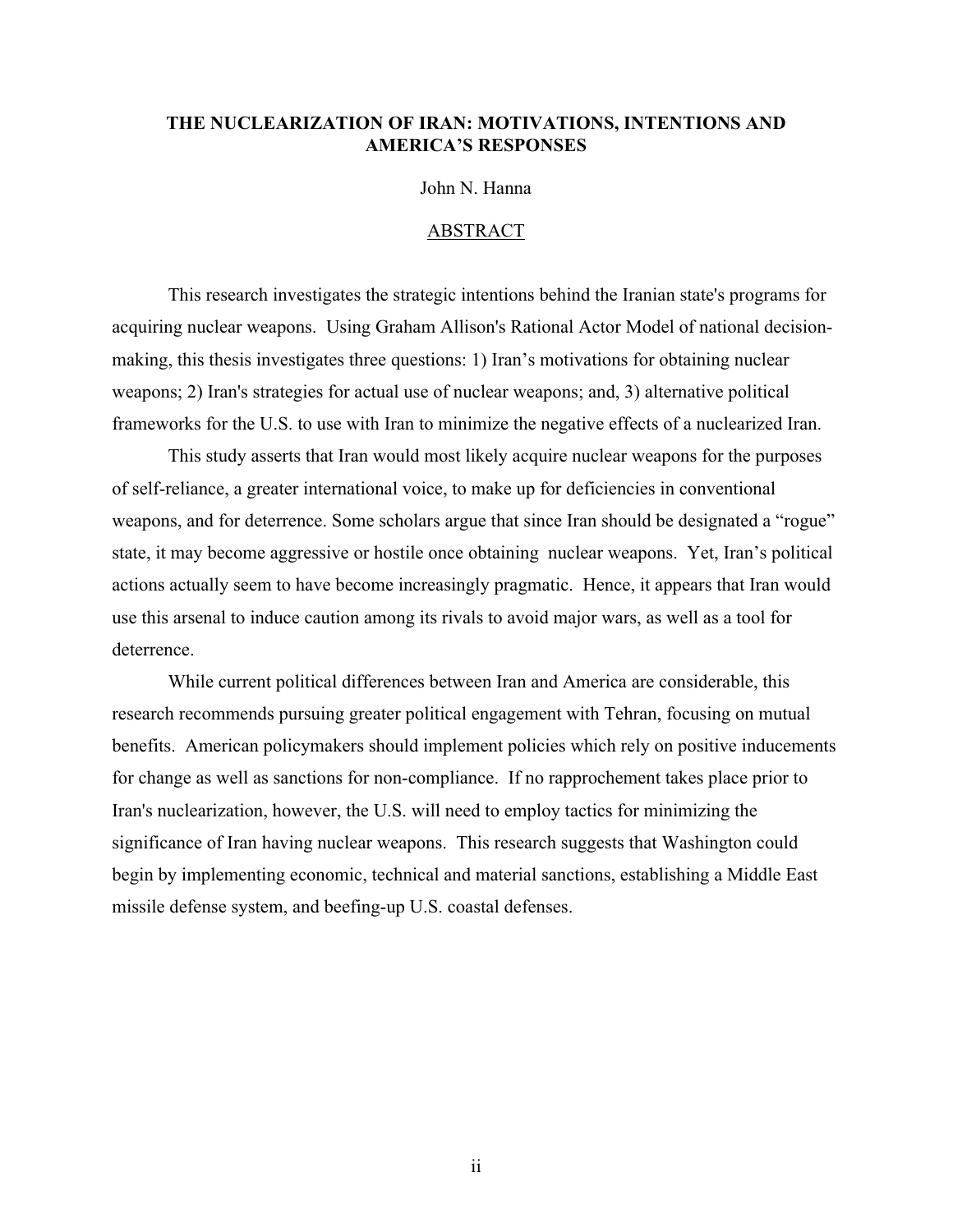#### ACKNOWLEDGEMENTS

I would first like to thank the Political Science Department at the Virginia Polytechnic and State University for creating their Online Masters (OLMA) Program in Political Science. Without this program, I would have never been able to obtain my MA Degree. I would also like to give my most sincere appreciation to Dr. Timothy W. Luke and the Faculty of the Political Science Department whose help, dedication and patience with me was so terribly needed. Sending and receiving coursework electronically, as well as keeping up with my research correspondence while working in the Middle East, North Africa and Europe, as I soon discovered, is not always an easy thing to do.

I would also like to thank to the Air Force Institute for National Security Studies for providing me the research funding to conduct this study. In addition, I would like to show my sincerest appreciation to the 426 Information Operations Squadron for allowing me the time away from my office to work on this thesis.

Of course, none of this could have been done without Dr. Loubna B. Skalli. Whose love and support throughout my graduate studies have been an inspiration and a blessing. Thank you Loubna for everything that you do.

Finally, I would like to thank my dear parents for always believing in me and giving me those "wings" to let me fly.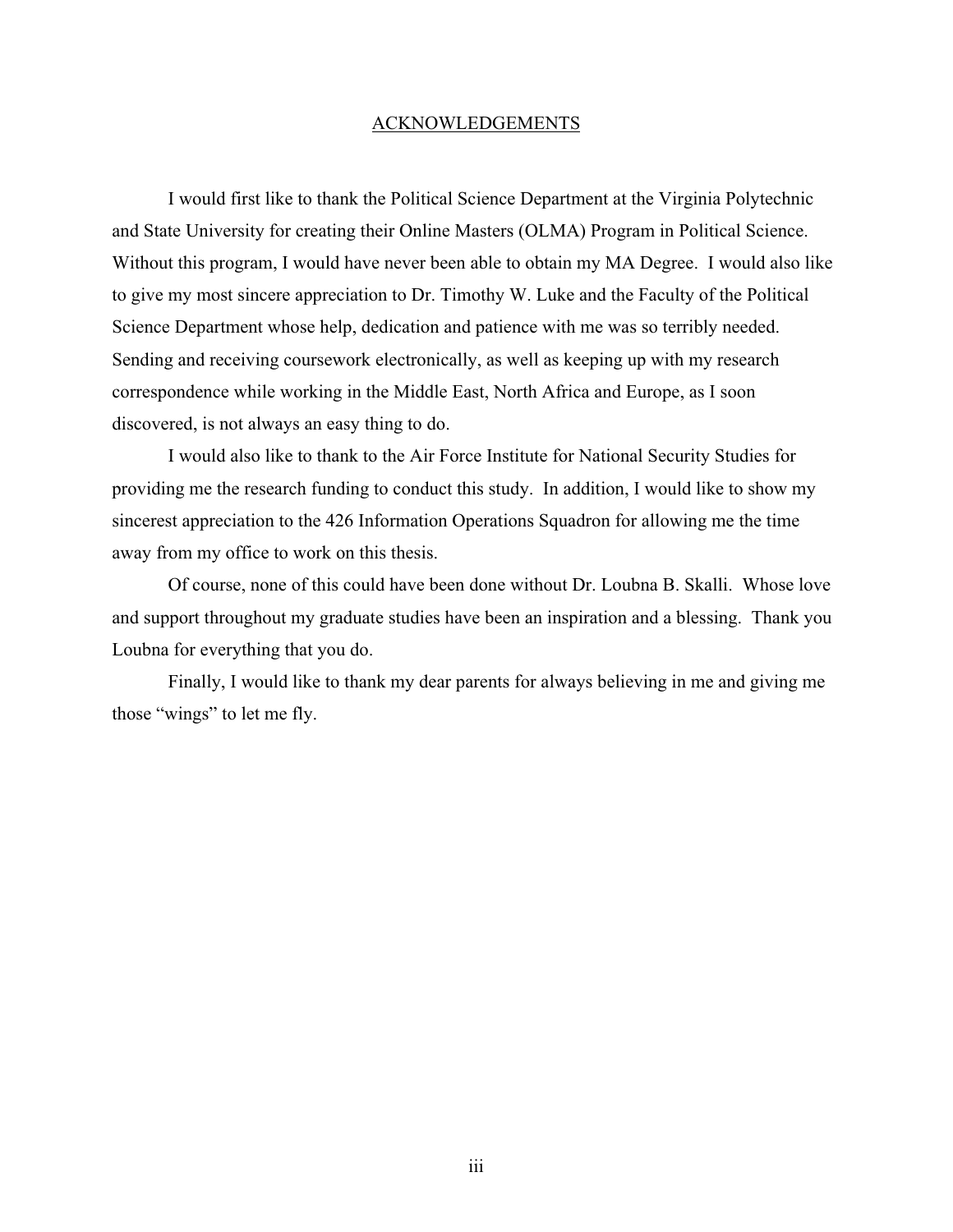# TABLE OF CONTENTS

| Section                                                    | Page         |
|------------------------------------------------------------|--------------|
| <b>CHAPTER 1: INTRODUCTION</b>                             | $\mathbf{1}$ |
|                                                            |              |
| I- Theoretical Perspective                                 | 2            |
| II- Research Questions and Objectives                      | 6            |
| <b>CHAPTER 2: LITERATURE REVIEW</b>                        | 10           |
| <b>CHAPTER 3: IRAN'S NUCLEAR WEAPON PROGRAMS</b>           | 15           |
| I- Nuclear Weapons Program under the Shah                  | 16           |
| II- Nuclear Weapons Program under Ayatollah Khomeini       | 17           |
| III- Post Iran-Iraq War Nuclear Weapons Program            | 18           |
| <b>CHAPTER 4: IRAN'S NUCLEAR MOTIVATIONS</b>               | 22           |
| I- Iran's View of Itself                                   | 22           |
| II- Iran's Strategic View of the World                     | 24           |
| III- Iran's National Security Priorities                   | 27           |
| <b>IV-</b> Iran's Nuclear Motivations                      | 28           |
| 1. Self-Reliance                                           | 28           |
| 2. Greater International Voice                             | 29           |
| 3. Deficiencies in Conventional Weapons                    | 29           |
| 4. Deterrence                                              | 30           |
| V- India & Pakistan: Two Reasons not to become Nuclearized | 32           |
| <b>CHAPTER 5: IRAN'S NUCLEAR INTENTIONS</b>                | 35           |
| I- Command and Control                                     | 36           |
| II- Iran's Potential Nuclear Doctrine                      | 38           |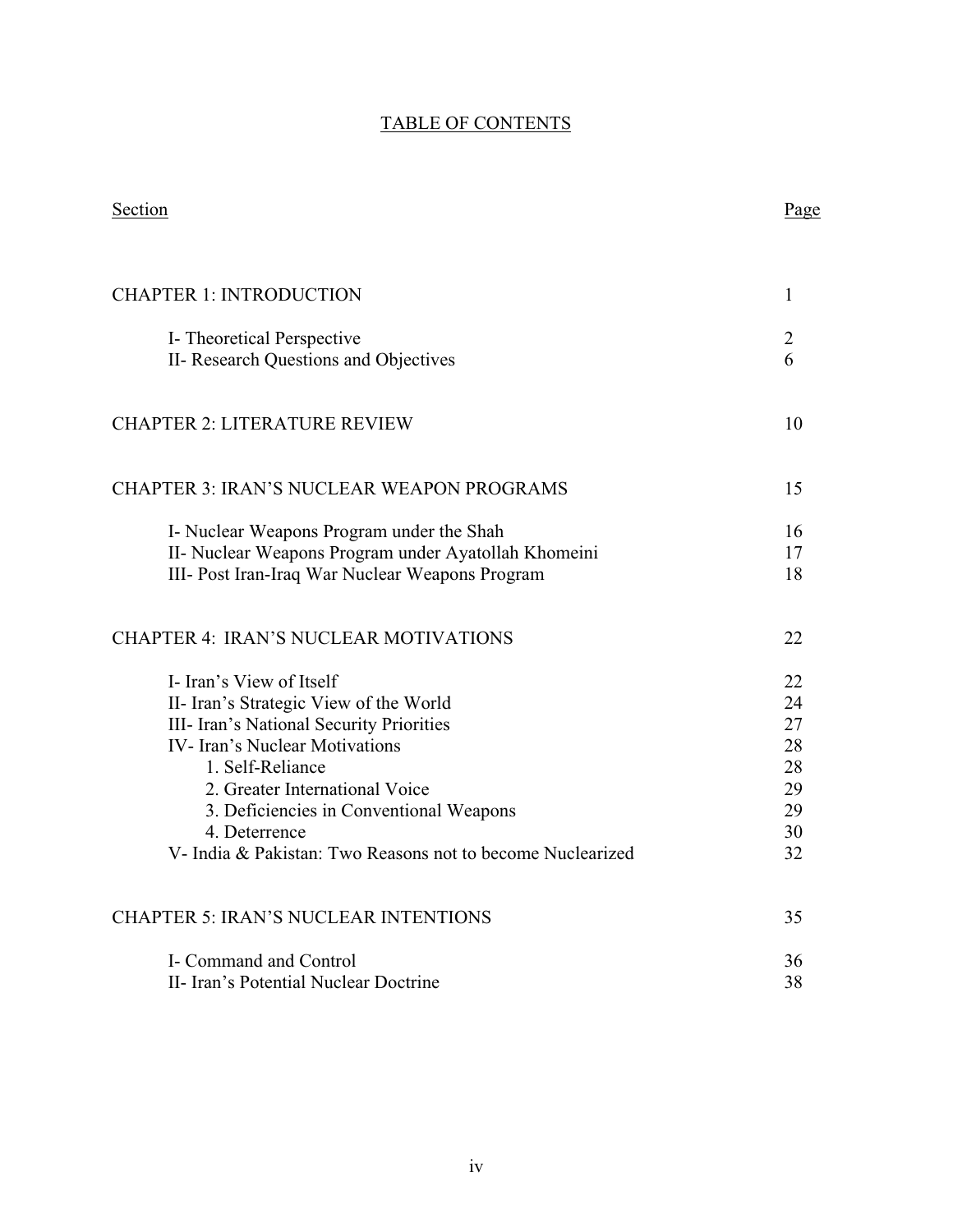# TABLE OF CONTENTS

#### Section Page

| CHAPTER 6: THE UNITED STATES' RESPONSE TO A NUCLEARIZED IRAN | 44 |
|--------------------------------------------------------------|----|
| I- Present U.S. Policy Towards Iran                          | 45 |
| II- Possible Future Policy before Nuclearization             | 49 |
| III- Possible Future Policy after Nuclearization             | 54 |
| 1. Economic Sanctions                                        | 56 |
| 2. Regional Missile Defense System                           | 57 |
| 3. Technical and Material Sanctions                          | 57 |
| 4. Coastal Defense                                           | 58 |
|                                                              |    |

# CHAPTER 7: CONCLUSION 60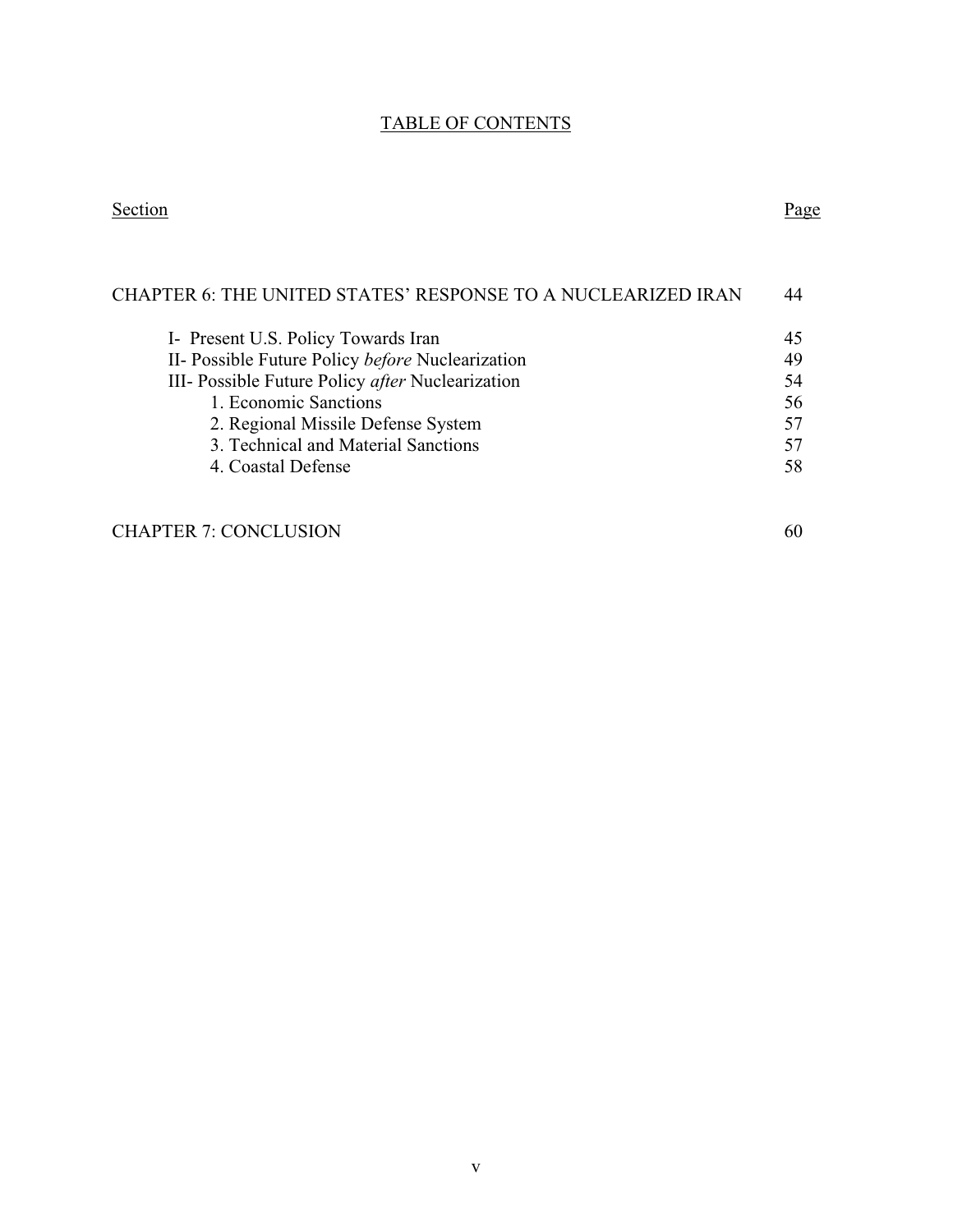#### **Chapter One**

#### **Introduction**

The purpose of this study is to research and then analyze the motivating factors behind the Islamic Republic of Iran's apparent plans to acquire nuclear weapons. More specifically, this paper investigates Iran's security concerns (internal as well as external) to reveal the strategic intentions motivating the government leadership to pursue the objective of nuclearization. This research also seeks to understand what type of military doctrine Iran possibly would implement for the use of these weapons once it has obtained nuclear arms. Finally, this study examines possible ways in which U.S. policymakers should attempt to approach a nuclearized Iran.

Most importantly this paper will shed light on Iran's security concerns from the strategic perspective of Iran's political/military leaders. Thus, the focus will mostly fall on the global objectives for weapons procurement, and the historical political/military practices of their operations. To reach such an understanding, this research will outline in detail: 1) Iran's strategic motivations for obtaining nuclear weapons; 2) Iran's nuclear Concept of Operations (CONOPS); and, 3) Iran's strategies for actual use of nuclear weapons in order to satisfy its strategic goals. One of the major interests of this study is to also explore alternative approaches to the current system of "isolationism" which the United States has adopted towards dealing with Iran. In other words, this research intends to provide to American policymakers with a revised political framework to use with Iran in order to minimize the possible negative effects that Iranian nuclear weapons would have on the U.S. presence in the Middle East.

In attempting to meet the research goals set here, there are some important questions that will be excluded because they do not assist in answering the fundamental questions which are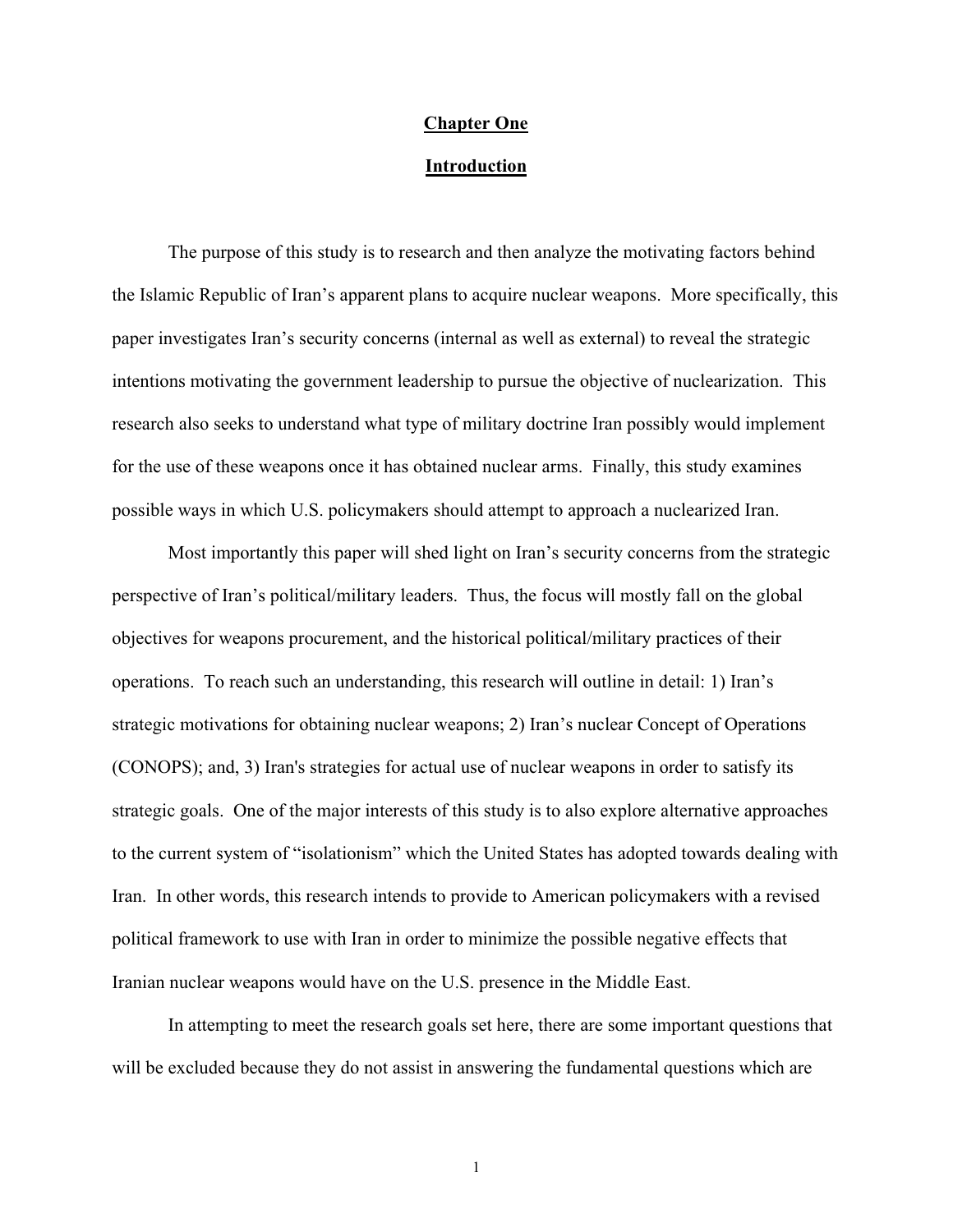raised in this study. Some examples of these questions are: 1) Iran's current quasi-nuclear infrastructure, 2) ways in which the Islamic Republic of Iran has been attempting to acquire nuclear weapons; and, 3) the estimated time it will take Iran to acquire nuclear weapons. Finally, this study does not attempt to outline what the United States can or should do in order to prevent the proliferation of nuclear weapons to the Islamic Republic of Iran. While these questions are related to the present research topic, they do not greatly help in analyzing Iran's motivations to acquire nuclear weapons, their potential CONOPS and America's response to a nuclearized Iran. In addition, these questions have been discussed in excess within already existing literature dealing with the Islamic Republic's nuclear weapons program.

#### Theoretical Perspective

Before considering in much depth Iran's Weapons of Mass Destruction (WMD) program, one first needs to examine what the term "Weapons of Mass Destruction" actually means. According to the Mackinac Center for Public Policy, The U.S. Department of Defense defines WMD as follows: "In arms control usage, weapons that are capable of a high order of destruction and/or of being used in such a manner as to destroy large numbers of people, it can be nuclear, chemical, biological, and radiological weapons." However, the application of such a term is usually much more fluid and depends greatly on the user and time in which it is used. In World War I, for example, "weapons that are capable of a high order of destruction" would have been machine guns and mustard gas. However, that definition has had to change after the creation of the atomic bomb and biological warfare. What are known as WMD today, will become obsolete as time progresses, and new weapons are eventually manufactured. Thus, the definition of Weapons of Mass Destruction needs to be rooted within a particular time and context. Gert G.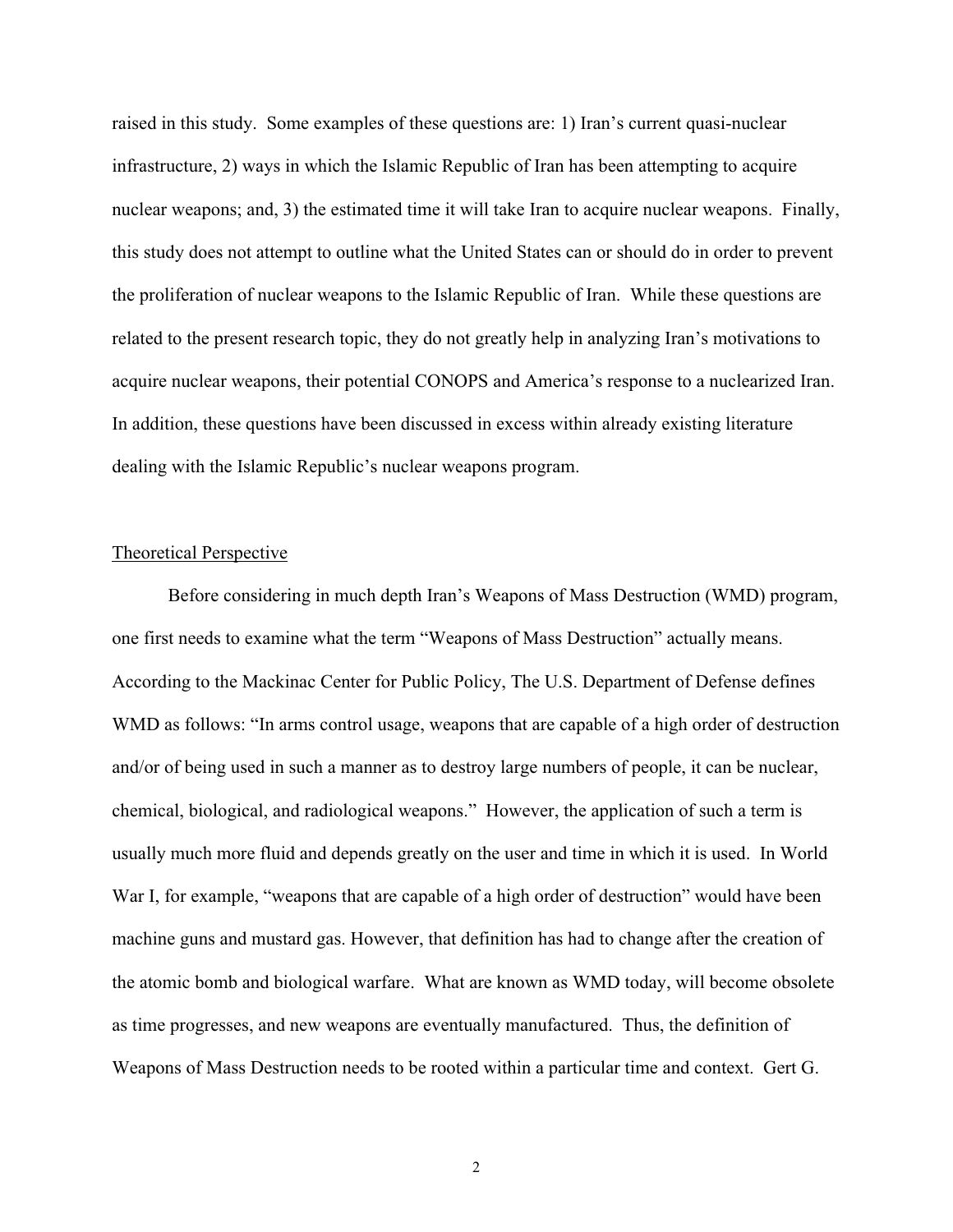Harigel, from the Carnegie Endowment for International Peace, has gone so far as to argue that nuclear, biological and chemical weapons should be more accurately designated as "*weapons of terror*" against civilians and "*weapons of intimidation*" for soldiers (Harigel, 2000). He makes this argument mainly because within the last century, more people have died at the hands of assault rifles, handguns, land mines, and to a lesser extent mortars, fragmentation bombs, and hand grenades than from nuclear, biological and chemical weapons (Harigel, 2000). However, for the purpose of this research, the conventional definition as prescribed by the U.S. Department of Defense will be recognized.

In addition, the term "nuclearization" is used throughout this research to categorize a nation-state that has crossed over publicly the nuclear-armed threshold. In other words, a nuclearized country is one that has acquired the technological infrastructure to create, build, and effectively employ a nuclear weapon. (Nuclear power for the purpose of civil uses is not included in this category.) Although the way in which the nuclear weapon is viewed and could be used by a nation is critically important to its deployment, it is not relevant to its categorization as being nuclearized. Currently, the world has seven nuclearized nation-states (United States, Russia, China, France, Great Britain, India and Pakistan). Israel and North Korea are suspected to have these atomic weapons as well; however, neither one of these countries has officially declared it. At this point, according to the American Government, the Middle East does not have any nuclearized nations. For the purpose of regional stability, and for its own self-interests, the United States would like to see this condition maintained.

The issue of Iran's procurement of nuclear weapons, in order to become a nuclearized state, is not a new one. Several important questions related to this topic have been raised in some form or another in literature dealing with Iran and WMD. Most studies, however, focus on the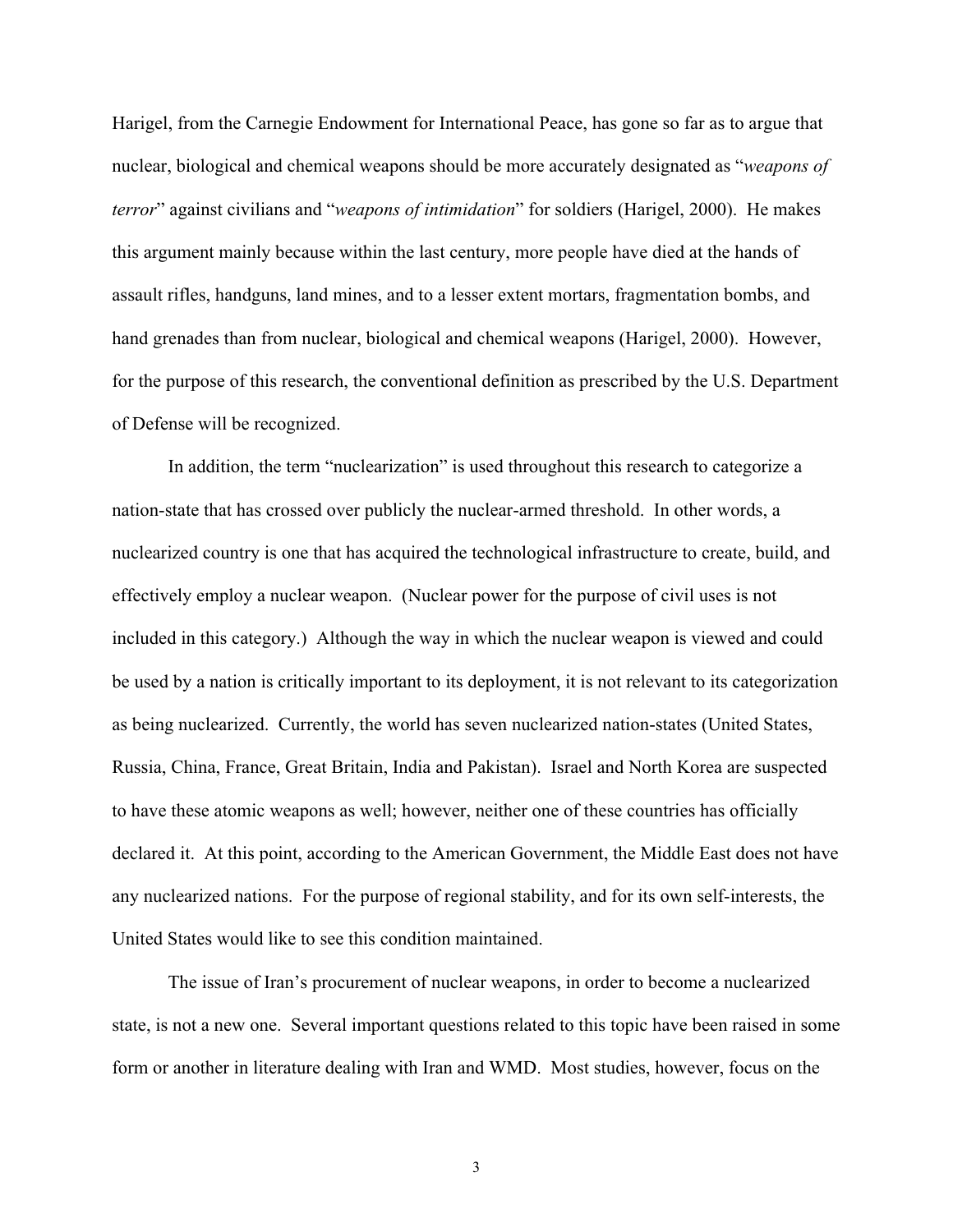estimated timelines it would take Iran to acquire WMD, as well as seek to establish the country's perceived desires to acquire a nuclear weapons program. Even though several predictions have been advanced and multiple answers have been proposed on the subject, nearly all draw from a similar theoretical framework: the Rational Actor Model.

There have been other theories used when studying foreign policy. For example, Graham Allison in his book The Essence of Decision Making, analyzed two other theoretical models when studying the decision-making processes during the Cuban Missile Crisis: "Organizational Behavior" and "Governmental Politics". Unlike the Rational Actor model, which assumes that foreign-policy decisions reflect the priorities of a rational minded state, these other two models recognize the importance of organizational constraints and bureaucratic influences. The first of the two looks at the government as a type of organization, which produces outputs rather than decisions. Information is brought into the organization/government as inputs, and is then processed within it to produce these outputs (i.e. decisions). This particular theory makes the government appear as an organization creating decisions based on the data fed into it, rather than as an individual entity making the most rational choices. Foreign policy is thus a result of a process, not of values or ideology. The other theoretical framework Governmental Politics, analyzes the decisions made by a government as a power struggle between bureaucratic institutes within the government. Rather than choices being made as the optimal solution for a country's strategic dilemma, the government is seen as making its decisions as a form of give-and-take bargaining between different bureaucratic entities within that government. Each organization thus agrees with the final decision only after their concerns have been addressed and taken into consideration.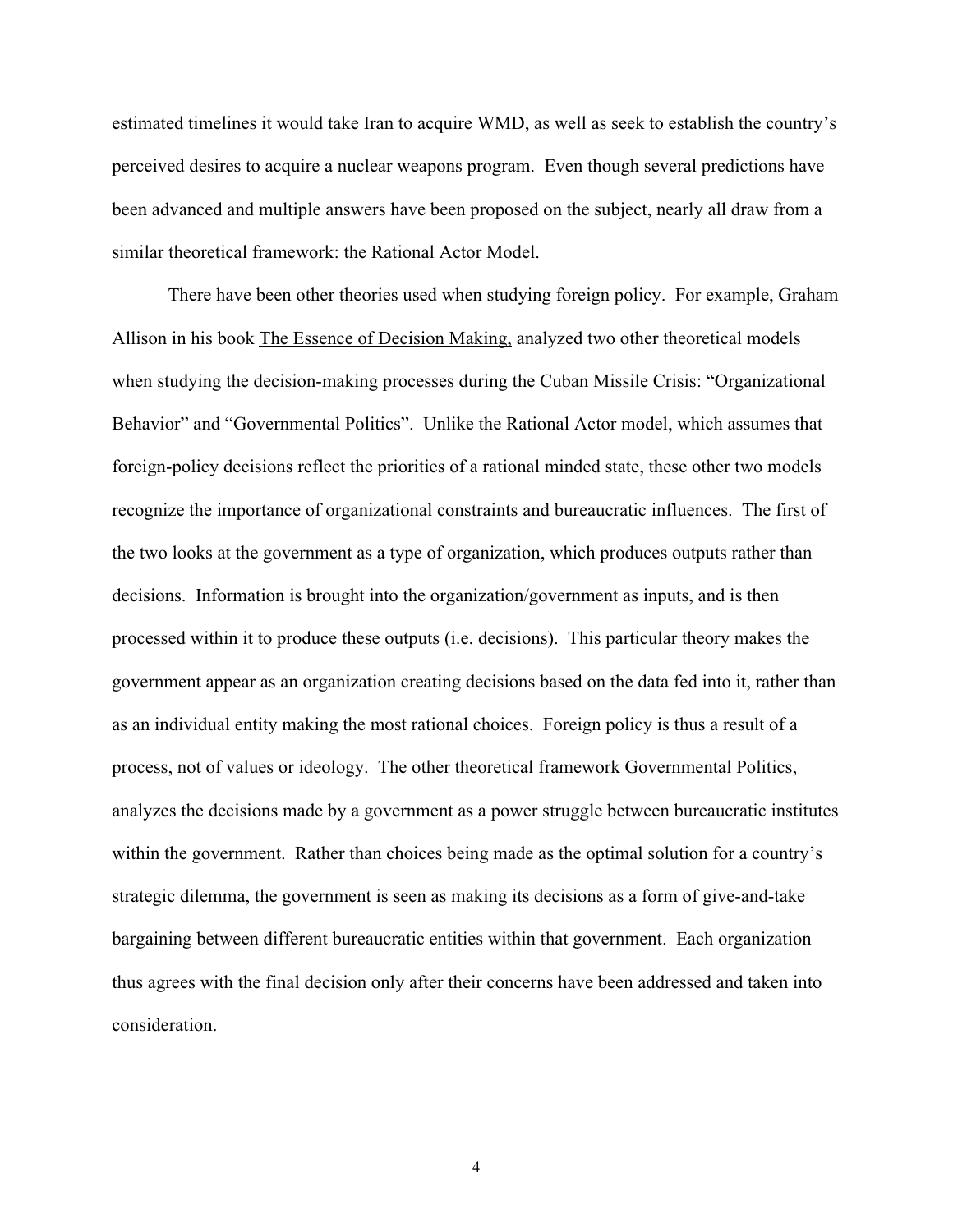While it is important to note different theoretical frameworks that foreign policy research is constructed under, it should be mentioned that the great majority of arguments are analyzed under the Rational Actor Model. The reason, justified or not, is because it is the most simplistic to understand and to conceptualize when studying the decision-making processes of a nationstate. In addition, it enables researchers with the perspectives to understand and predict with greater confidence, future outcomes or actions taken by a country's government. It is worth outlining at this stage, the basic assumptions on which this model rests since it has been relied on in addressing most questions related to Iran's nuclear weapons program.

According to Graham Allison, "[t]he attempt to explain international events by recounting the aims and calculations of nations or governments is the trademark of the Rational Actor Model" (Allison, 1971, p. 10). Thus, the theory starts with the premise "that the actor is a national government", "that the behavior of a nation reflects purpose or intention" and that "the action is chosen as a calculated solution to a strategic problem" (Allison, 1971, p. 10). In other words, when one analyzes an international event, and the national government is seen as an "actor", and the actions chosen by this "actor" are reasonable choices predicated upon its national objectives, then one is using the Rational Actor Model (Allison, 1971, p. 12).

The concept of the Rational Actor Model can be better understood once it is broken-down into its fundamental components: 1) Goals and Objectives, 2) Options, 3) Consequences, and 4) Choices. National security and interests are the fundamental categories from which strategic goals/objectives are conceived. Once these goals have been articulated, the next step for the rational actor would be to consider the options available to it as a unitary actor. Here, the various possibilities pertinent to a strategic problem provide a broad selection of options to be chosen from by the actor. After the options have been deliberated, the rational actor will then take into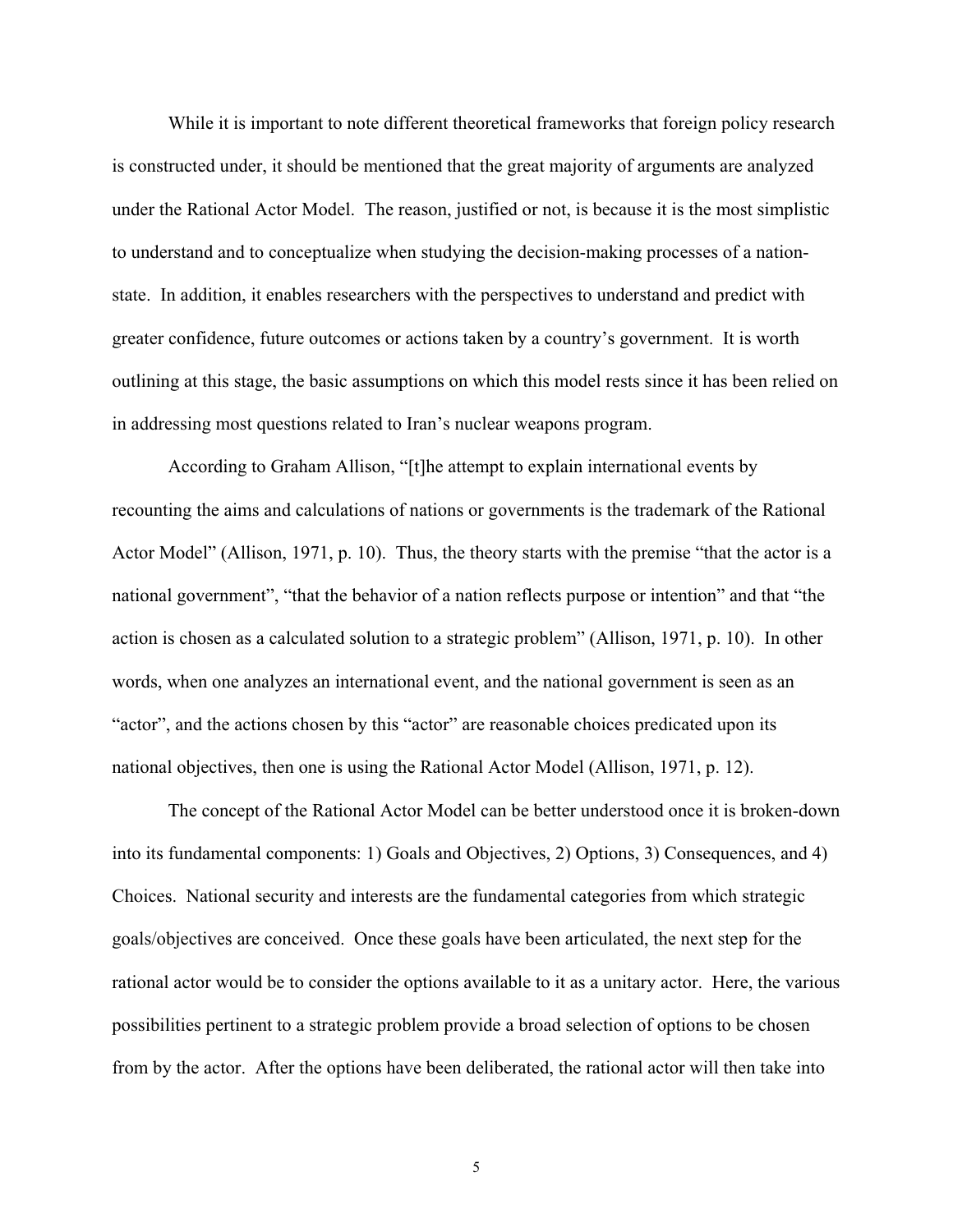consideration the consequences of each of the possible options that are available. Typically, the rational actor takes into consideration the benefits and costs to a decision. Finally, when all of this information is gathered and evaluated, the rational actor selects a choice. In this final stage of the decision-making process of the rational actor, a choice is made based upon "valuemaximizing". In other words, the rational actor makes his selection after determining which consequence is seen to be the highest raking in terms of his goals and objectives (Allison, 1971, p. 33); most of the studies dealing with Iran's nuclear weapons procurement appeal in one way or another to the logic inherent to this theoretical model.

While this theoretical approach is the most simplistic to conceptualize, and thus most often used, it should be noted that there are inherent weaknesses to this model. The Rational Actor Model ignores the significance of culture and religion in determining the "rational" and "irrational" behaviors of a government. This is of critical importance for the purpose of this study, because (as described in Chapter 4) culture and religion have significant impacts on the way in which the Iranian leaders make decisions that govern their country. These two symbols of Persian life: culture and religion, are interwoven into the government's structure, and thus this research stresses the importance of these institutions while developing its argument under the Rational Actor Model.

#### Research Questions and Objectives

Middle East regional stability has long been a strategic goal to U.S. foreign policymakers. Their sea-lanes of communication (from the Mediterranean Sea to the Red Sea via the Suez Canal, and the Persian Gulf to the Indian Ocean via the Straight of Hormuz) are some of the most widely used for both commercial vessels and military naval units. In addition, ever since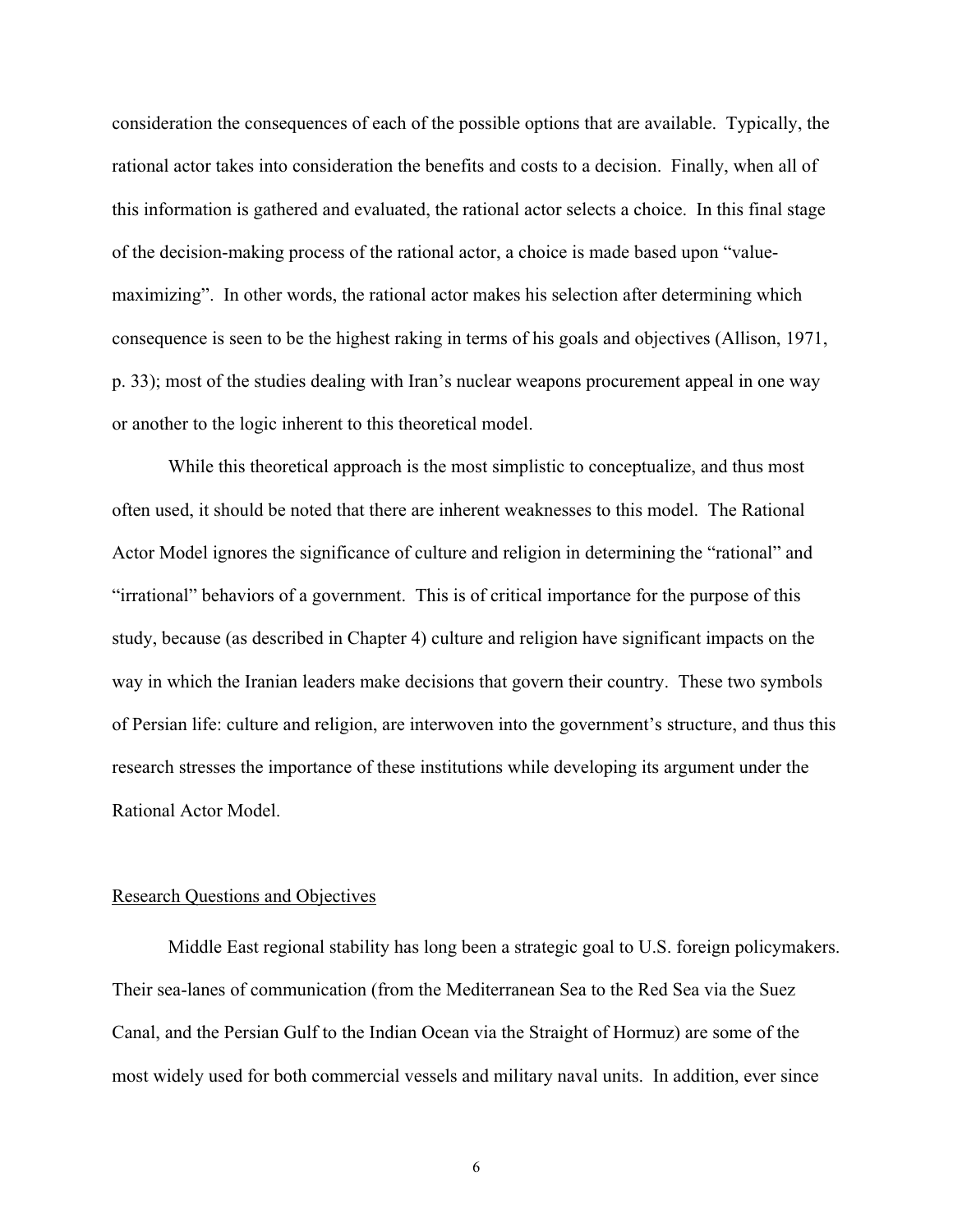the oil embargo of 1973, the United States has realized the strategic importance of the Middle East energy reserves. Therefore, establishing regional stability is of great importance to American foreign policymakers. In keeping with this goal, another critical objective is preventing the proliferation of nuclear weapons to countries in this region of the world.

Iran is currently the strongest Middle Eastern military power (other than Israel), and Tehran has a great desire to lessen Western influence in this region. It has been assessed, as well, that Iran may be the first Islamic country in the Middle East to acquire a nuclear weapons capability. With the willing support of several countries to supply Iran with the materials, technologies and scientific know-how to produce its first atomic weapon, America must now reevaluate the prospects of preventing the nuclearization of Iran.

Proliferation of nuclear weapons to the Islamic Republic, or to any nation within the Middle East, could pose a great threat to U.S. national security and international stability. A nuclearized Iran, in particular, would do much to destabilize the already fragile security balance of the Middle East. Even more serious, many American allies neighboring Iran would find themselves in a very tense situation, and they might feel the need to establish their own nuclear weapons program to counter this new threat. The possible end result could be a very hostile and destabilized political/military environment within the Middle East.

The objectives of this research, then, are to answer a new set of questions pertinent to today's security environment. Why is the Islamic Republic of Iran attempting to acquire nuclear weapons? Is it simply to eliminate Israeli and American presence in this region, or will it be a mean of defensive deterrence? Or, is it mostly for the Persian "pride," as was claimed under the Shah, to legitimize the accomplishments of the Islamic Revolution? Does the Iranian leadership believe that obtaining this weapon ultimately will establish them as a regional power, and thus it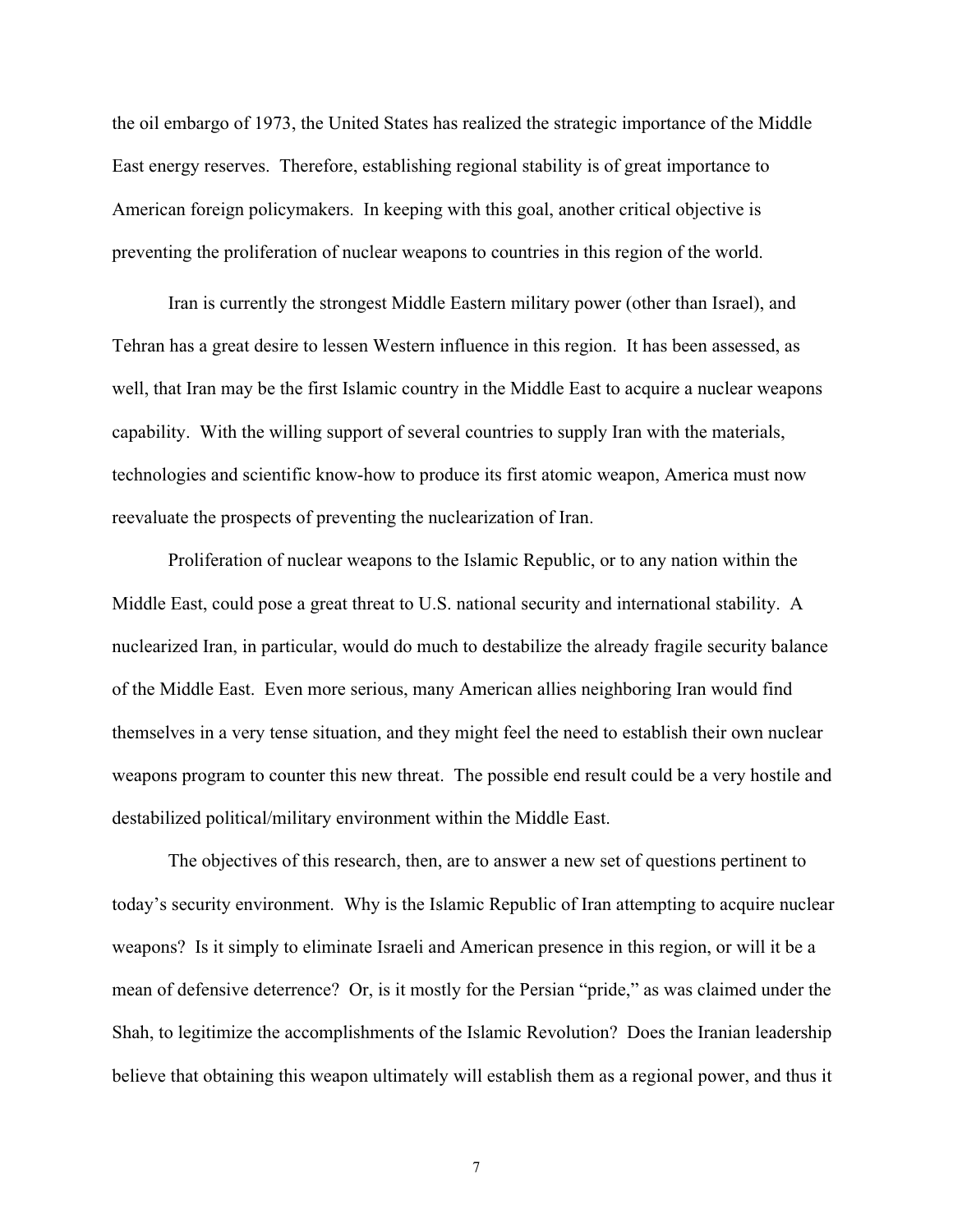can provide greater bargaining leverage with their regional neighbors and the United States? Or, could this be an attempt to acquire political/technological status of a "First World" country?

This study focuses on Iran's national defense priorities to explain how nuclear weapons could be employed, if and when they were acquired. It attempts to determine Iran's CONOPS for employment and investigates the possible factors as to why and how Iran would use nuclear weapons. What might be some of the factors in the decisions made by the Iranian leadership in using nuclear weapons against the United States? Will their doctrine maintain this weapon to be used only as a last resort if Tehran or the Islamic regime's existence is put in jeopardy? Or, will the Iranian leadership attempt to use this weapon as a possible terrorist threat?

Finally, this research investigates how American foreign policymakers should reevaluate and reconsider new approaches when dealing with a nuclearized Iran. Is the "isolationism" policy still the most adequate way to work with Iran? With the current drastic changes taking place in the Middle East security environment, this study seeks to determine whether an alternative means of conducting Iranian foreign policy would be prudent, and, if so, what possible changes in U.S. policy should be made in order to minimize American security risks.

The first section of this study, Chapter 3, will provide the reader a brief, chronological history of Iran's attempts to acquire nuclear power. This section investigates from the time dating back to the Shah and his desires to create a civil nuclear infrastructure, to the latest attempts of the Islamic Regime to purchase nuclear reactors from other foreign countries. This chapter provides the reader a better understanding of Iran's long historical desire to become one of the elite nuclearized nations. Chapter 4 discusses and analyzes Iran's motivations to acquire a nuclear weapon. Here, the research investigates Iran's perception of itself and its understanding of the outside world to better grasp its fundamental desire to become nuclearized. In this section,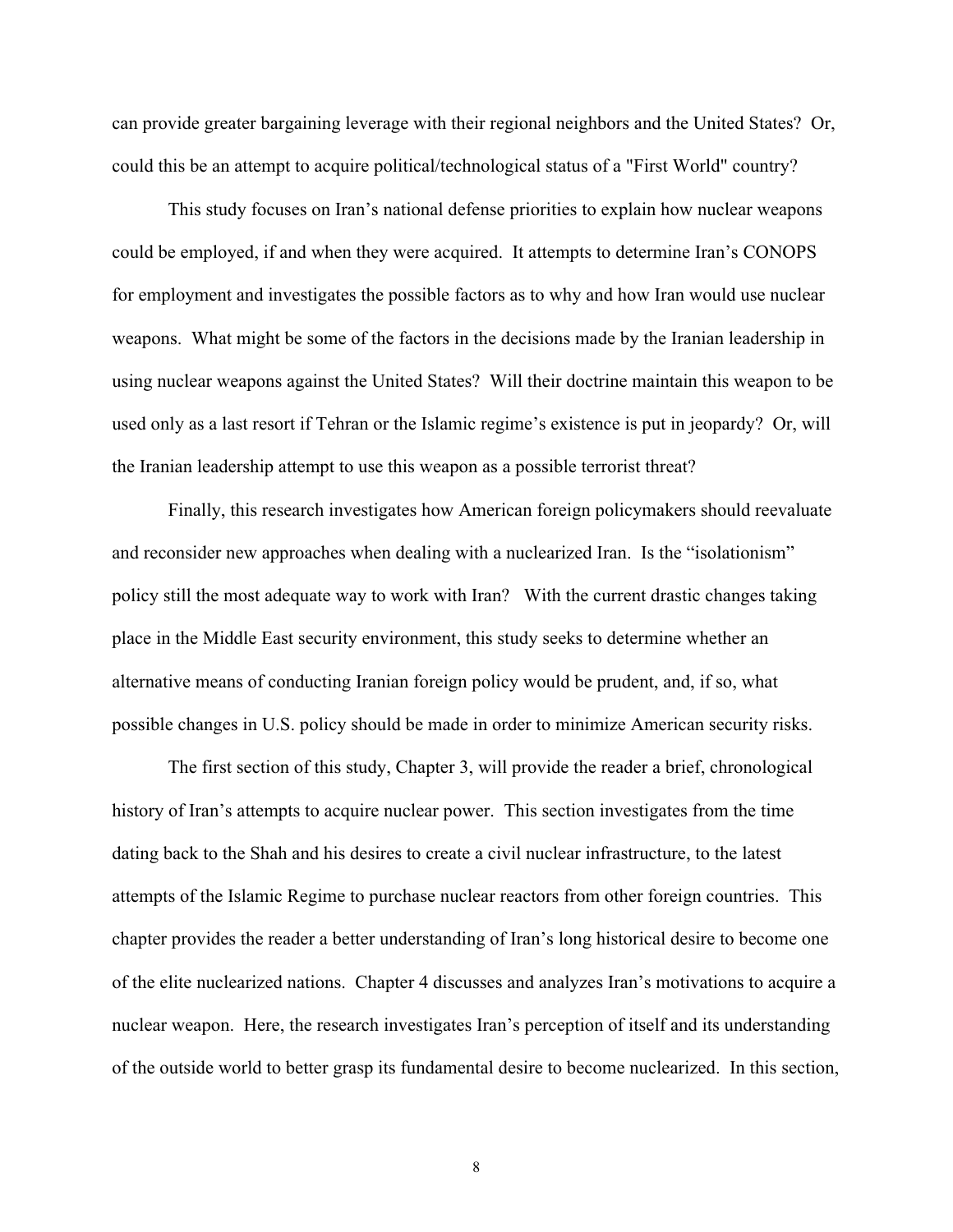we go beyond regional security concerns and investigate further into the Islamic Republic's international goals and internal as well as external constraints to these goals. The third section of this paper, Chapter 5, researches the multiple ways in which the Iranian government would most likely employ a nuclear weapon. In doing so, the study investigates Iran's command and control structures to determine who has the ultimate say as to *when, where,* and *how* Iran would use a nuclear weapon. Here the paper also analyzes the regional and international goals/objectives of the Islamic Republic and determines the most rational approaches the Iranian government would utilize a nuclear weapon in order to achieve their strategic goals. Finally, Chapter 6 looks at the current U.S. policy of dual containment and its multiple weaknesses in dealing with the Islamic Republic. Here, the study attempts to find new approaches where American policymakers could adopt in dealing with not only a religiously fundamental Iran, but a nuclear-armed one as well. In this section, the research looks to find an improved U.S./Iranian political framework to operate under in order to minimize the negative impact of a nuclear-armed Iran would have on American presence in the Middle East and the regional security environment in general.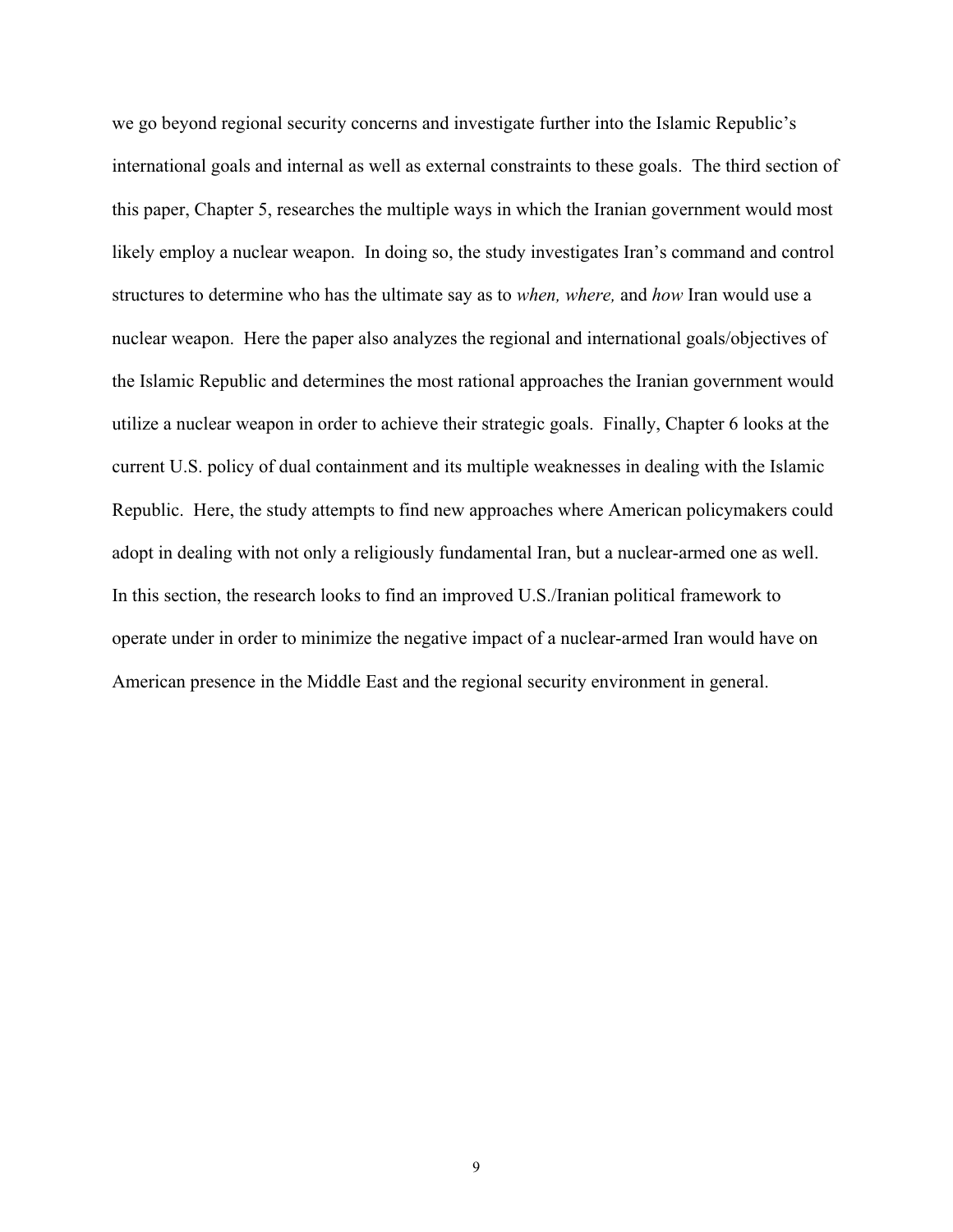#### **Chapter Two**

#### **Literature Review**

There have been a great deal written about Iran and its international security concerns since the Islamic Revolution. While the majority of articles and books have revolved around conventional armament, missile systems and regional security dynamics, there have been several pieces of scholarly work that have focused on Iran's quest to become a nuclear power.

In the article "Does Iran Want Nuclear Weapons?", (Chubin, 1995) the researcher utilizes the "Rational Actor Model" theoretical approach to frame his main arguments. Chubin reasons that Iran's attitude towards nuclear arms is derived from its view of the world, its concept of its role there, its values and interest, and the lessons derived from recent history. He contends that Iran will acquire nuclear weapons for general political reasons and as a response to specific security threats. In other words, Iran emerges from this research as a rational actor making calculated decisions based upon the optimal options available to it. Although Chubin does a brilliant job of outlining Iran's internal as well as external threat perceptions to explain Iran reasons for acquiring' nuclear weapons, he does not fully explore how the United States should try to enforce the violation of the Non-Proliferation Treaty (NPT) should Iran become nuclearized. (The NPT of 1968 was the first overt attempt by the nuclearized states to stop the proliferation of nuclear weapons technology. Currently, it is the only international legal document through which a nation can commit itself to non-nuclear weapon status. Iran became a signatory of the NPT in 1971 (Perry, 2001, p. 2)).

In relatively similar vein the researcher of "Can the United States influence the WMD policies of Iraq and Iran?" (Eisenstadt, 200) uses the Rational Actor Model to study ways in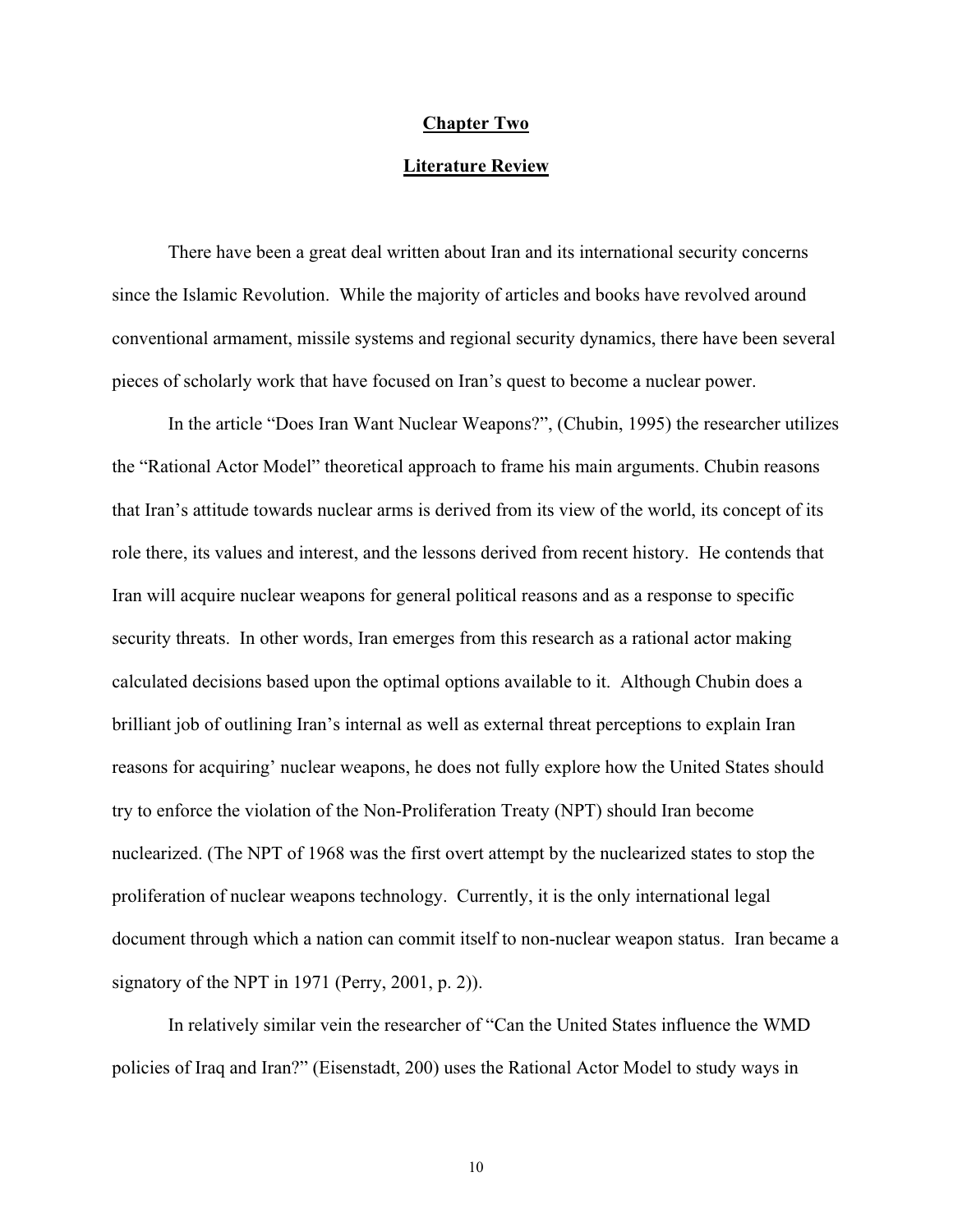which the United States may influence the WMD policies of Iran and Iraq. Eisenstadt meticulously outlines a five-pronged approach to show how the United States' leadership should attempt to prevent these two countries from acquiring WMD. He suggests the following: 1) altering motives, 2) influencing their cost/benefit calculus to obtain WMD, 3) imposing costs and delays, 4) strengthening deterrence; and, 5) mitigating the impact of proliferation through encouraging political change within these countries. Although each of these approaches appears sound, Eisenstadt seems to overlook the value of trade relations with Iran and Iraq. The current political situations within these two countries prevents adequate relations from developing; however, as far as U.S. long term goals are considered, it would be advantageous to help make their economies more dependent on the United States.

In another article on Iran's nuclear weapons program, "Living with a Nuclear Iran?", the researcher (Eisenstadt, 1999) further elaborates on his arguments by trying to research Iran's motivations for acquiring a nuclear arsenal and the dilemmas the country faces as it approaches the nuclear threshold. Eisenstadt notes how Iran is bound by the NPT, and that any significant breach to this contract would lead to a great deal of international pressure being placed on them. He further attempts to predict ways in which nuclear weapons are likely to affect the conduct of the Iranian regime, and the numerous problems related to deterring a nuclearized Iran.

As with his previous article, Eisenstadt relies here again on the Rational Actor Model to analyze the possible actions of the Islamic Republic of Iran. That is, the researcher treats this nation as an actor that must study its options in order to maximize its choices. To do so, Iran needs to analyze the cost/benefit calculus of violating the NPT. While Eisenstadt is quite thorough in most of his analysis, he does not provide any alternative approaches/options as to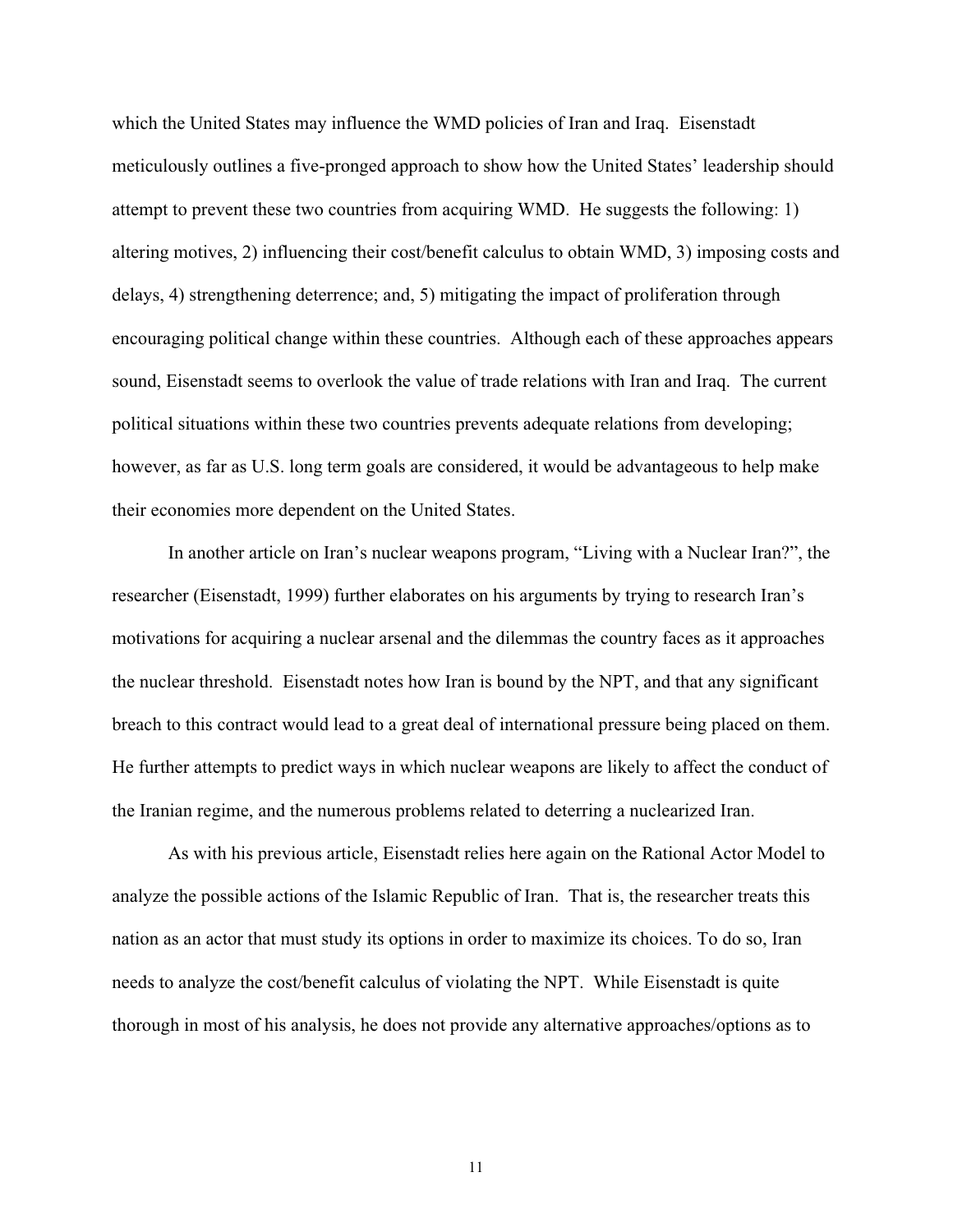how the United States could deal with Iran's nuclear program other than by maintaining the status quo.

Although a great deal of existing scholarly work revolves around the possible ways of preventing the nuclearization of Iran, some researchers believe that America's ability to prevent the proliferation of nuclear weapons is minimal; cases often used for illustration are Russia, China, India and Pakistan. Thus, instead of debating possible ways in which the United States can combat Iran's proliferation efforts, other scholars-- such as Judith Yaphe and Kori Schake - discuss ways in which American policymakers can work with a nuclearized Iran. In their book, Strategic Implications of a Nuclear Armed Iran, (Yaphe and Schake, 2000) the researchers examine the potential impact of Iran's proliferation efforts on the United States' national interests, and suggest new courses of action that would minimize their negative impact.

Using the same theoretical approach, the Rational Actor Model, Yaphe and Schake argue that America should have a strategy of minimizing the political/military value of Iran's acquisition of nuclear weapons. In order to accomplish this, the researchers recommend tightening non-proliferation measures throughout the Middle East. This move would end the United States' policies to isolate Iran, while reaffirming American defense presence in the Persian Gulf. There is little doubt that the researchers do a very good job in outlining how the United States can minimize the importance of nuclear weapons to the leaders of Iran; however, the topic of nuclear doctrine is rarely discussed in their work. To better understand how to minimize the impact of nuclear weapons, one must have a clear understanding of how the country plans on utilizing them.

In Deterring Iranian NBC Use, (DeSutter, 1997) the researcher also investigates American responses to Iranian nuclearization. However, unlike Yaphe and Schake's slightly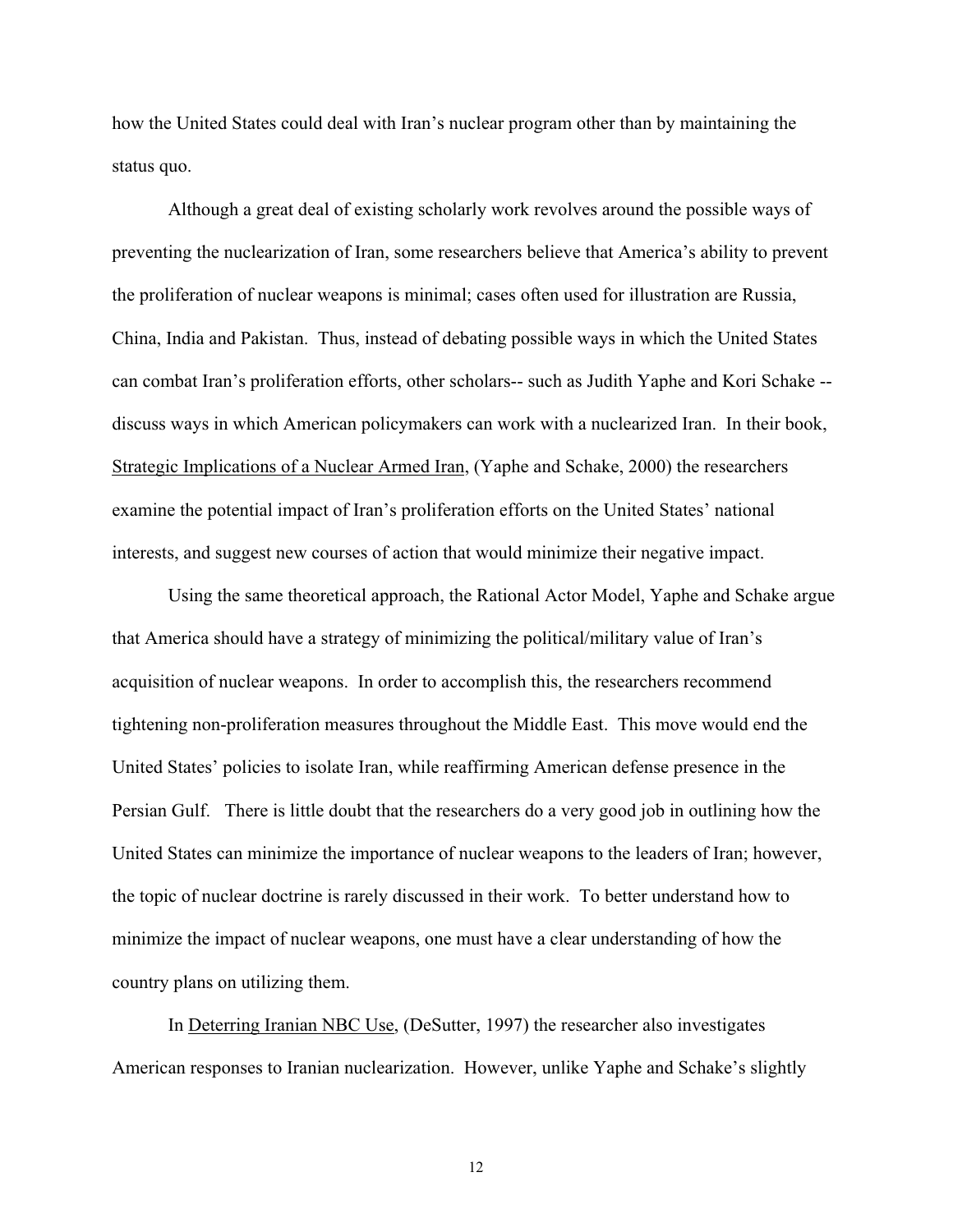more docile/diplomatic approach, DeSutter takes a more aggressive manner in dealing with the Islamic Republic of Iran. Rather than attempting to have any sort of dialogue with this nation, the researcher believes that for the United States to achieve strategic deterrence, it must employ an approach that combines both "denial and jeopardy". Denial is explained in terms of having both robust active and passive defenses as well as reliable counter-forces in place within the Middle East to confront Iran militarily if necessary. By jeopardy, DeSutter believes that the United States needs to develop the capacity to credibly put at risk the two most important "Centers of Gravity" of Iran: the Iranian Revolutionary Guard Corps and Tehran's oil revenues. As with the previous scholars, DeSutter bases the arguments in her book on the same rational theoretical framework. This is most evident in the way she discusses how the United States can best alter the decisions made by the Islamic regime of Iran (actor) through her approach of "denial and jeopardy".

In most writings on Iran and WMD, virtually every scholar sees the Iranian leadership as becoming increasingly pragmatic. However, in this book, DeSutter appears to ignore this convention and sensationalize as well as demonize the current Iranian regime. Rather than investigate the political/military trends of the post-Khomeini era, she writes in a manner that makes Iran appear as angry and vengeful. Thus, Tehran is seen as wanting to eliminate, at all costs, the United States from the Middle East and the Muslim world.

Although most scholars have varying opinions about the best way for the United States to establish relations with Iran, a great number see an increasingly moderate stance by the Islamic Republic's regime. In "Engaging Iran: A U.S. Strategy", (Chubin and Green, 1998) the scholars make this argument clear by appealing to the Rational Actor Model. They argue that the United States' goal in Iran should be to draw the country away from the path of belligerent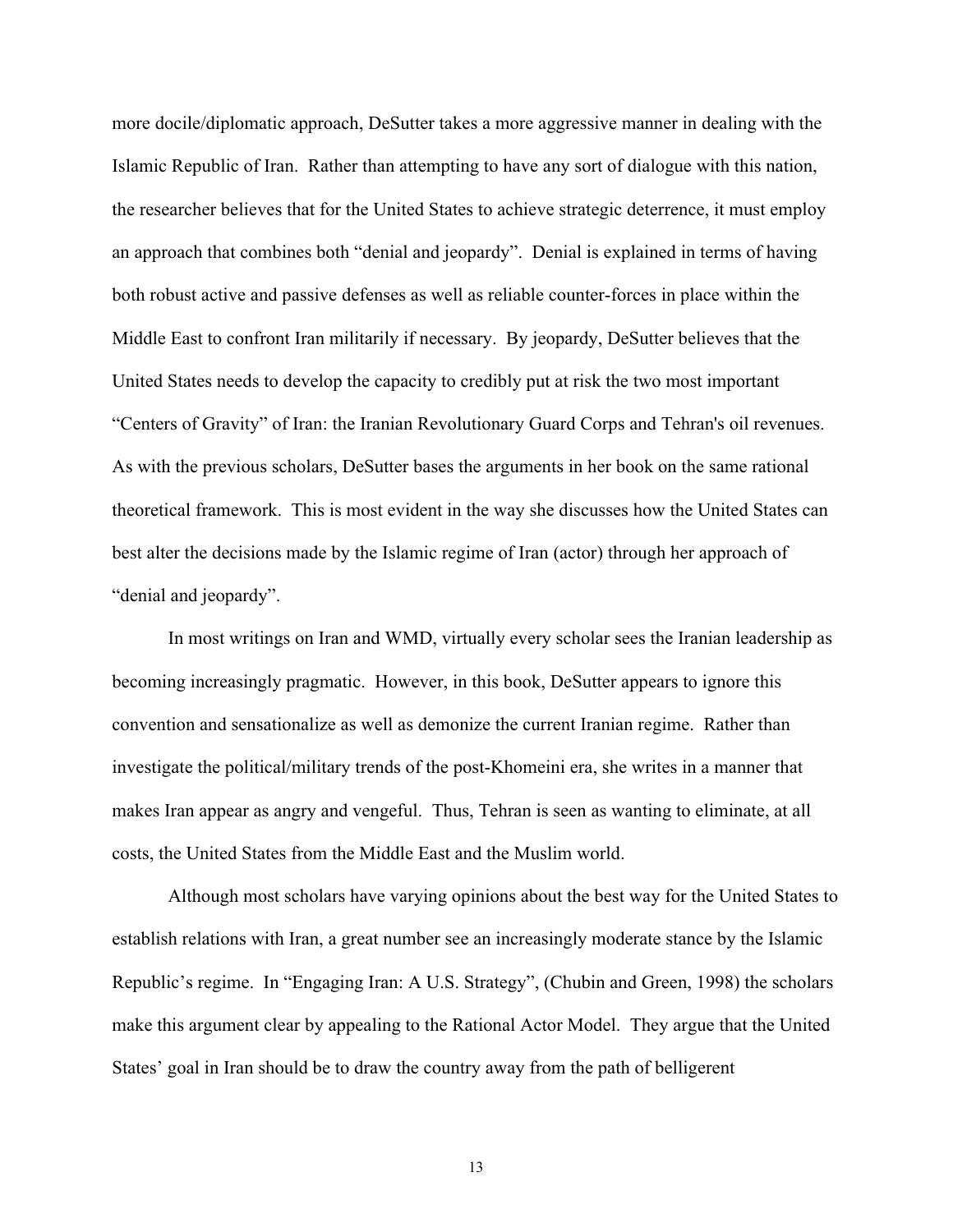independence and towards the benefits of cooperation in both economic and security areas. Currently, according to Chubin and Green, American policy has made it only easier for hardliners in Iran to shrug off economic stagnation as a consequence of "victimization" by the United States. What Washington needs to do is formulate an approach that relies on positive incentives for change as well as stiff penalties for non-compliance. The researchers then outline areas of overlapping interests that the two countries could find in the future for confidence building measures. For example, Chubin and Green note the need to contain the Taleban in Afghanistan and the desire for expanding the number of oil and gas routes from the Caspian Sea and Central Asia.

Here, these researchers discuss Iran and the United States as two actors whose actions can be altered to better both of their security/economic concerns. In addition, Churbin and Green discuss ways in which the United States might ease the tension between the two nations. For example, Washington might stop its automatic opposition to Iranian candidates for posts in international organizations and halt new legislation supporting a tightened trade embargo on Iran. While most of the measures discussed in this study to improve relations appear attainable on paper, some items are rather unrealistic. An example of this condition is when researchers state that the United States needs to remove Iran from its list of countries that sponsor terrorists. Although Iran would undoubtedly like to see its listing changed to improve its image in the world, America would be hard pressed not to change this until Tehran truly does stop supporting terrorists.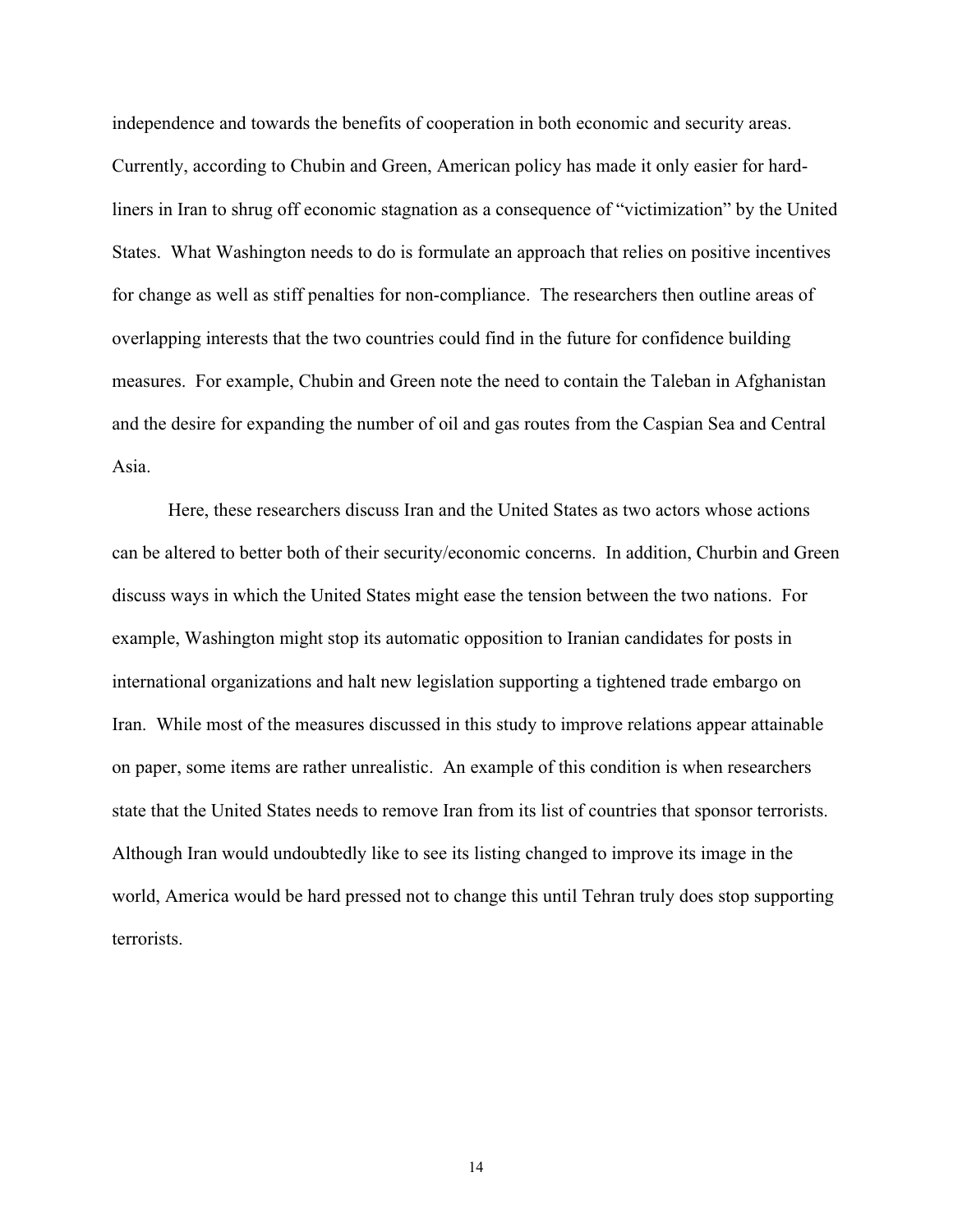#### **Chapter Three**

#### **Iran's Nuclear Weapon Programs**

While there are conflicting arguments among scholars and experts over Iran's motivations for developing nuclear power, Iranian leadership has continued to reveal an increasing desire to acquire the nuclear scientific know-how. The Iranian leadership has long claimed that since they are signatory in good standing with the NPT, the sole reason for their pursuit of nuclear power is related to civil purposes (Eisenstadt, 1999, p. 130). However, according to the U.S. Energy Information Administration, Iran currently has 93 billion barrels of proven oil reserves (more than 9% of the world's supply). This number does not include the suspected 191 billion barrels of proven and possible oil reserves located in the Caspian Sea, which Iran is currently looking for ways of tapping into. In addition, the Islamic Republic possesses an estimated 812 trillion cubic feet in proven natural gas reserves (15.9% of the world's supply) -- the world's second largest amount behind Russia (Zunes, 1999, p. 1; Cordesman, 1998, pp. 4, 22). Therefore, countries such as the United States are very skeptical about Iran's strategic rationale for pursuing a civil nuclear infrastructure.

It is important to realize, however, that the Iranian nuclear weapons program is not of a recent conception or birth. In fact, the desire to obtain nuclear power in the Islamic Republic started more than 30 years ago under the Shah. This chapter will briefly outline some of the more significant events that have taken place in recent history to illustrate how Iran's nuclear weapons program began and to document how it is still developing to this day.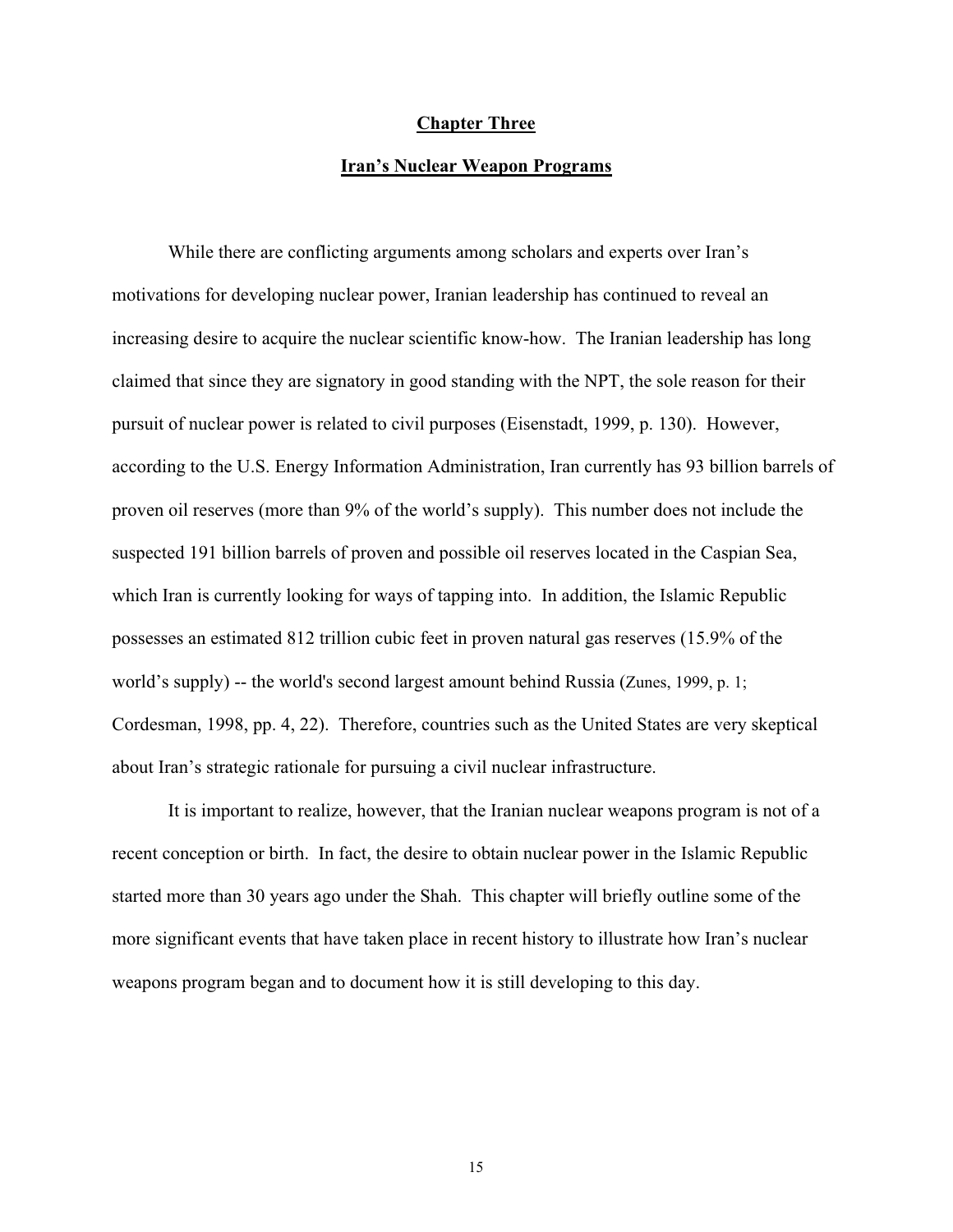#### Nuclear Weapons Program Under the Shah

Ever since the time of the Shah, Iran has been developing a civil nuclear infrastructure. The first nuclear reactor acquired by the Islamic Republic dates back to 1967; it was delivered by the United States to the Aimrabad Nuclear Research Center in Tehran (now called the Amirabad Technical College) (Cordesman, 1999, p. 365). Although it was (and still is) rather basic, the 5 megawatt reactor was intended to be used for research. It thus became the building block of knowledge from which Iranian scientists could advance their studies in order to create a more elaborate nuclear infrastructure.

Once Iran's scientists became more experienced with the sophisticated principles behind nuclear power research, the Shah established the Atomic Energy Organization of Iran in 1974 to help articulate the workings of a more significant civil nuclear infrastructure. Right away, the Shah began negotiating with other nations to help build nuclear reactors in Iran. Although it was quite ambitious for any country, the Shah's plan was to establish a network of 23 nuclear reactors throughout the country by the mid-1990, to supply most of the electrical power needed by the civilian population. He managed to sign nuclear fuel contracts with the United States, France and Germany. In addition, he also purchased a 10 percent share of a uranium enrichment plant that was being built in France as part of a joint French, Belgian, Spanish and Italian consortium (Cordesman, 2000, p. 5). The Shah's dream of creating this huge nuclear infrastructure obviously was never met. Still, by the time the he was sent into exile in January 1979, he had six reactors under contract. Two German plants located in Bushehr were already 60 and 75 percent completed, and he was planning to purchase 12 more from Germany, France and the United States (Cordesman, 2000, p. 5).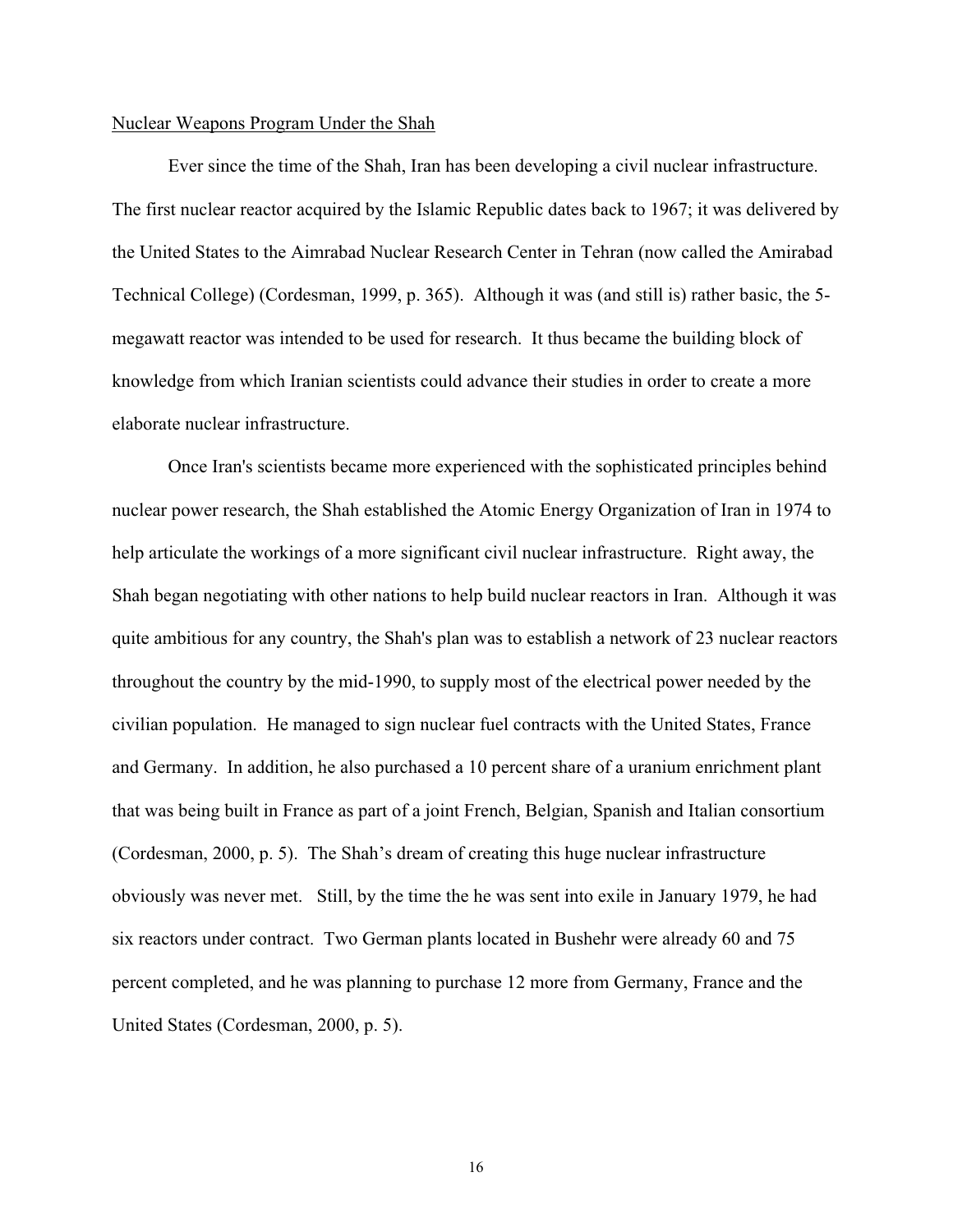#### Nuclear Weapons Program under Ayatollah Khomeini

Shortly after the Islamic Revolution was launched, from 1978 to 1980, much of Iran's nuclear goals fell out of favor with the new Khomeini leadership. The clerics were much more focused on establishing a new type of government that the rest of the Islamic world could be modeled after, rather than pursuing the business deals that the Shah previously had made with the West. In addition, many countries, like Germany and the United States, whom had once promised to sell nuclear reactors and establish power plants in Iran, cancelled their business contracts after the downfall of the Shah. The new Iranian government refused to recognize the old deals made by the Shah. The result was a severely neglected nuclear power plant program. It was not until the war with Iraq, which broke out in 1980, that the new Iranian leadership wanted to revitalize their now dormant program.

The start of the war convinced the Khomeini government to start providing new funds to the research teams working at the U.S. supplied reactor at the Amirabad Nuclear Research Center. In addition, Iran started soliciting a great deal of help in acquiring equipment and technical know-how from other foreign countries. By 1984, some experts believe that Ayatollah Khomeini eventually did obtain assistance from France and Pakistan to establish a new nuclear research center in Esfahan (Cordesman, 2000, pp. 7, 8). Later that same year, Iranian officials went back on their word and repeatedly requested that the Germans return to complete the Bushehr nuclear power plants that they had started building under the Shah. However, in this case, the Germans refused (Eisenstadt, 1999, p. 141). In 1987, Iran also signed a nuclear cooperation agreement with Pakistan. From that pact, scientists from the Atomic Energy Organization of Iran began conducting research-training trips in Pakistan. Later in the same year, Argentina agreed to train Iranian scientists in their Jose Balaseiro Nuclear Institute as well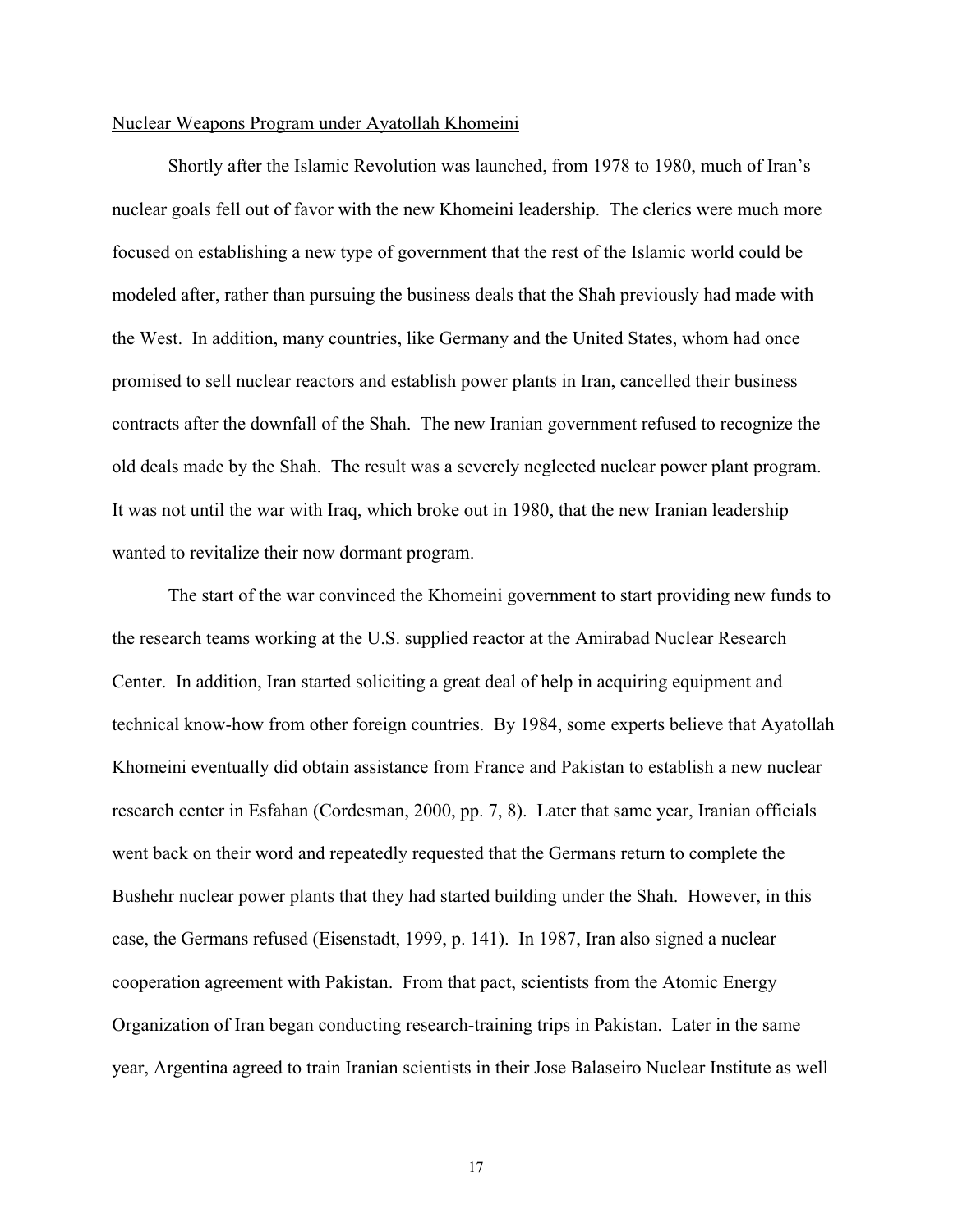as sell Iran \$5.5 million worth of uranium (Cordesman, 2000, pp. 7, 8). However, the Argentineans later refused, after some American pressure, to supply Iran with a 20-30 megawatt research reactor (Eisenstadt, 1999, p. 141).

After a hiatus caused by the Islamic Revolution, the pressures of the Iran-Iraq War, and the eventual threat of occupying forces within its borders, Tehran did start the Iranian nuclear weapons program. As was the case with the Shah, though, the creation of an established nuclear (weapons or civil) program was not realized by the time Ayatollah Khomeini died in 1989. His regime did, however, make significant scientific and technological strides with the assistance of foreign experts toward putting in place the foundations for the first Iranian nuclear bomb.

#### Post Iran-Iraq War Nuclear Weapons Program

When Iran's then Deputy President Ayatollah Mohajerani stated in October of 1991 that Iran should work with other Islamic countries to create an "Islamic Bomb", two significant things occurred:

- 1) Iran had become more aggressive in acquiring the material and intellectual items needed to create a nuclear weapon; and,
- 2) The United States had placed a great deal of time and effort to slow-down the proliferation of nuclear weapons technology to this country (Cordesman, 1999, p. 239).

Iranian plans to obtain nuclear know-how subsequently have been thwarted on several occasions by American intervention. For example, in 1991, India refused to provide Iran a 10 megawatt research reactor that it originally promised (Eisenstadt, 1999, p. 141). One year later, Iran attempted to purchase enriched fissile material from Khazakstan. However, to prevent this from occurring, the United States ended up paying between \$20-30 million to buy the 1,300 pounds of highly enriched uranium. At one point, China agreed to provide Iran with a great deal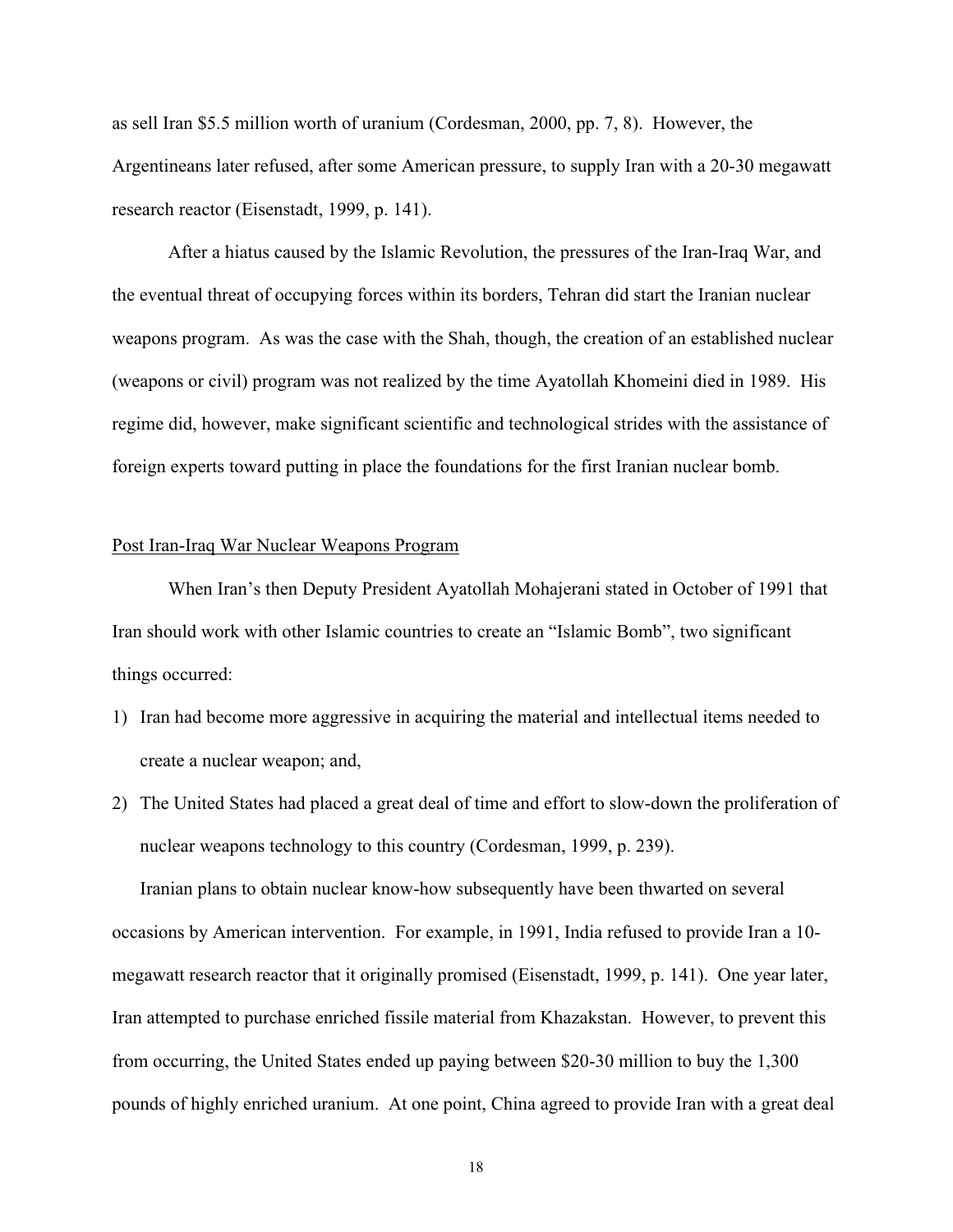of nuclear technology as well as two 300-megawatt reactors in the early 1990s; but, after President Jiang Zemin of China met with then President Clinton at a summit in 1997, China promised to halt their nuclear transfers to Iran (Cordesman, 1999, pp. 241-243). In addition, in 1998, the United States convinced Ukraine not to sell the Islamic Republic a \$45 million nuclear power plant, and it also prevented China from providing Iran a uranium hexafluoride conversion plant (Eisenstadt, 1999, p. 141).

These are only a few of the many examples of American interventions, but they reveal that the pressure from the United States significantly has slowed down the proliferation of nuclear weapons to Iran. Although American efforts have hindered the aspirations of Iran's nuclearization, not all of the Islamic Republic's attempts have been thwarted. In 1990, a Spanish newspaper reported that the Associated Enterprises of Spain was negotiating to complete two Iranian nuclear power plants at Bushehr (Cordesman, 1999, p. 244). These negotiations did not go very far, because in 1995 Russia signed an \$800 million agreement with Iran to complete one of the two reactors in Bushehr and to provide technical training and low-enriched uranium fuel for a period of 10 years beginning in 2001 (Yaphe and Schake, 2000, p. 40). It is evident that Iran has obtained a great deal of support from the Russians; the CIA confirmed in 1997 that the Islamic Republic "had obtained new nuclear technology from Russia" (Cordesman, 1999, pp. 241-242). And, on April 9, 1998 the *Jerusalem Post* reported that Iran had purchased four tactical nuclear weapons from Russian smugglers for \$25 million, and that Argentinean scientists were helping to activate these weapons (Cordesman, 1999, p. 244).

What is most alarming, however, is what the Islamic Republic has been trying to hide from the international community. Iran's most important nuclear production facilities are not at Bushehr, which is open to international inspection by the International Atomic Energy Agency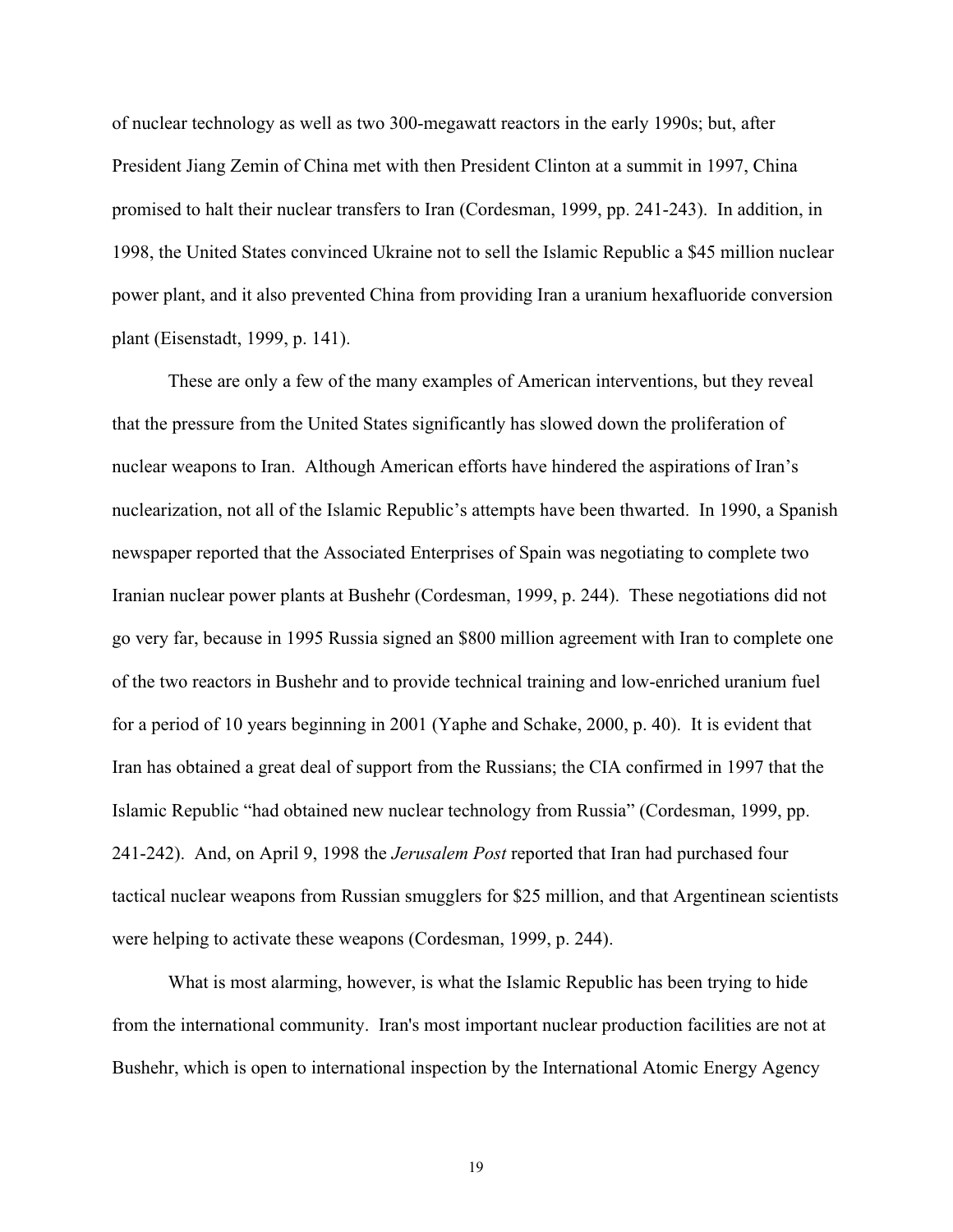(IAEA), but scattered throughout the country. They are thought to be in clandestine locations under military control, where they have not been "declared" and thus not under IAEA inspections. One of the more important hidden sites is said to be at the Sharif University of Technology, located in Tehran. It allegedly serves as a procurement front and research center for their nuclear weapons program (Hersh, 2001).

In the late 1990s, it was also discovered that the director of the Pakistani nuclear program, Dr. Abdul Qadeer Khan, made at least one visit to an Iranian nuclear facility in 2001. Because of his ingenuity when he had his laboratories producing weapons-grade uranium in the mid 1980s, Dr. Khan is known to many in Pakistan as the "father of the Pakistani bomb". Dr. Khan had been under American surveillance because he had made several clandestine visits to North Korea. U.S. intelligence officials believe that he did not bring actual weapon producing materials with him to Iran, but just his years of hands-on experience in bomb making (Hersh, 2001).

Thus, after more than 30 years of research and building, it seems as though Iran has been somewhat successful at creating a quasi-nuclear infrastructure. The unclassified list below obtained from "Rogue or Rational State?" (Perry, 2001) details the known and planned nuclear facilities that have been established within the Islamic Republic: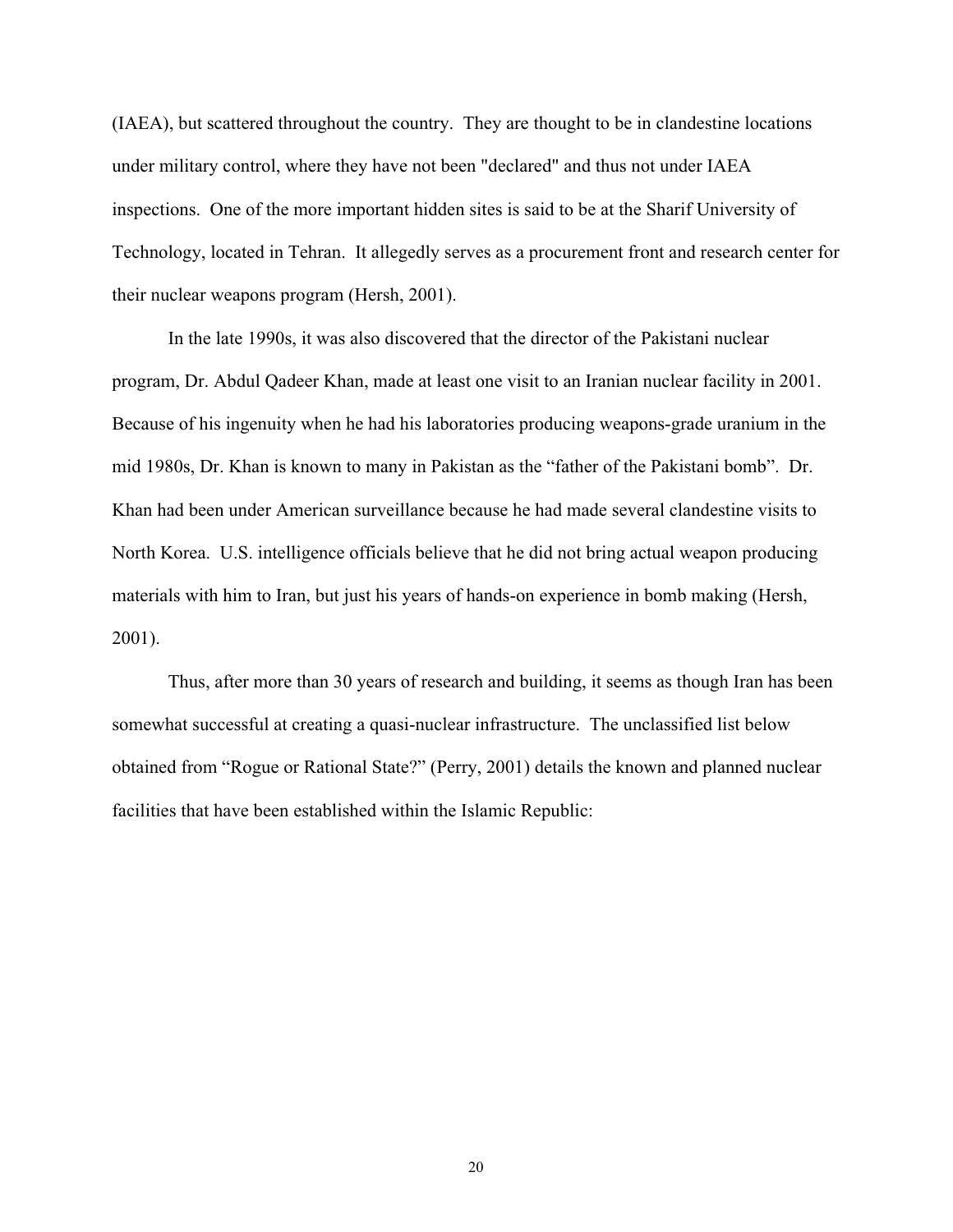| City         | Nuclear Infrastructure             | <b>Activity or Percent Completed</b> |
|--------------|------------------------------------|--------------------------------------|
|              |                                    |                                      |
|              | 1. Bushehr 2 Power Reactors        | 85% Completed as of 1995             |
| 2. Bonab     | <b>Low Power Reactors</b>          | <b>Constructions Started in 1994</b> |
|              | 3. Darkhovin Chinese Built Reactor | Est. Completion Date 2002            |
| 4. Esfahan   | Chinese Built Underground          | Unknown Activity                     |
| 5. Esteghlal | <b>Chinese Built Reactor</b>       | Est. Completion Date 2005            |
| 6. Gorgan    | <b>Russian Nuclear Technicians</b> | Unknown Activity                     |
| 7. Karaj     | <b>Chinese Calutron</b>            | Near Completion                      |
| 8. Mo'allem  | Possible Uranium Enrichment Site   | Unknown Activity                     |
| 9. Tehran    | Uses 20% Argentinean Enriched      |                                      |
|              | Uranium                            | <b>Currently Operational</b>         |
| 10. Yazd     | High-Grade Uranium Mine            | <b>Estimated 5000 Cubic Tons</b>     |

It therefore becomes evident that Iran's nuclear weapons program has experienced a slow gradual evolution despite American attempts at "sabotaging" it. The estimates of the United States as to when Iran would obtain a nuclear weapon has increased throughout the last decade. In 1992 the CIA estimated that they would be able to produce a nuclear warhead by 2000. In 1995, John Holum testified that Iran could have the bomb by 2003. In 1997, the same analyst altered his assessment to 2005-2007 (Cordesman, 1999, p. 365). Even though Western experts do not know the precise time as to when Iran could produce the bomb, it is now unquestionable that the regime of the Islamic Republic has a strong desire and compelling reasons to produce nuclear weapons of mass destruction. An analysis of the motivations behind Iran's plans for nuclearization is outlined in the following chapter.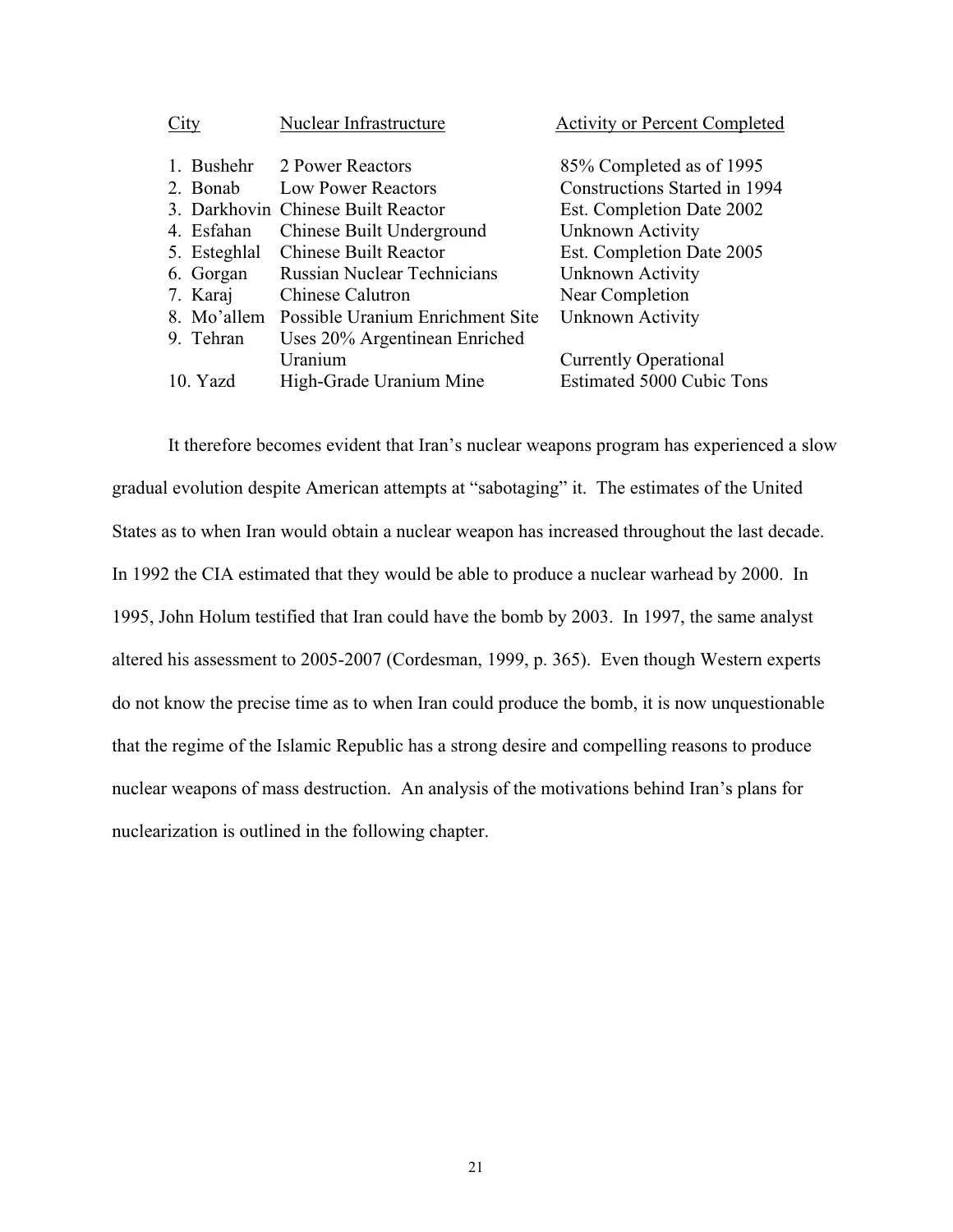#### **Chapter Four**

#### **Iran's Nuclear Motivations**

It is important to note here that much of the internal political workings of Iran are greatly unknown and beyond the knowledge of Western researchers. Thus, to accurately list the Islamic Republic's motivations to become nuclearized may be impossible. Nonetheless, many researchers have debated the reasons behind Iran's plans for becoming a nuclear power. A majority would agree that one main reason is tied to the regional security environment in which the country is positioned. With an unpredictable dictator to the West, Islamic radicals to the North-East, nuclear powers to the East and the world's most powerful navy, America's Persian Gulf Fleet, to the South, Iran believes that it is in a very unfriendly neighborhood. Yet, Iran's desire to acquire nuclear weapons is not solely based on external factors or pressures. There also are many internal political pressures and social realities. In order to better understand Iran's nuclear motivations, then, it is crucial to first review Iran's strategic view of the world, its perception of itself, and its definition of its international objectives.

### Iran's View of Itself

The Islamic Republic of Iran is a fascinating country characterized by a great diversity of people, cultures and geography. Still, with the notable exceptions of the ethnic Kurds in the West and Armenians in the North, the vast majority of the Iranian population is Shiite Muslim and ethnically Persian. Although these two facets of Iran's culture are intrinsically interrelated, they are nonetheless in conflict with one another. In other words, even though most Iranians have strong religious beliefs, they are still extremely proud of their Persian history and heritage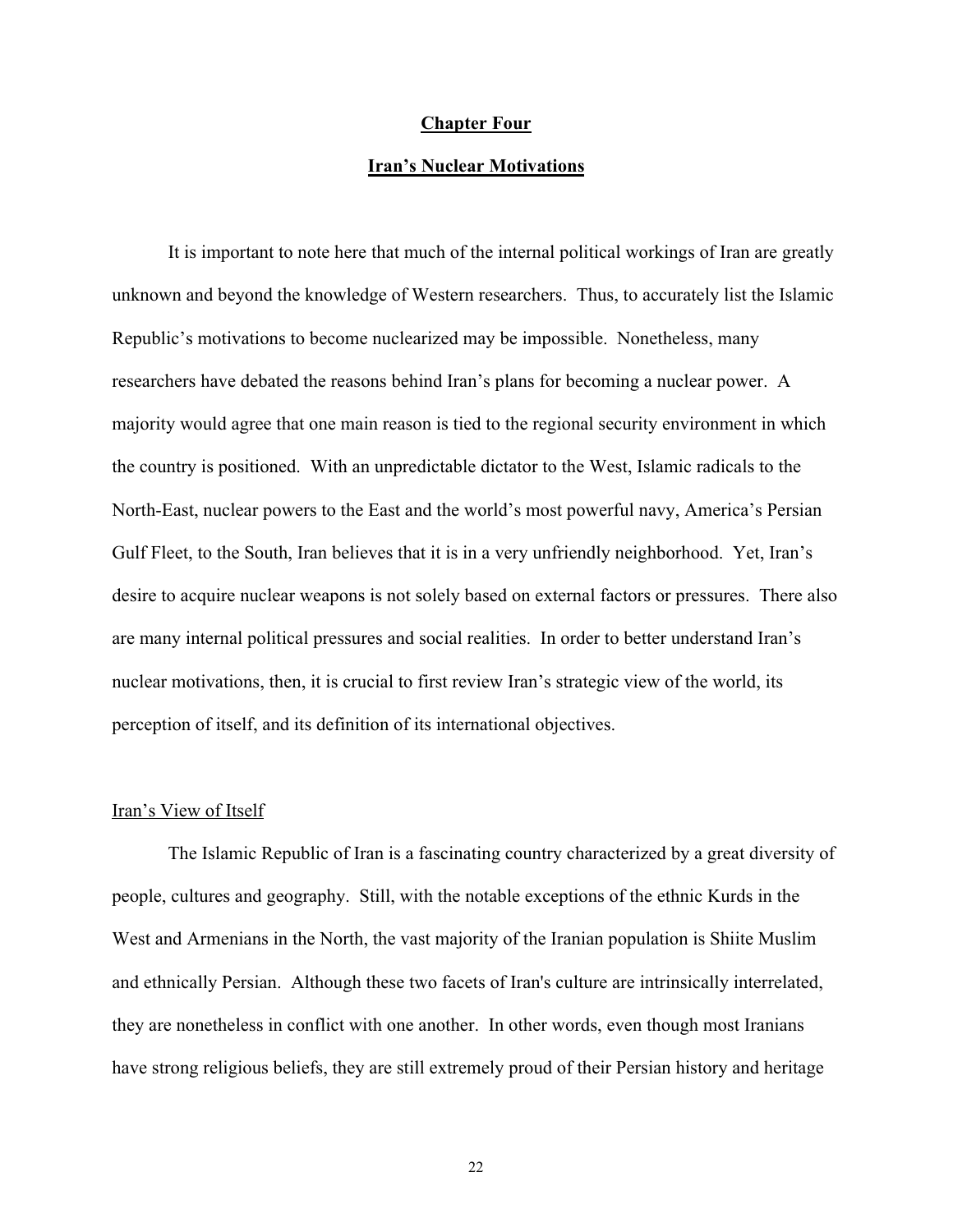(Mackey, 1996, p. 14; Armajani, 1986, p. 14). For this reason, Iran's governmental policies often have been seen as an uneasy combination of diverging Islamic and nationalist ideas (Byman, 2001, p. xi).

In terms of their Persian pride, Iranians view their country as having an exceptionally important position in the Middle East. Due to its geographical size, extensive coastline along the Persian Gulf, and relatively large population, Iranians see themselves as an aspiring world power and a force to be reckoned with in this part of the world. Although its economic hardship has prevented Iran from realizing its dream, Iranians and their leaders want to play an important international role by being taken seriously on the world stage (Chubin, 1995, p. 87).

In addition, this Persian pride with its deep historic roots, religion plays a tremendous unifying role in the country. Islam serves as both the center of this pride and the basis for an affirmation of a non-Western identity. The conservative Iranian leadership is proud to have ousted their Shah, who was seen by many Iranians as a ruling puppet manipulated by the United States and the West. This was a significant act, due to the fact that the West was perceived to be imposing ideas on Iran that ran contrary to the spirit of traditional Islam. To the clerics of Iran, whose power rests on the principles of Islam, Westernization meant secularization. Rejecting Islam's central role in defining Iran's culture and identity was unacceptable (Mackey, 1996, p. 135). By ousting the Shah from Iran and confining him, along with his ideas, in exile, the Iranian Revolution successfully reaffirmed the importance of Islam and its teachings to the people of Iran. Further, Iran believed that it removed itself from the clutches of many intrinsic evils of Westernization. Beyond ethnic and cultural diversity within the country, then, Iran draws its political strength from this strong Islamic heritage. Moreover, it seeks to propagate this identity beyond its frontiers.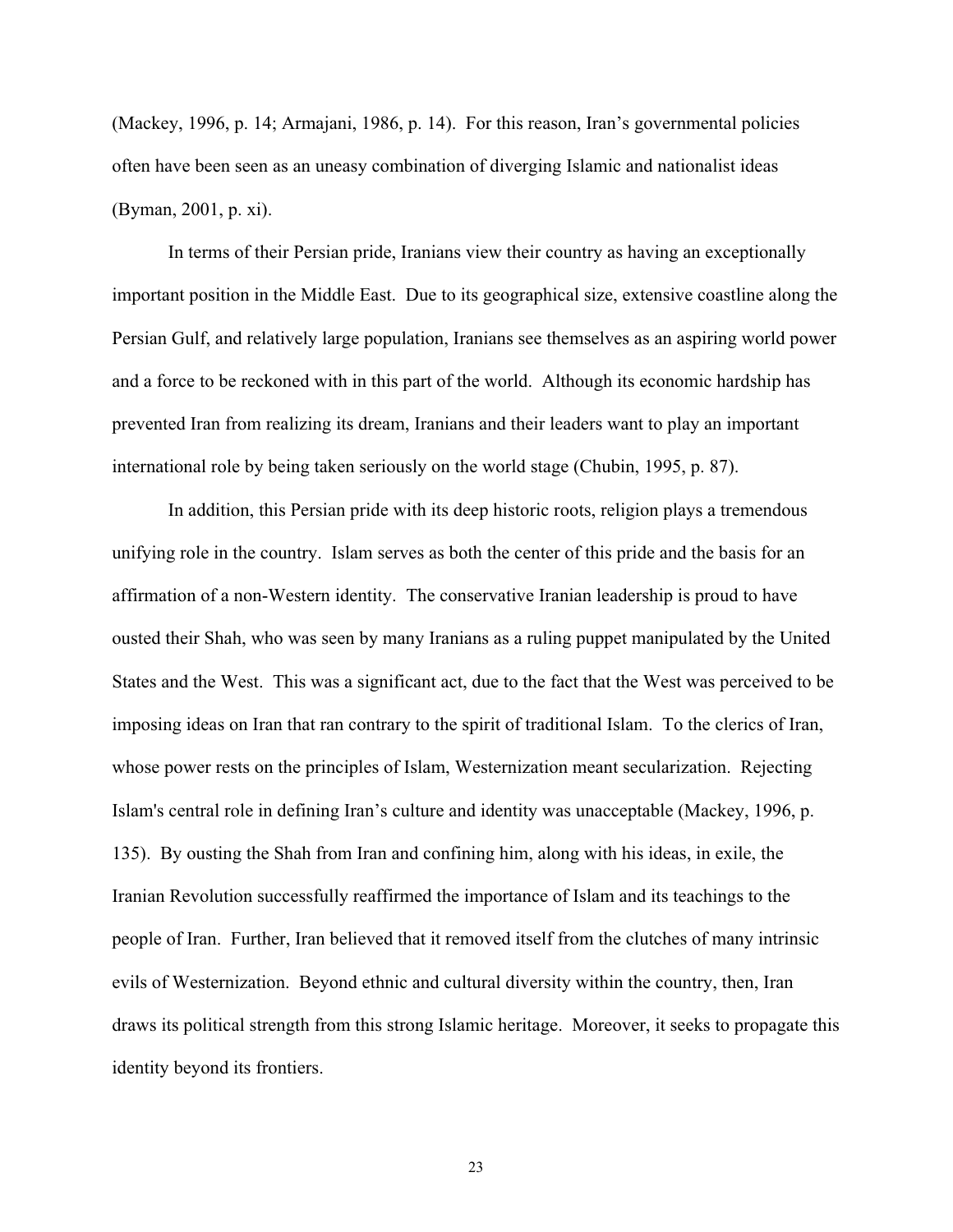As a revolutionary Islamic country, Iran sees its experience as having resonance and applicability throughout the Islamic world. It seeks to affirm the model of its revolution by seeing its adoption elsewhere, both as a means of achieving greater power abroad and by applying its policies of hostility against what it sees as arrogant Western Powers. Hence, acquiring a nuclear arsenal cannot only strengthen Iran's self-confidence, but it also can provide it with the tools to make its national power more competitive at the international level.

#### Iran's Strategic View of the World

"Chemical and biological weapons are a poor man's atomic bombs and can be easily produced. We should at least consider them for our defense. Although the use of such weapons is inhumane, the (Iran-Iraq) War taught us that international laws are only scraps of paper…It was also made clear that the moral teachings of the world are not very effective when war reaches a serious stage and the world does not respect its own resolutions…"

> Majlis Speaker Rafsanjani, October 1988 (Cordesman, 1999, p. 234)

One of the most, if not *the* most important catalyst to Iran's reevaluation of the current world order was the eight-year war with Iraq (Cordesman, 1999, p. 269; Chubin, 1994, p. 70). The Iran-Iraq War of the 1980s played a major role in affecting the Islamic government's view of strategic weapons and WMD. During this conflict, which Saddam Hussein instigated, Iraq used chemical weapons on the Iranian military and civilian population. According to an official Iranian report made in March 1998, the chemical weapons had affected approximately 60,000 people. The horrific implications of this number are more clearly understood when one realizes that in a two-month period in 1986, Iraq launched 308 missiles against Iran causing over 2,226 deaths and over 10,705 casualties (Chubin and Green, 1998, p. 158). Iranian pleas to the United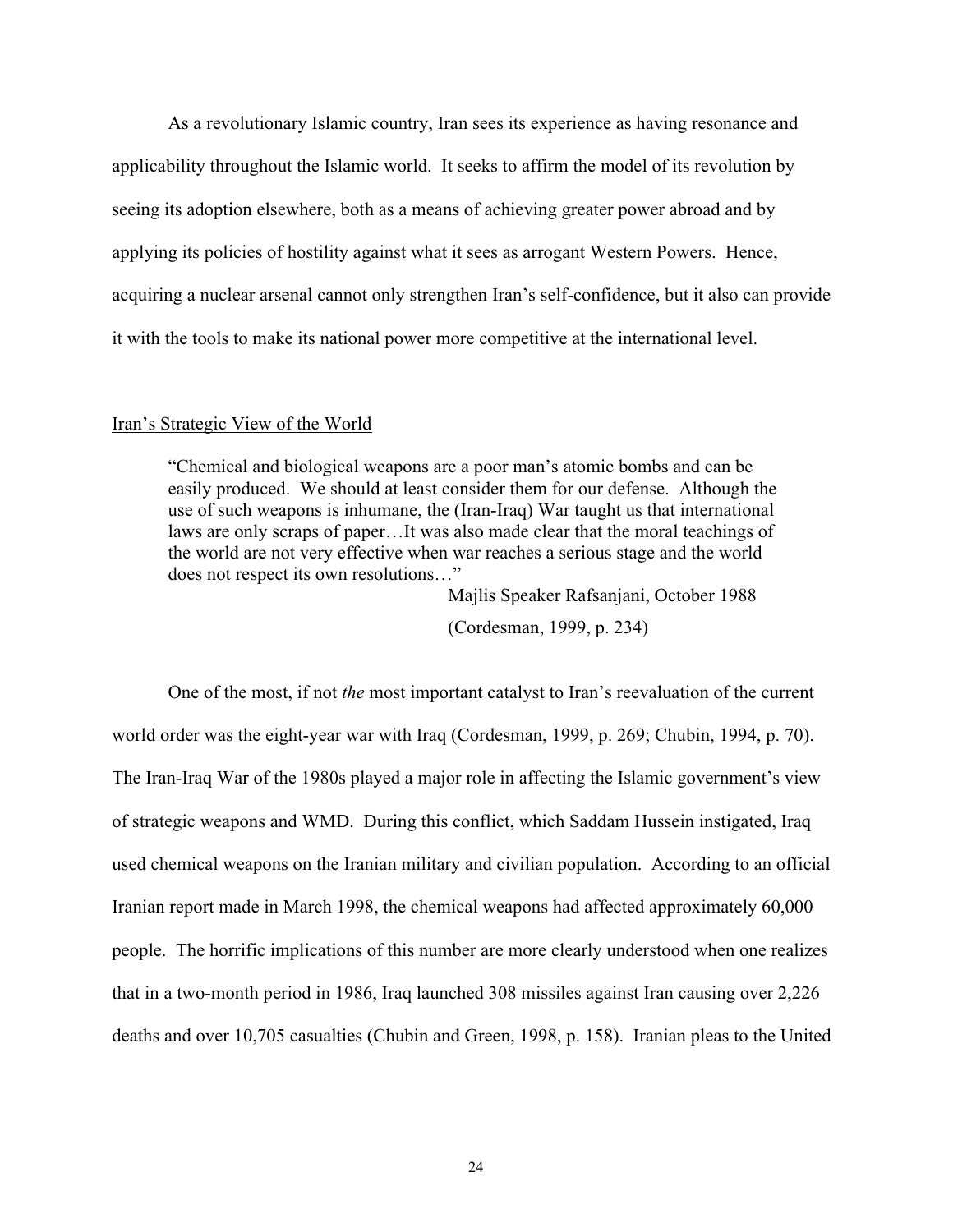Nations to condemn these attacks were never taken into any serious consideration. In fact, Iran found themselves friendless and the subject to a one-sided arms embargo.

Iran carries many deep, long lasting scars and changed its view of the world from this eight-year war. Some of the more important lessons it learned, as noted in the article "Does Iran Want Nuclear Weapons?" (Chubin,1995) were:

- 1) The world is very dangerous, and for that reason, Iran must be prepared for any technological surprises. In addition, the Iranian people should always anticipate the worse from its enemies.
- 2) Iran should never rely or hope for the self-restraint of its adversary, nor should it expect its enemies to adhere to international commitments.
- 3) It would be unwise for Iran to count on the assistance or support from international organizations.

Given these lessons, Iran learned the strategic importance of deterrence. The Iranian military forces did not posses the strategic weaponry to deter the Iraqi leaders from invading their homeland, bombing their cities, or using chemical weapons against their people. The Iranian government soon understood the significance of possessing weapons of mass destruction when conducting modern warfare.

Another important factor in Iran's strategic understanding of the world was the high-tech Gulf War involving Iraq and the American led coalition forces. Within several weeks of starting Operation Desert Storm, the alliance along with United States and its modern war machine was able to do what eight years of Iranian fighting could not do: bring about the unconditional surrender of Iraq. Once the Iranian leaders witnessed how the United States military was able to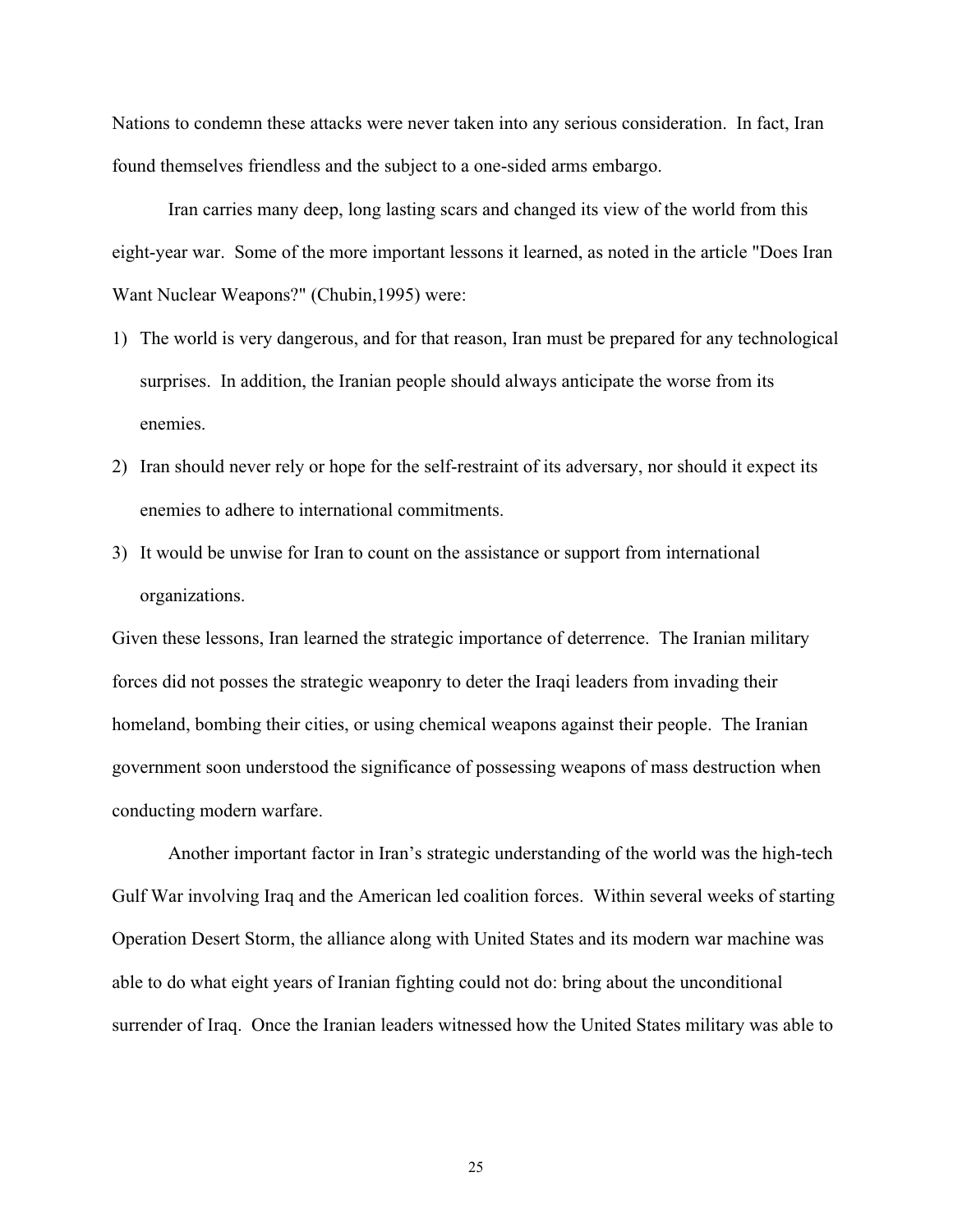meticulously dismantle the Iraqi forces, they soon realized that they required the means of preparing for such a war (Cordesman, 1999, p. 269; Chubin, 1994, p. 70).

This overwhelming use of precision-guided weapons made the Iranian leadership understand that conventional warfare against the United States would be foolish. Although the Iranian soldiers are, for the most part, dedicated and professional, their conventional military hardware is no match to America's. In addition, there are two main factors inhibiting the Iranian military if they attempt to fight against the United States' armed forces in a conventional battle. First, given the poor economic situation of Iran, the government cannot allocate a large pool of money to modernize the military by procuring and maintaining new, sophisticated weapons (Amirahmadi, No Date, p. 12). Second, the Iranian armed forces cannot allocate a large number of man-hours to properly train their soldiers on these new weapon systems. If they were able to do so, the American military would most likely already be developing the next generation of weapon systems. The former Iranian Defense Minister Akbar Torkan understood these inhibiting factors when he stated in 1993:

"Can our Air Force…take on the Americans, or our Navy take on the American Navy? If we put all our country's budget into such a war we would have just burned our money. The way to go about dealing with such a threat requires a different solution entirely." (Eisenstadt, 1999, p. 128)

Due to the difficulty of catching up militarily to the West, Iran realizes that they must find alternative means to combat or deter those forces. A nuclear arsenal may very well be the most cost-effective solution that the Islamic Republic could find.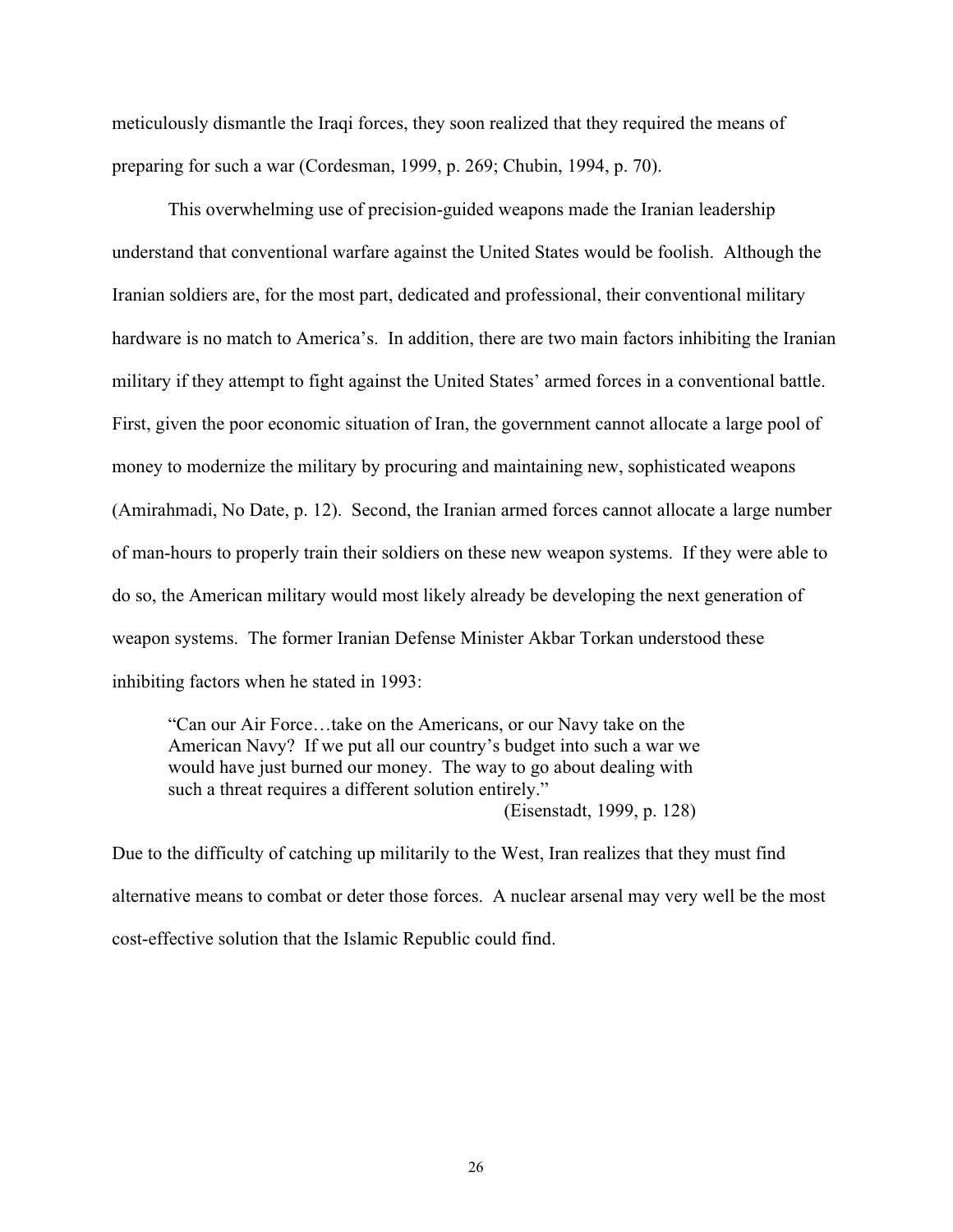#### Iran's National Security Priorities

To better grasp Iran's motivations for the acquisition of nuclear weapons, it is important to also understand what the security priorities of the Iranian government are. In terms of national security, Iran's leadership believes that their immediate concerns are not against international aggression, but rather against local and internal opposition elements. Iran's main priority is to ensure that the Islamic regime stays in power; and, thus, the more immediate security concerns of the Islamic Revolution is against opposition groups such as the mujahedin in Iraq who are attempting to topple the regime, than against possible future U.S. attacks**.** Another major local concern is the maintenance of its territorial integrity against potential secessionists from ethnic Azerbaijanis and Kurds who are discontent with their political representation and have strong, centralized populations in the north/northwest. In addition, the Iranian government has continuously been concerned over the economically destabilizing factor of possible incursions from bordering states, specifically those who are currently in the process of decomposition like Iraq and Afghanistan (Clawson, 1994, p. 69). In fact, some would argue that external threats are not even a main issue with the Islamic Republic. According to Ahmed Hashim, "Iran's recent economic problems are the greatest threat to its national security, and the first priority for the Tehran leadership." (Amirahmadi, 11, p. 11).

Along with local security issues, the Iranian leadership has international security concerns with Iraq and the West, which are predicated mostly upon policies of the United States (Chubin, 1994, p. 69). Due to the decade long United Nations sanctions placed on Iraq, this military threat has been somewhat neutralized. However, there are no guarantees once sanctions are lifted, that Iraq would not resume its previous WMD programs. In addition, the American presence in the Persian Gulf is still seen as a potential, future threat that Iran would like to see eliminated.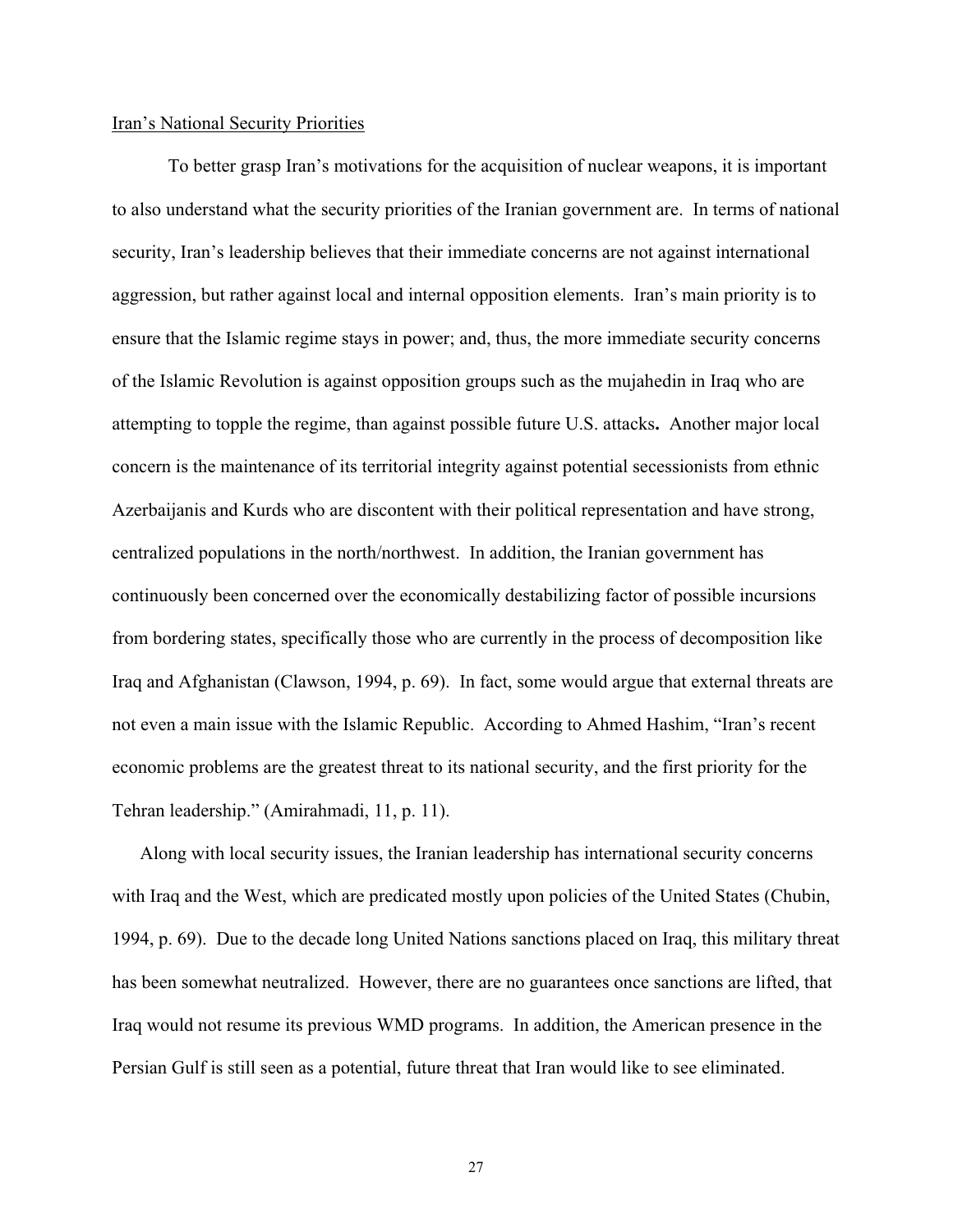Although this is not an urgent danger, the Iranian government realizes that the United States' presence in the region is a security concern that has strategic relevance to the realizations of their international goals and objectives.

#### Iran's Nuclear Motivations

Iran's specific security motivations to become nuclearized are not particularly urgent, nor are they overwhelming. As one can see from the previous section, nuclear weapons would not be very helpful with the more time critical, local security threat posed by the mujahedin in Iraq. Nor would a nuclear arsenal be of much help in the problems related to Iran's territorial integrity, which may be challenged by possible secessionists. In addition, nuclear weapons would be of no use against military incursions from less powerful bordering states. It would only be of some importance to its bigger security concerns, like Iraq and the United States.

Thus, the quest for nuclear weapons is mostly motivated by "political" rather than "security" reasons; its drive for world status being greater than any particular national security threat (Chubin, 1995, p. 89). The need to acquire a nuclear arsenal, then, mostly stems from ambitions rather than necessity. Therefore, if we look into the minds of the Iranian leadership to discover Iran's nuclear motivations, they could be narrowed down to these four main reasons:

- 1) For self-reliance
- 2) To provide Iran with a greater voice in the international scene
- 3) To make up for deficiencies in conventional weapons
- 4) To strengthen deterrence

*Self-Reliance*.The Islamic Republic hopes to achieve self-reliance in all areas of national life, especially with its military. As was stated earlier, Iran faced isolation from the rest of world during its war with Iraq, while at the same time Iraq received more than \$80 billion in loans from Arab Gulf countries (Yaphe and Schake, 2000, p. 13). Due to the American-led arms embargo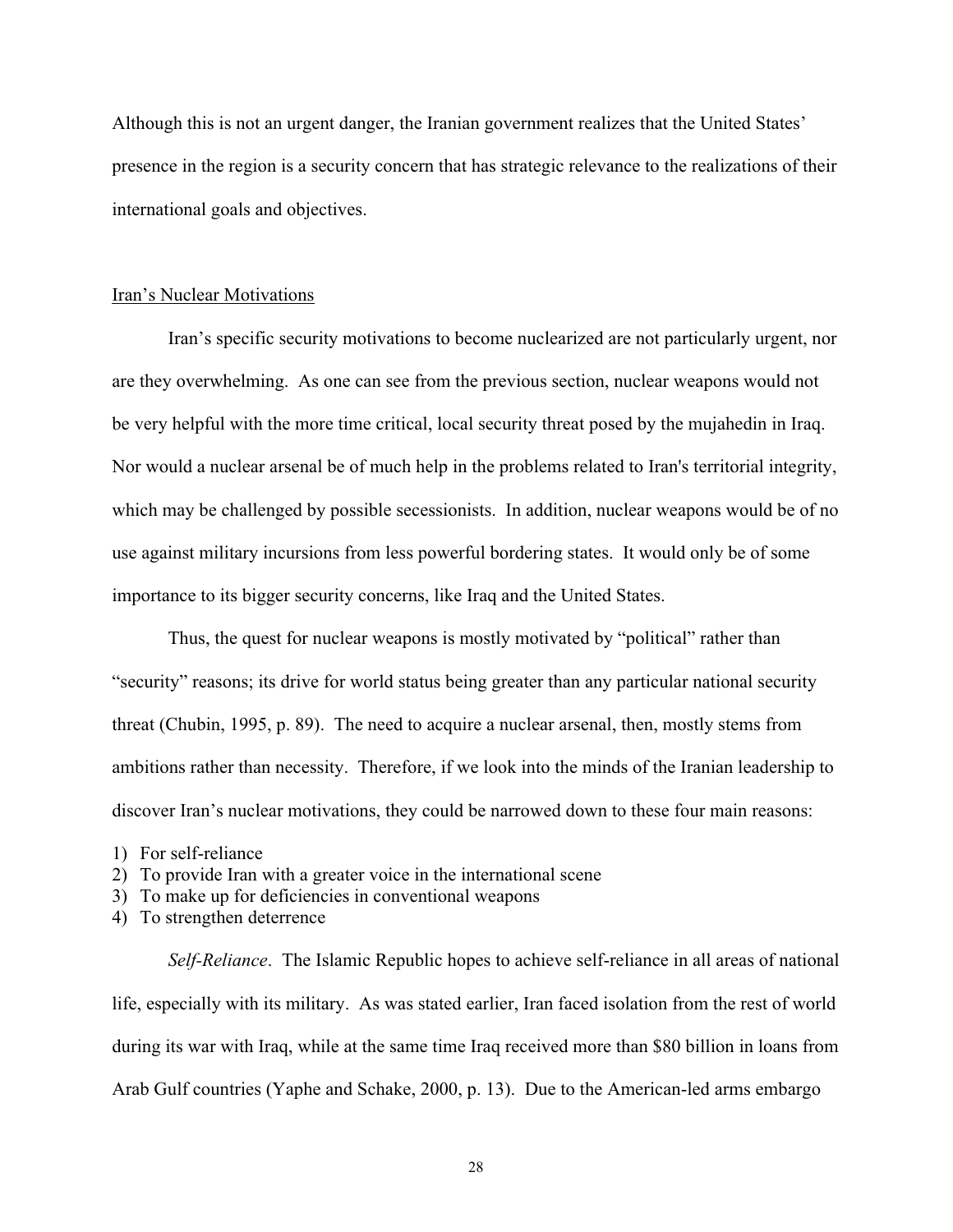and the fact that the great majority of weapons purchased by the Shah were from the United States, Iran had significant problems maintaining as well as resupplying its weaponry stockpiles. During this war, Iran quickly learned the importance of self-reliance. Acquiring WMD from an indigenous nuclear weapons program would only express this resolution.

*Greater International Voice*. In this current world order, which the Iranian government is presently opposed to accepting, the countries that possess nuclear weapons have the largest voice in the international arena. A simple example of this power dynamic is the United Nations Security Council. All five permanent seat holders (The United State, United Kingdom, France, Russia and China) have veto power along with nuclear weapons. The Iranian government, which prides itself as being the leader of the Muslim world as well as the leading example for all Islamic countries to follow, would love to produce an "Islamic Bomb", even though Pakistan aspired to play the same role.

The Islamic Republic's leaders may believe that this capability would not only add volume to its voice at the negotiation table during international disputes, but also serve to demonstrate Iran's advancement in technology (i.e. expression of modernity) after the Revolution to the rest of the world. In addition, Iranian leaders may hope that this new technological advancement would divert the attention of the Iranian people from the nation's domestic and economic inadequacies.

*Deficiencies in Conventional Weapon*s.As was noted earlier in this chapter, the gap between Iran's conventional military arsenal and the United States' is rather large. Iran had planned on attaining greater modernization in its armed forces; however, economic hardship and low oil prices in the 1990s prevented most of these plans from being implemented. In November 1997, the U.S. Department of Defense estimated that substantial Iranian debt had limited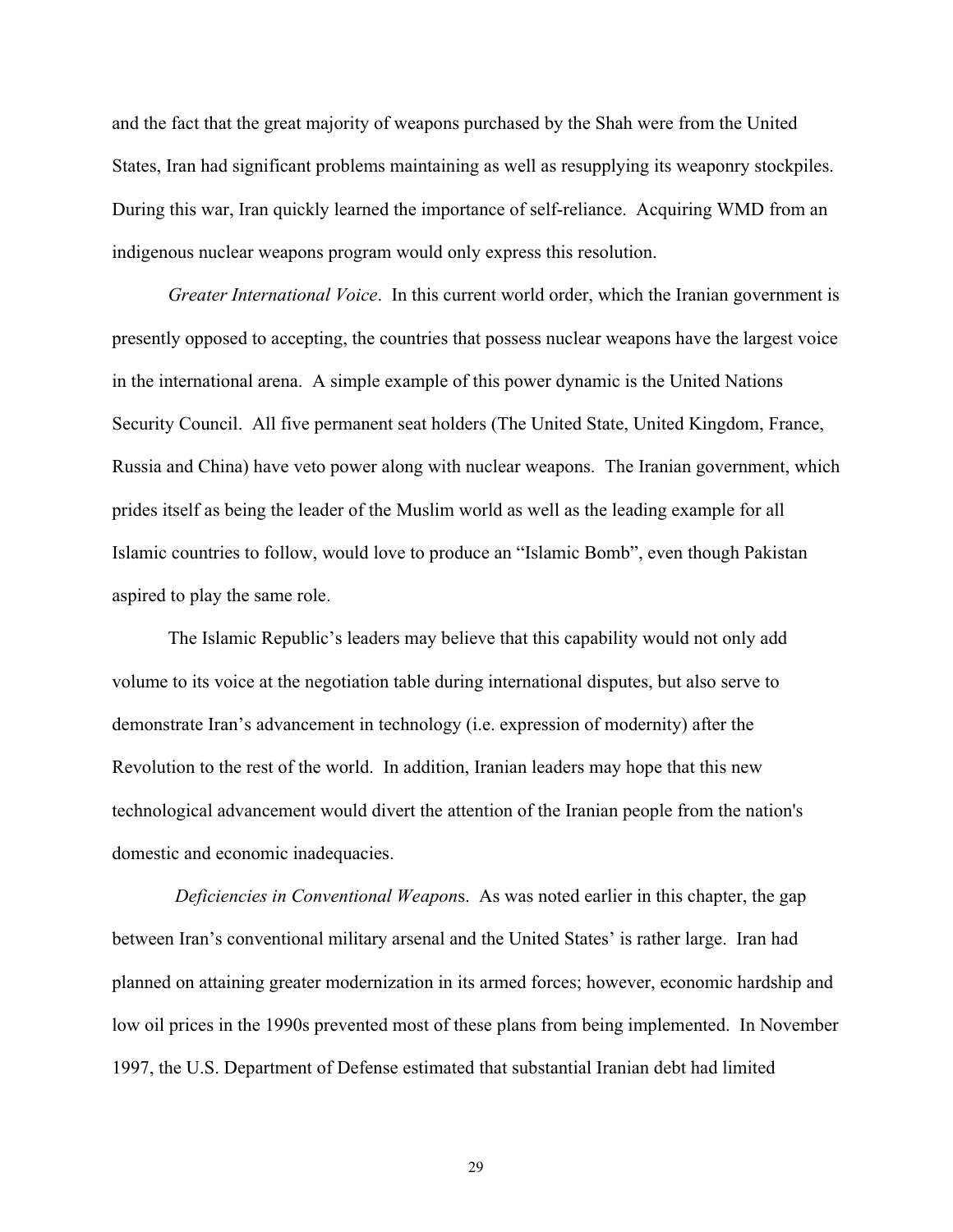Tehran's arms purchases to only about \$1 billion per year, far less than what they needed to rebuild their armament industry (Amirahmadi, No Date, p. 12). The acquisition of nuclear weapons would be seen as the most cost efficient "bang-for-your-buck" solution that the Islamic Republic could choose. Thus, this solution would greatly reduce the strategic military gap between the Islamic Republic of Iran and the United States.

*Deterrence*. Because Washington went into the war with Iraq knowing that Baghdad had used chemical weapons in a previous war, this could lead the Iranian leadership to believe that chemical weapons do not deter the United States at all from entering into conflict. Knowing this, the question must be asked: what if Iraq possessed nuclear weapons? Would Washington have been so willing to commit their troops to a war where there was a legitimate threat of a nuclear attack?

The Iranian government has learned from watching how American policymakers deal with potential nuclear threats, that the United States is much more likely to be cautious and less aggressive in its actions. Two examples of American apprehension are the light water nuclear reactor deal made between the Clinton Administration with North Korea, in order to halt a nuclear energy program there, and the benign, diplomatic negotiations over the recovery of the downed spy plane crew in China. Knowing that Iranian conventional forces do not stand a chance of defeating the Unites States, in the event that they would need to confront American forces, the Iranian government may believe that only a nuclear capability would enable it to avert defeat or even confrontation (Eisenstadt, 1999, p. 128). Rather than having to deal with the United States militarily, Iran would much rather use a nuclear bomb to deter America from intervening in its security affairs within the Persian Gulf region.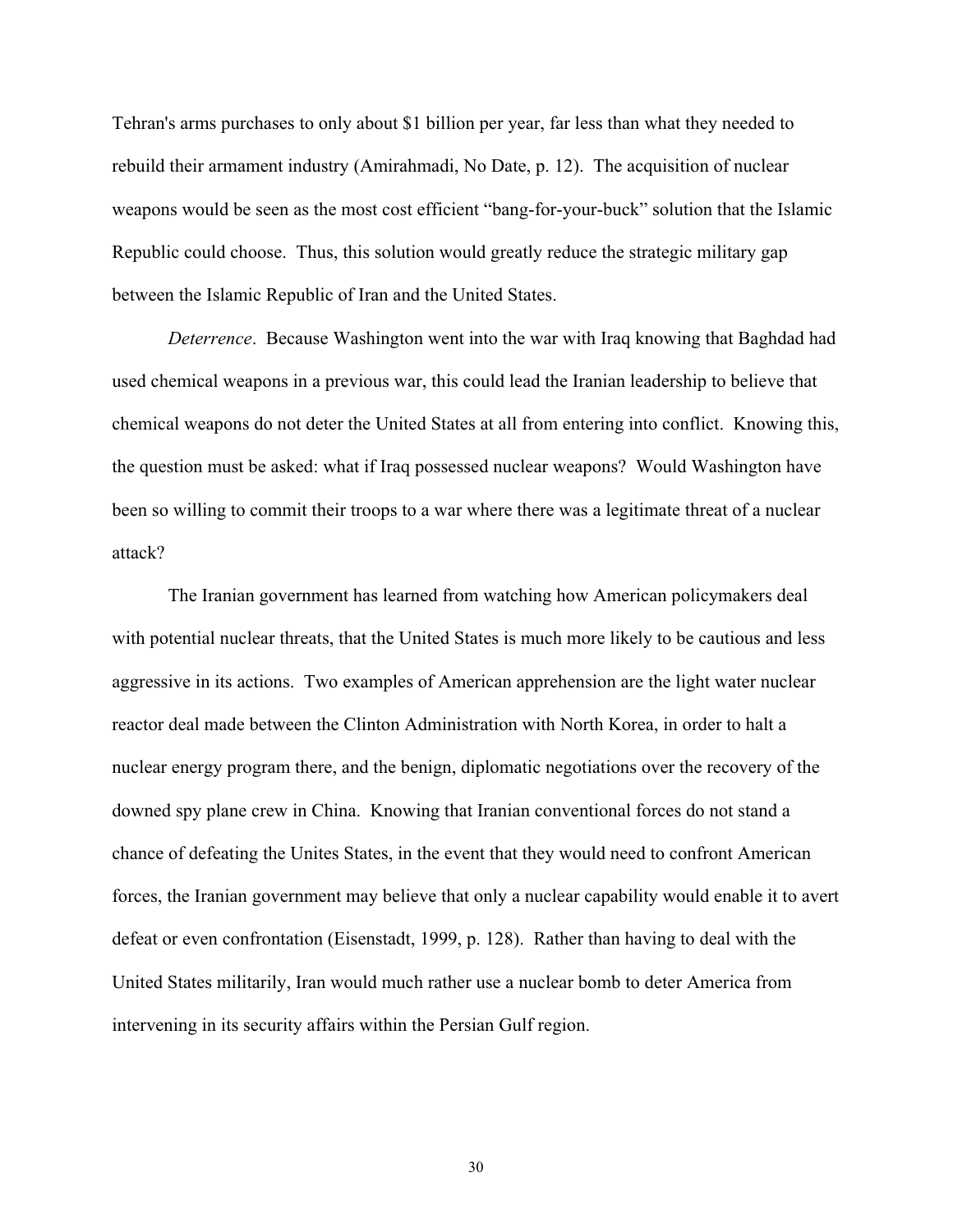As one can see, Iran's motivations to acquire nuclear weapons are not very time critical in terms of their immediate security concerns, and they are only of some significant use in terms of its more external security issues. Therefore, Iran's need for a nuclear arsenal is mostly motivated by "political" rather than "security" factors. When one analyzes the historical lessons learned by the Islamic regime from the Gulf and Iraq Wars, as well as its enduring international ambitions, it becomes clearer that Iran's desire to become nuclearized is much more a matter of status-driven choice than of necessity.

It should be mentioned here, however, that there are some who would argue that it would be beneficial for Iran to merely have the appearance of becoming nuclearized. In other words, the Islamic Republic may be able to achieve some of its strategic deterrent goals by simply giving the impression to the international community that it possesses the ability to produce as well as deliver a nuclear strike. This type of nuclear strategy is similar to that of Israel.

Presently, virtually the entire international community recognizes Israel as a state with nuclear weapons. While it does not have an overt nuclear doctrine, and it insists that it will not introduce nuclear weapons into the Middle East, Israel continues to follow a policy of what Avner Cohen called in 1998 "nuclear opacity" - visibly possessing nuclear weapons while denying their existence. This unique strategy has allowed Israel to enjoy the benefits of being a nuclear weapons state in terms of deterrence without having to suffer the international repercussions of acknowledging their arsenal (Cohen, 2001).

For this reason, there may come a time where Iran may consider pursuing a similar strategy and attempt to enjoy these same benefits. However, there are a few inherent dangers that accompany this form of nuclear ambiguity. For example, Israel also has a strong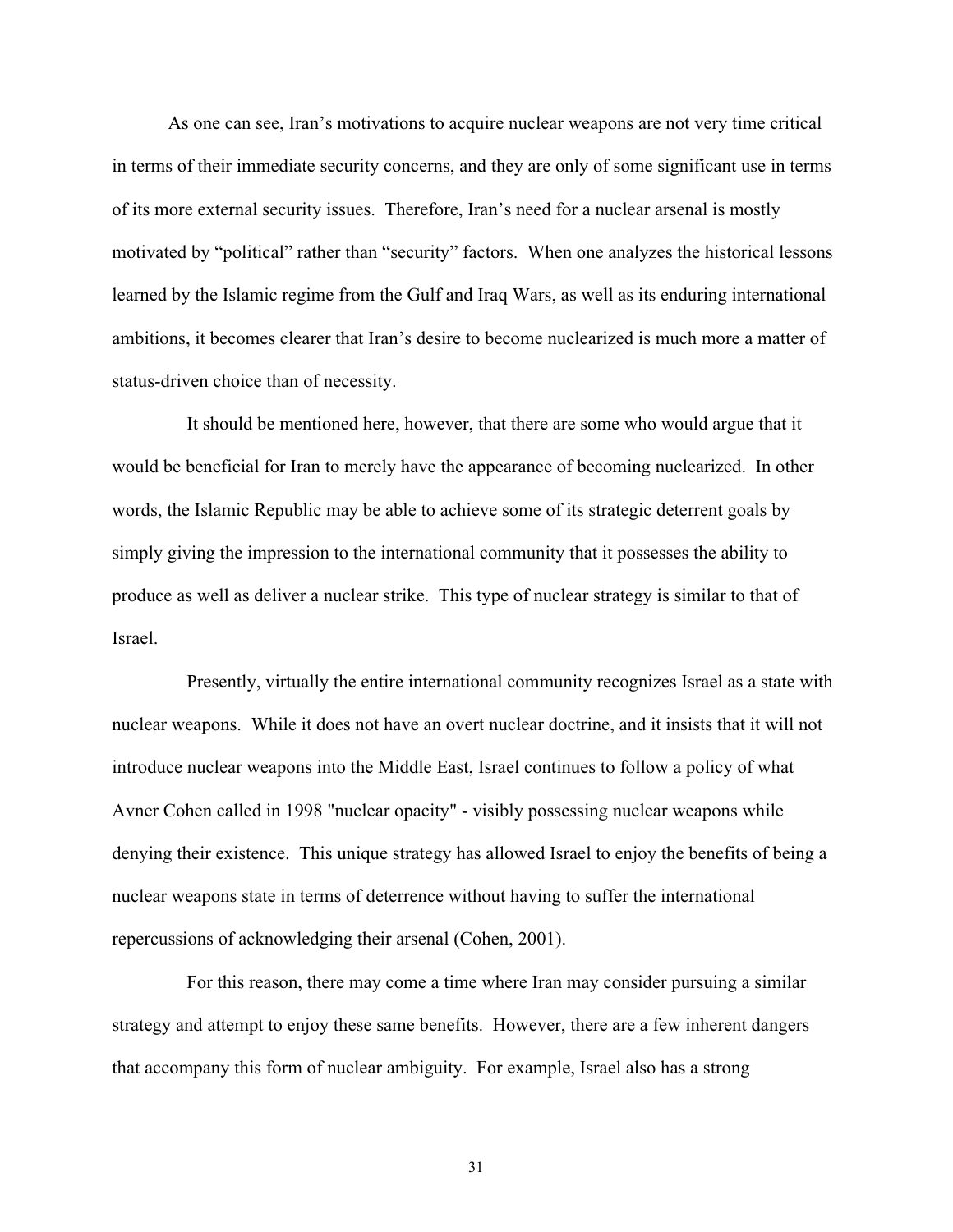commitment to preventing its potential adversaries in the region from becoming nuclearized states, as evidenced by Israel's 1981 raid on Iraq's Osirak Nuclear Installation. Iran may face a similar danger of a preemptive strike on its nuclear infrastructure to prevent it from producing a significant nuclear arsenal. In addition, there are a couple of intrinsic differences in this situation between Iran and Israel, which would make the Islamic Republic's choice of "nuclear opacity" a poor one.

First of which, contrary to what the Iranians would like to portray, the Islamic Republic is viewed by many nations in the world, especially the United States, as a pariah or renegade country. Acquiring a nuclear arsenal "ambiguously" would only add to the international community's mistrust of Iran and further reduce its efforts to be seen as a moderating and modernizing nation. A second and a more significant difference between these two nations, is that in this situation Iran unlike Israel is a signatory of the NPT. Therefore, Iran is legally obliged to remain un-nuclearized. While there are many nations who may not have liked seeing Israel acquire a nuclear arsenal, there was very little they could do about it in the international legal arena. However, Iran does not possess this similar luxury. By signing the NPT, the Islamic Republic made a legal obligation not to become a nuclear power (unless they were under immediate threat); thus, if Iran were able to ambiguously acquire a nuclear arsenal, they would be subject, at best, to sever economic sanctions and international isolation.

#### India & Pakistan: Two Reasons not to become Nuclearized:

Although Iran's motivations to become nuclearized may seem rather appealing to some political/religious leaders in that country, there are numerous reasons why the Islamic Republic should not attempt to "go nuclear". If one investigates the security environment in south Asia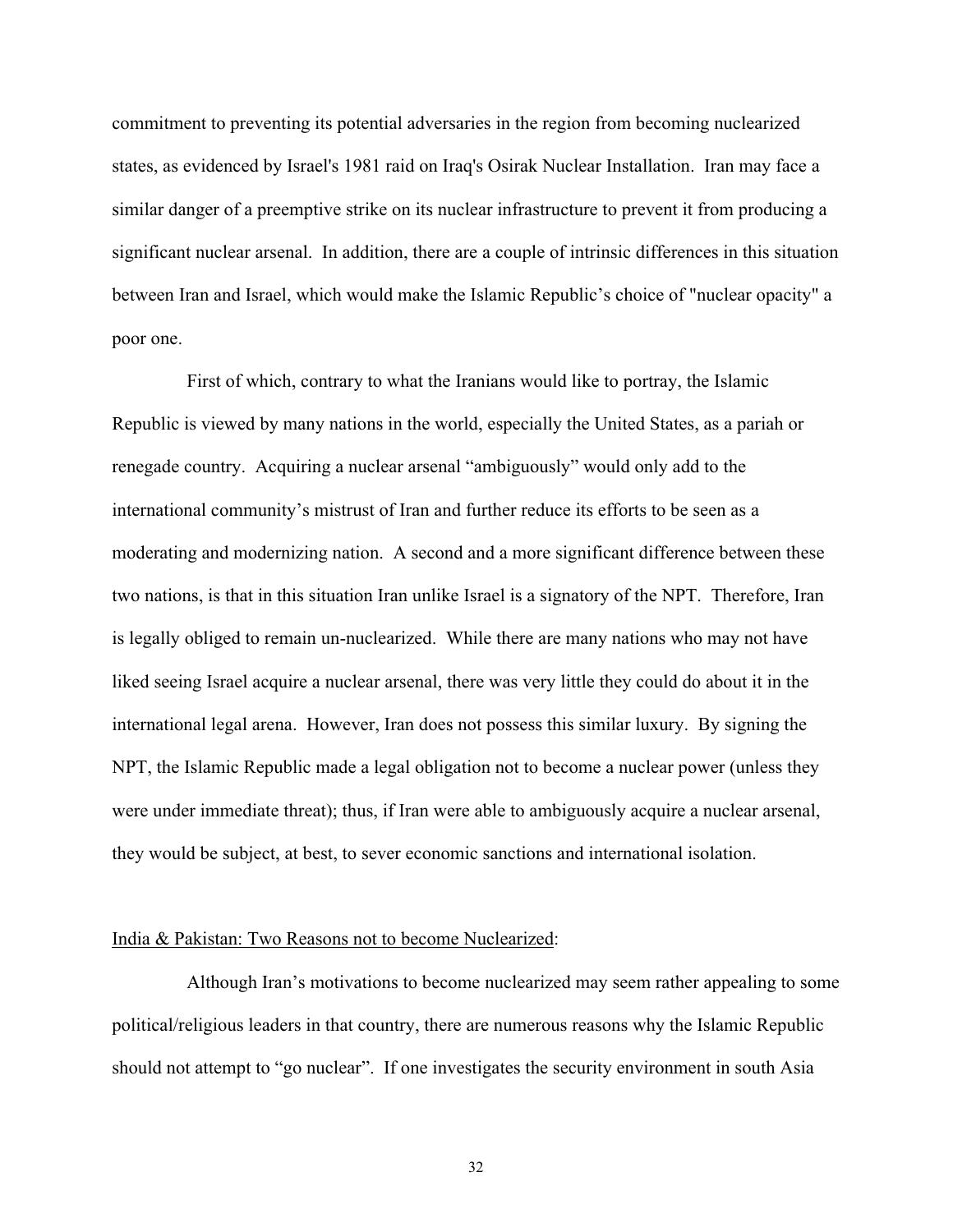between India and Pakistan, two nuclearized nations, it becomes evident that there would be two serious security/economic problems Iran would most likely face.

The first of which is that even if a nation possesses nuclear weapons, it leaves them easily prone to Low Intensity Conflicts (LIC) between themselves and their neighbors, as one can see with the current situation in Kashmir between India and Pakistan. Although both countries possess this weapon, there has been cross border skirmishes and increasing tension since the two nations decided to conduct nuclear tests in 1998. George Perkovich from the Henry L. Stimson Center stated that the overtness of nuclear weapon capabilities actually has weakened deterrence and heightened the risk of conflict between India and Pakistan. He believes that since their nuclear tests, Pakistan's current military leadership has become emboldened in its nuclear capabilities to prosecute an aggressive low-intensity conflict against India. "This (Pakistani) military leadership believes that India will be deterred from major counter-attack, so that deterrence is a license for aggression" (Perkovich, 2001). Iran may very well be subject to the same LIC between state-sponsored terrorist (the mujahedin) and/or separatist movements (from the ethnic Kurds or Azerbaijanis) within its borders. The result of which cannot be settled by the use of a nuclear weapons, but does cause greater tension, regional destabilization and possible escalation of attacks.

The second significant reason why the Islamic Republic should reconsider becoming a nuclearized power is the great possibility of a costly, small Cold War occurring in the Middle East. As was the case with Pakistan and India, once the Indians conducted their first "peaceful nuclear explosion" in 1974, a minor (yet financially costly) Cold War began with these two countries. This war almost reached its climax in 1998 when both India and Pakistan detonated underground nuclear weapons for "testing" purposes. Leonard Spector states in his book, Going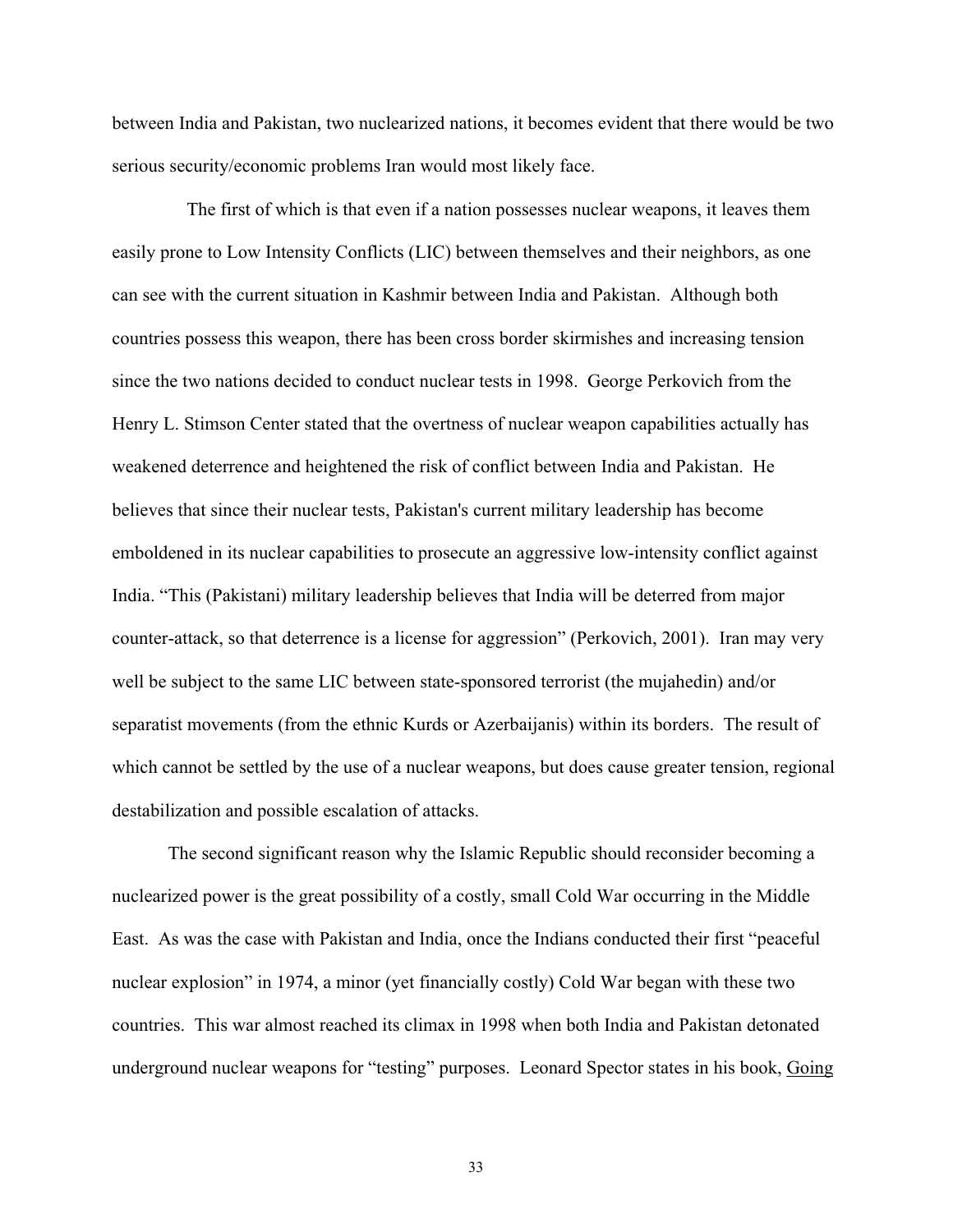Nuclear, that some nuclear threshold nations have avoided overt nuclear arming partly for fear that this might stimulate rival powers to do the same or enlarge preexisting nuclear capabilities. He adds that military considerations dictate that along with the weapons themselves, costly delivery systems must be acquired, customized and maintained all of which can impose a heavy burden on a developing economy (Porro, 1989, p. 294). The Islamic Republic will, thus, need to put into serious consideration the possibility of starting a financially stressful, small Cold War with their Middle Eastern rivals (i.e. Israel, Iraq and the Gulf Countries Council (GCC)) when determining weather or not it would be prudent to cross the nuclear threshold.

What is significant to understand from the Islamic Republic's motivations to acquire nuclear weapons is that even if there was a significant change within the security environment in the Middle East the Islamic government might still want to obtain a nuclear arsenal. Therefore, it is perhaps inevitable that Iran will someday soon become nuclearized. It is thus imperative for American military and political leaders to better understand how Iran would attempt to use this weapon, in order to find the best approaches to defend against its use.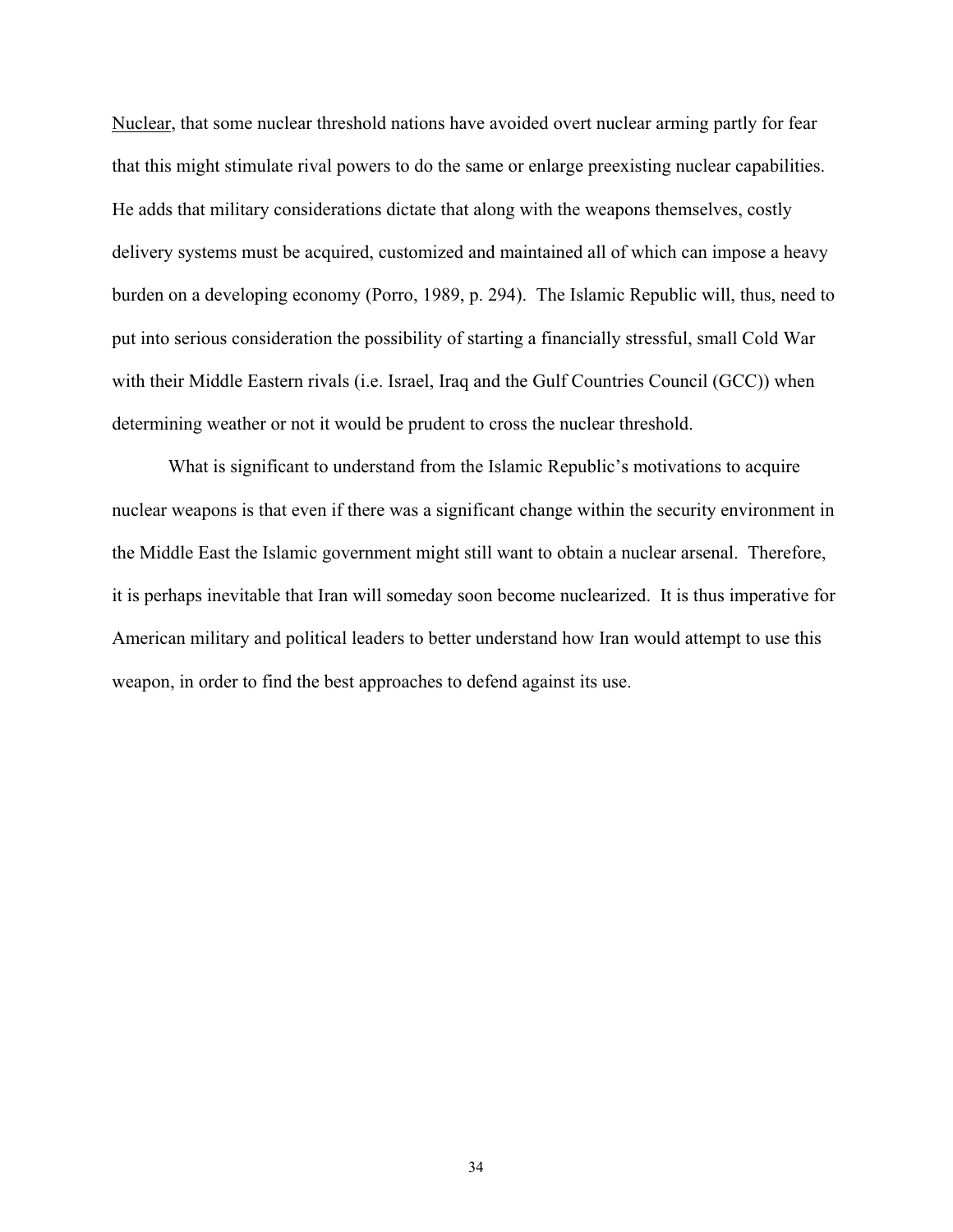### **Chapter Five**

## **Iran's Nuclear Intentions**

It is clear today that Iran is pursuing a strategy focused on producing nuclear weapons and long-range missiles in order to enhance its military and political strength. Due to Iran's continuous denial about acquiring such weapons, it is rather challenging to obtain unclassified information regarding its clandestine nuclear weapons program. For this reason, and due to the nature of the Islamic Republic's reclusive nature, it is almost impossible to predict with any degree of certainty or accuracy Iran's possible uses of nuclear weapons without relying on educated guesses based upon, first, Iran's international ambitions and, second, the regime's strategic motivations.

Most of the existing literature on Iran's WMD program assumes that the country has not developed a coherent doctrine for its nuclear weapons program (Cordesman, 1999, p. 388). However, that assumption is difficult to accept. Otherwise, how could Iran, which has been planning to develop a nuclear arsenal for the past 20 years, not have produced a plan or at least an initial concept on how to use this weapon? The sheer fact that the Islamic Republic has been spending millions of dollars acquiring the infrastructure to produce a nuclear weapon, along with sophisticated medium to long-range ballistic missiles, would lead one to believe that the Iranian leadership possesses a basic idea about how to use these weapons to achieve its political as well as military goals. Therefore, it is critical for scholars of the Iranian military to develop an analysis of the basic principles behind the Islamic Republic's possible uses for a nuclear weapon, should the opportunity arise.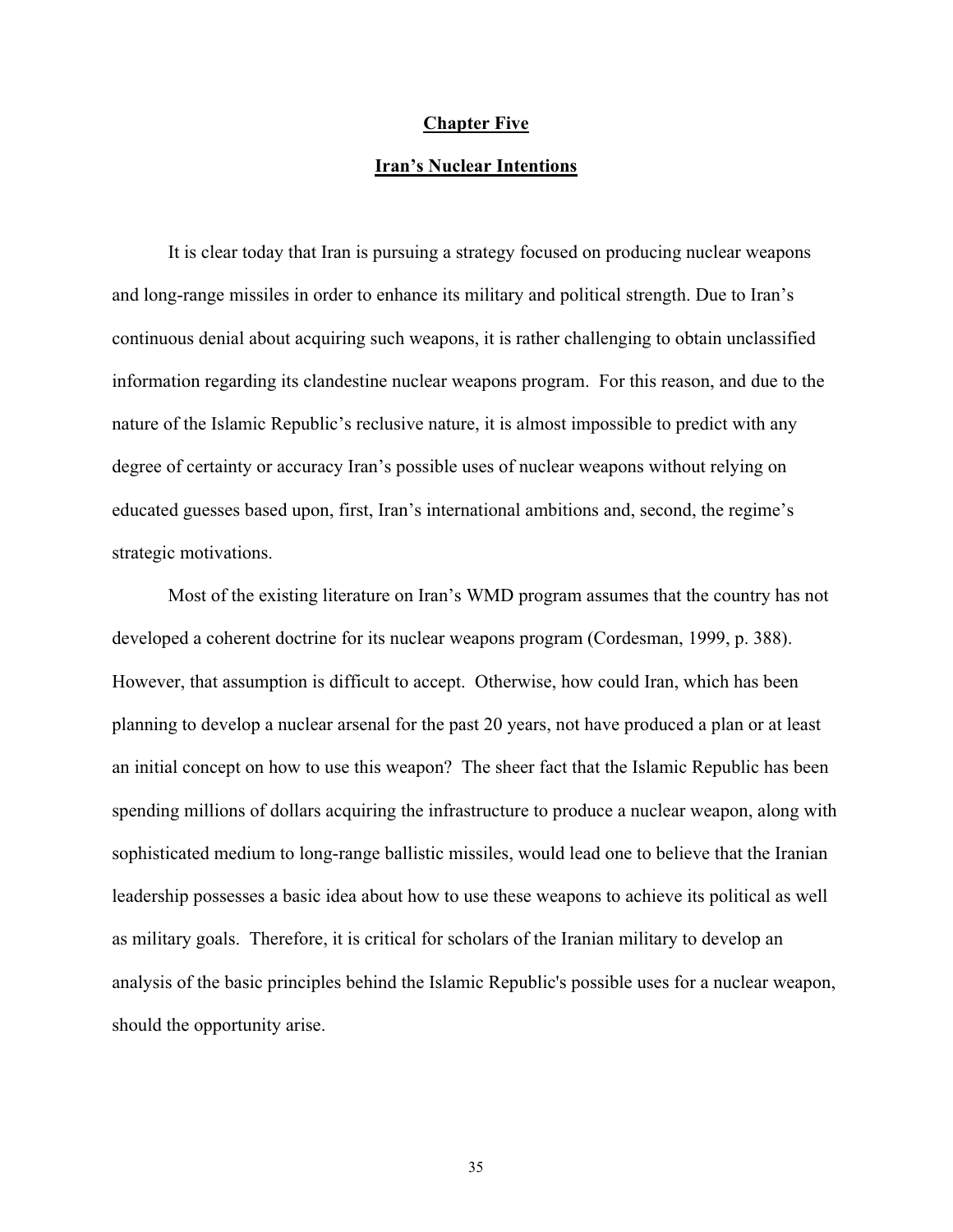Other than the previously stated motivations, there are other factors that could help us better determine Iran's intentions about how they could use an atomic arsenal. One of the most important factors to consider here are Iran's systems of command and control. By briefly looking at this issue, we can more clearly see who makes the decisions about how Iran would use a nuclear weapon, and how that nation's technological limitations must prevent it from developing a too sophisticated nuclear doctrine.

#### Command and Control

Iran's military command and control structures are both complex and centralized. It is somewhat confusing to Western analysts mainly due to the fact that there are two separate militaries, both of which are under the direct orders of the Supreme Religious Leader, currently Ayatollah Ali Khamenei. One is the regular, traditional Iranian military called the Artesh, which has the constitutional role of planning for Iran's national security. However, this is rarely the case, since most security policy decisions are a result reached by the security community itself and the political elites (Byman, 2001, p. 21). The other, more politically powerful, ideologically focused military is the Islamic Revolutionary Guard Corps (IRGC), which was first established by Ayatollah Khomeini. Their main mission is to preserve the existence of the Islamic Republic's revolutionary ideals. Because of its ideological strengths, the IRGC has been charged with exporting the revolution to other Muslim countries. In addition, it has been entrusted to advance both Iran's missile and WMD programs.

Both branches of the military along with Iran's secret services report to the Supreme Council for National Security (SCNS), members of which include the President (currently a reform minded moderate Mohammed Khatami, who was reelected for a second term in June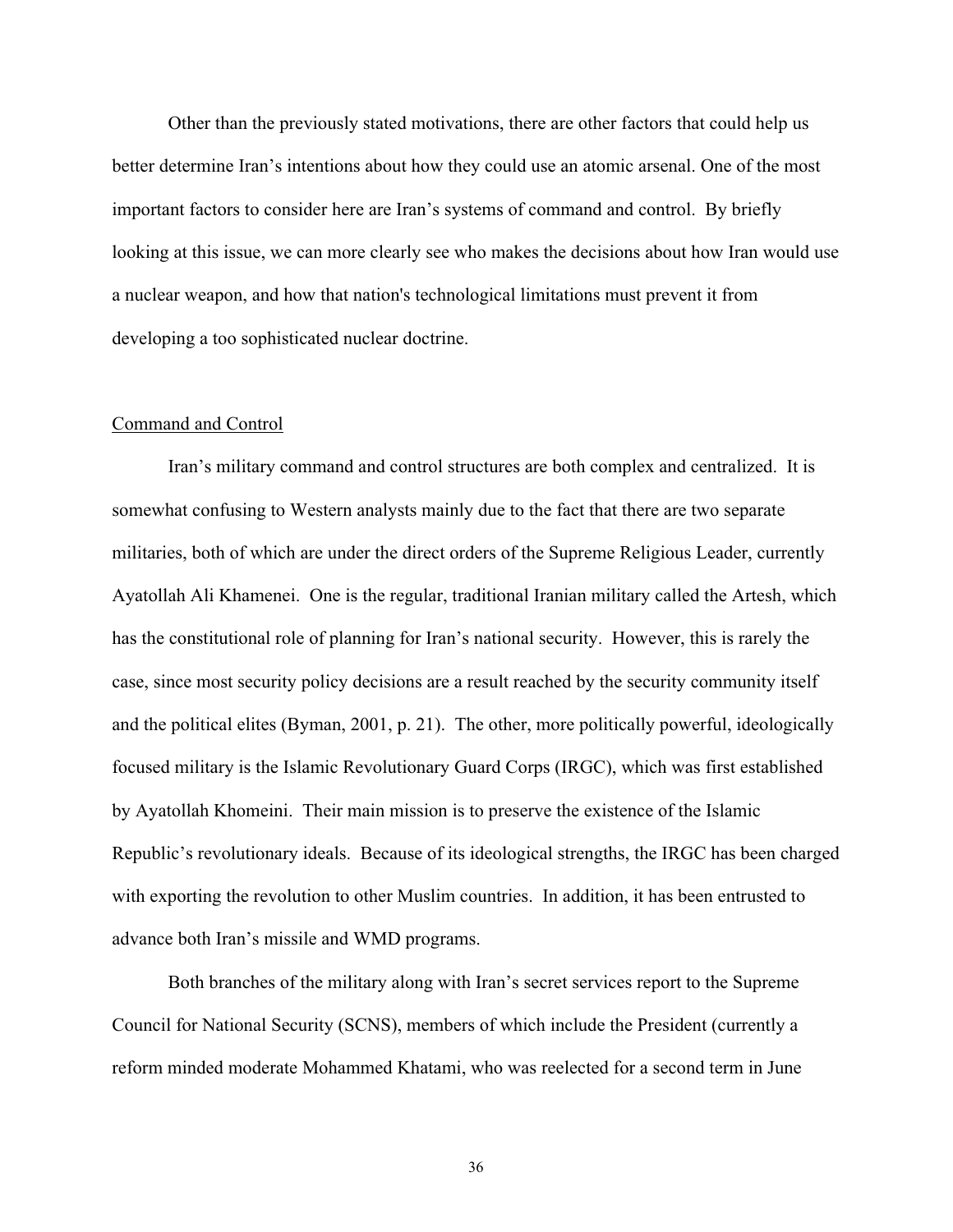2001 with an overwhelming majority of the vote), the Supreme Religious Leader, and the Minister of Intelligence. Although this committee makes up the formal security policymaking structure, the Supreme Religious Leader is the overall Commander and Chief of both the Artesh and the IRGC. With this power, he has the dominant voice in the Islamic Republic's security policies, has the ability to mobilize forces and declare war (Byman, 2001, pp. 23-24). It would be reasonable to believe in this highly centralized structure that the Supreme Leader has the ultimate say as *to when, where, and how* Iran would use a nuclear weapon.

It is important to note here the unique and albeit perplexing power dynamic of the political world of the Islamic Republic. Due to the secrecy involved with Iran's higher-level decision making process, not a great deal is known about how they are made. While there is a formal decision making structure, it is often ignored or bypassed. The reason for this confusion is largely due to numerous institutional and non-institutional actors, family ties, personal relationships, overlapping institutional authority and mixture of religion and politics all come together make it terribly difficult to identify who has a say on what issue (Byman, 2001, pp. 21- 23).

Underling their decision making dynamic is Iran's own left and right wing political struggle. President Khatami and other reform minded moderates have had a strategic agenda of moving the Islamic Republic from the often-perceived context of a "rogue" nation. Rather than the traditional anti-West and anti-American rhetoric that had been heard out of Iran since the Revolution, Khatami and his followers have been trying to steer the Islamic Republic towards a path of normalcy with the international community. This, however, has been causing a much stress and confrontation with the more traditional/conservative religious figures within the country, (which control the intelligence, defense, justice and media sectors of the government).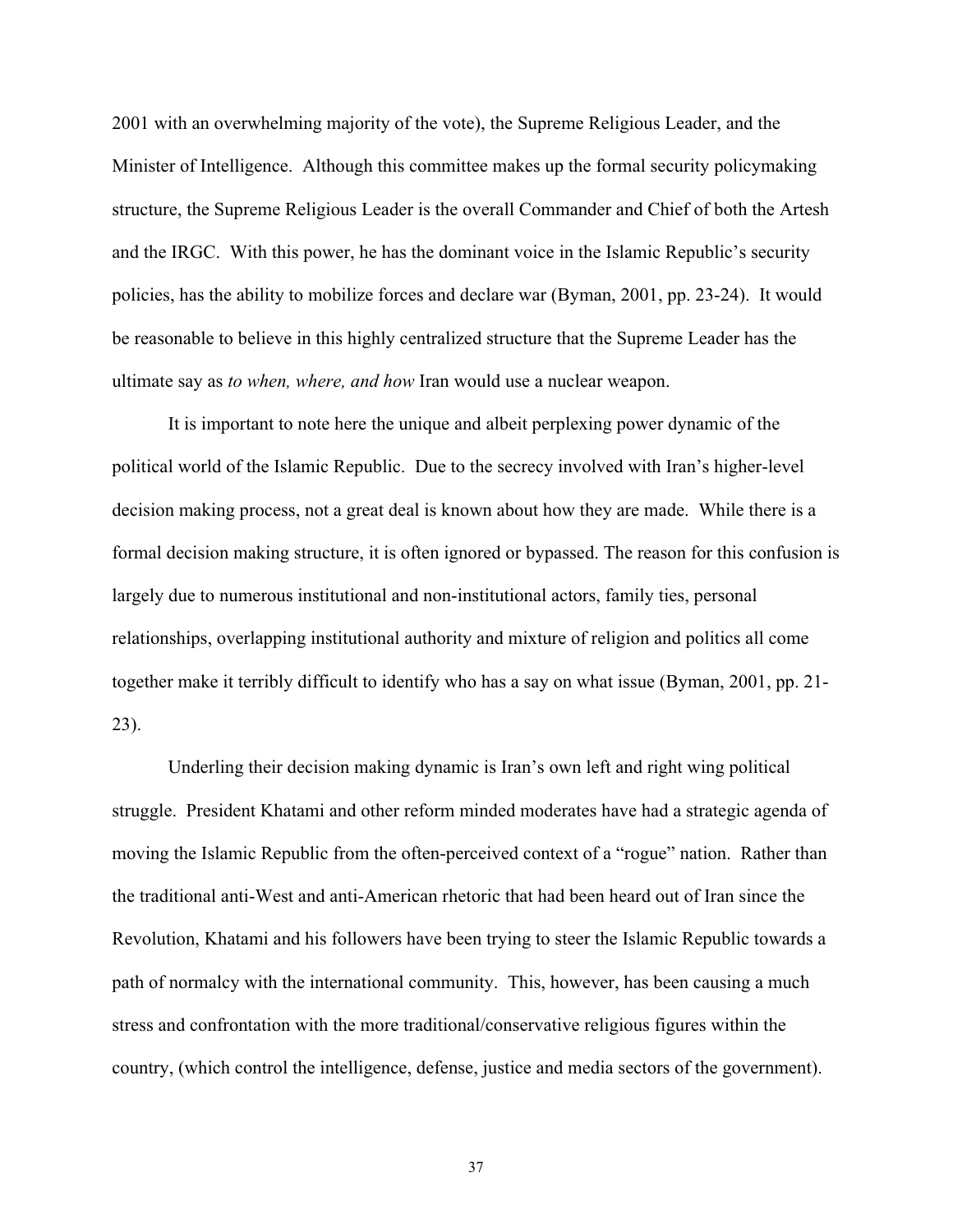Many of which have been quite comfortable with the status quo and the legacy that was left by the Ayatollah Khomeini and have been attempting to undermine President Khatami's moderating agenda.

Also, within Iran foreign and domestic security policies cannot be clearly separated. Therefore, the Islamic Republic's potential use of a nuclear weapon must be understood within this policy context. All of Iran's security policy decisions, which include WMD uses, involve a) a calculation of its overall vulnerability, b) the Islamic regime's need to stay in power; and, c) the country's commitment to its revolutionary ideals (Byman, 2001, p. xiv).

Thus, one of the main foci of the Supreme Leader, Ayatollah Khamenei, is to defend the revolutionary order against its hostile neighbors and against the United States. The question then becomes, how would Khamenei, along with his political and military elites, utilize nuclear weapons to remain in power, defend against attacks and secure Iran's national borders? The answers to these questions lie in the Islamic Republic's possible nuclear doctrine.

### Iran's Potential Nuclear Doctrine

Given the Iranian state's centralized command structures, it becomes imperative to examine how Iran possibly would utilize a nuclear weapon to serve its international goals and security needs. Iran most likely would seek to acquire nuclear weapons for primarily statusbased global reasons. Knowing that Iran and its Supreme Leader are mostly concerned with the Islamic regime's survivability and the integrity of its territory, it would seem rational to deduce that Iran would use its nuclear arsenal as a deterrent, which would induce caution from foreign countries to avoid major all-out wars. In addition, by possessing a nuclear weapon, Iran would deter against other possible nuclear threats to its territory from such regional powers as Israel and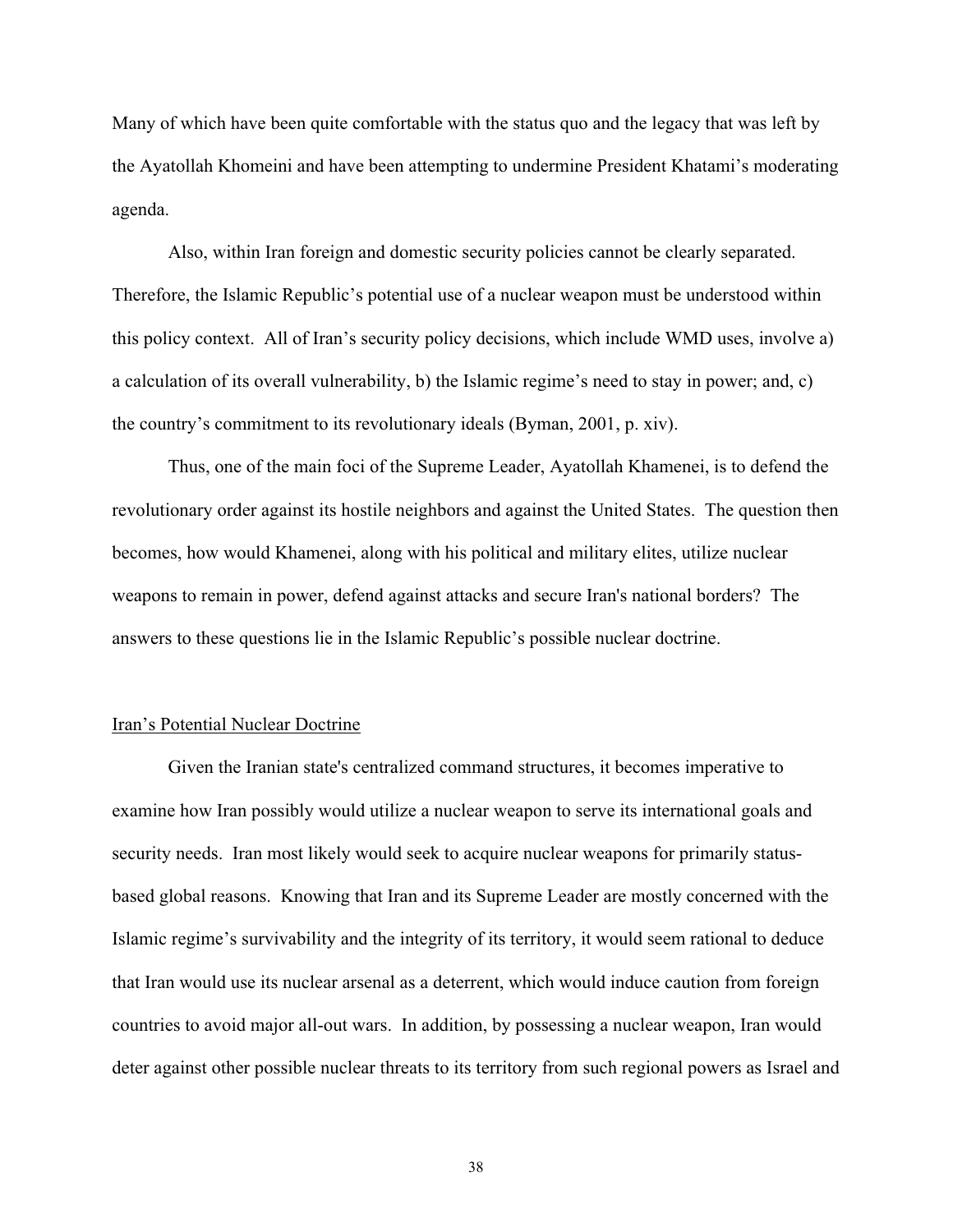Iraq. In order for nuclear deterrence to work effectively, however, three conditions must be met: 1) the opponent must be susceptible to deterrence, 2) the opponent must have vital interests within striking distance of the nuclear weapon; and, 3) the declared nuclear threat must be credible (Sauer, 1998, p. 3).

Currently, the first two of the above conditions have been met. Iran only needs to become a credible nuclear threat. The Islamic Republic possesses a credible regional delivery system with its Shahab-3 missile. This delivery vehicle, with a maximum range of 1,300 kilometers, has advanced Iran's striking power to include Israel, Saudi Arabia, Pakistan, Iraq and all the nations in the GCC (Einhorn, 2000). Along with the capitals of each of these countries, the Shahab-3 can strike all of the American military installations located in the Persian Gulf region. Thus, the Islamic Republic could, if it can build a warhead that can be transported by this missile, be able to use a nuclear weapon to deter regional and global threats from threatening its people, retaliating against one of their attacks, or interfering with Iranian national/regional goals.

However, the Islamic Republic would have few illusions about being able to extend this deterrent capability very far beyond self-defense. While it could seek deterrence by being able to hit American troops and/or allies in the region, attacking for reasons other than self-defense would be provocative and leave Iran exposed to the superior nuclear arsenal of the United States. This nuclear force cannot be extended indefinitely without credibility being lost. One of the main lessons from the Cold War is that the ultimate value of having nuclear weapons rests in their capacity to be used as a credible deterrent threat against other nuclear weapons (Snyder, 1999, p. 124; Chubin, 1995, p. 98).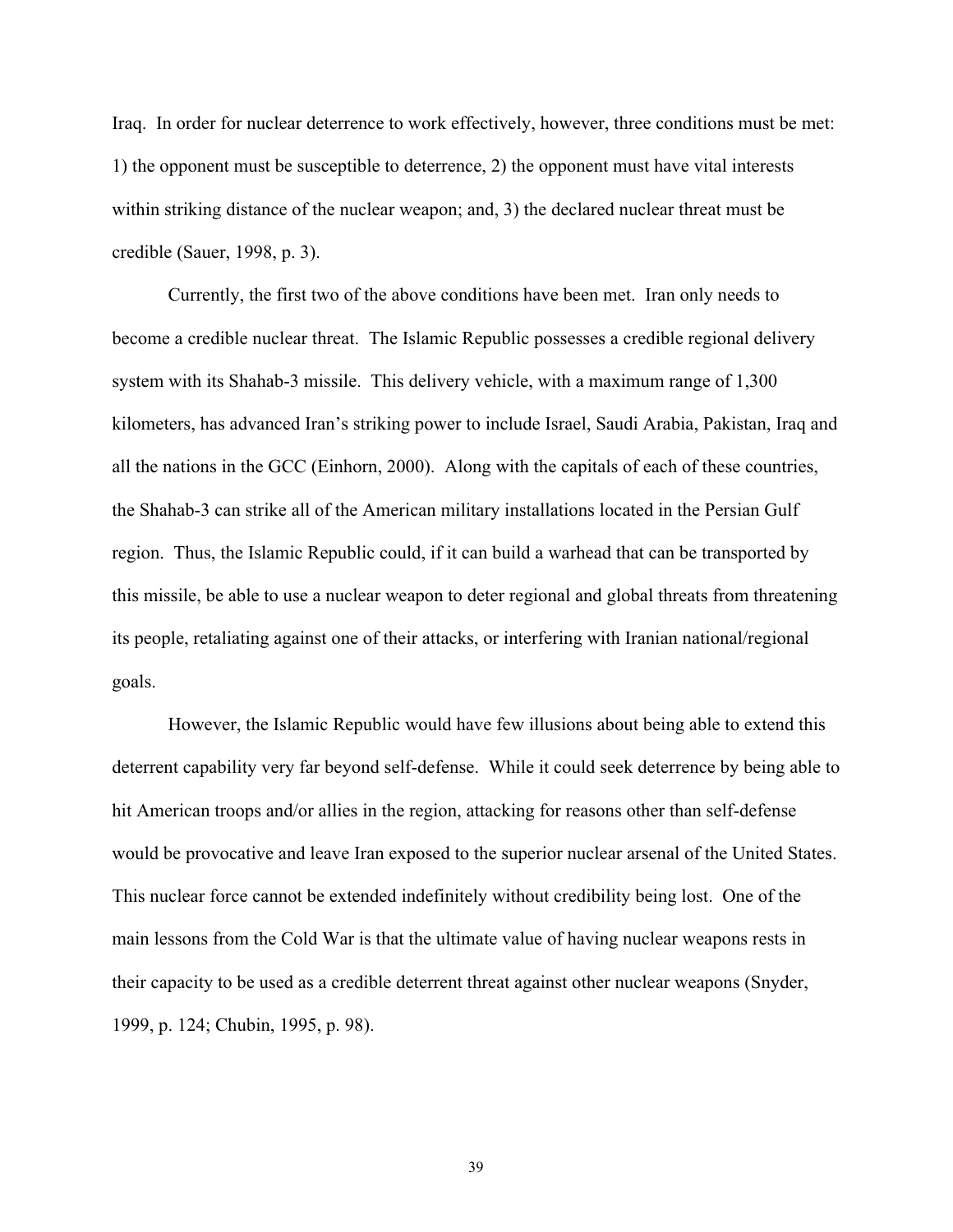Therefore, the Iranian government would probably not use its nuclear weapons to bully or coerce Gulf States in order to weaken or sever ties with the United States. Nor would Iran use it to increase its own quota in the Organization of Petroleum-Exporting Countries (OPEC), or to enforce its views on territorial disputes. There are obviously better means to accomplish these goals, like diplomacy, bargaining, conventional forces, etc. (Chubin, 1995, p. 99). Therefore, there is no reason to expect that Iran would use its nuclear weapons as all-purpose military instruments, especially when its nuclear forces would be open to a devastating first strike attack, and it could not match the United States in the total number of nuclear weapons.

Some scholars have argued that due to Iran's radical views, or "rogue" state tendencies, a nuclearized Islamic Republic would become an aggressive, confrontational state that could use this weapon for terrorist purposes. Paula DeSutter from the National Defense University, for instance, contends that Iran's Shiite form of Islam is so unpredictable and irrational, that their country is a very risky case. In fact, it is full of "true believers" who are more than willing to die for their cause. She argues that this willingness to die for a greater purpose directly raises the risk tolerance of that state. For this reason, contemporary deterrence strategies are less likely to be effective against such a country (DeSutter, 1997, p. 10).

This is the main fear of most Western policymakers: a radical Islamic Republic possessing a nuclear weapon with the irrational desire to attack its enemies. Although there truly is no way of proving that this will never be the case, we can say from looking at the recent history of Iran's behavior, that this will most likely not occur.

Michael Eisenstadt has noticed that American, Soviet and Chinese experiences during the Cold War suggest that due to the potential destructive power of nuclear weapons, the logic of deterrence almost always moderates the actual behavior of nuclearized nations. This induces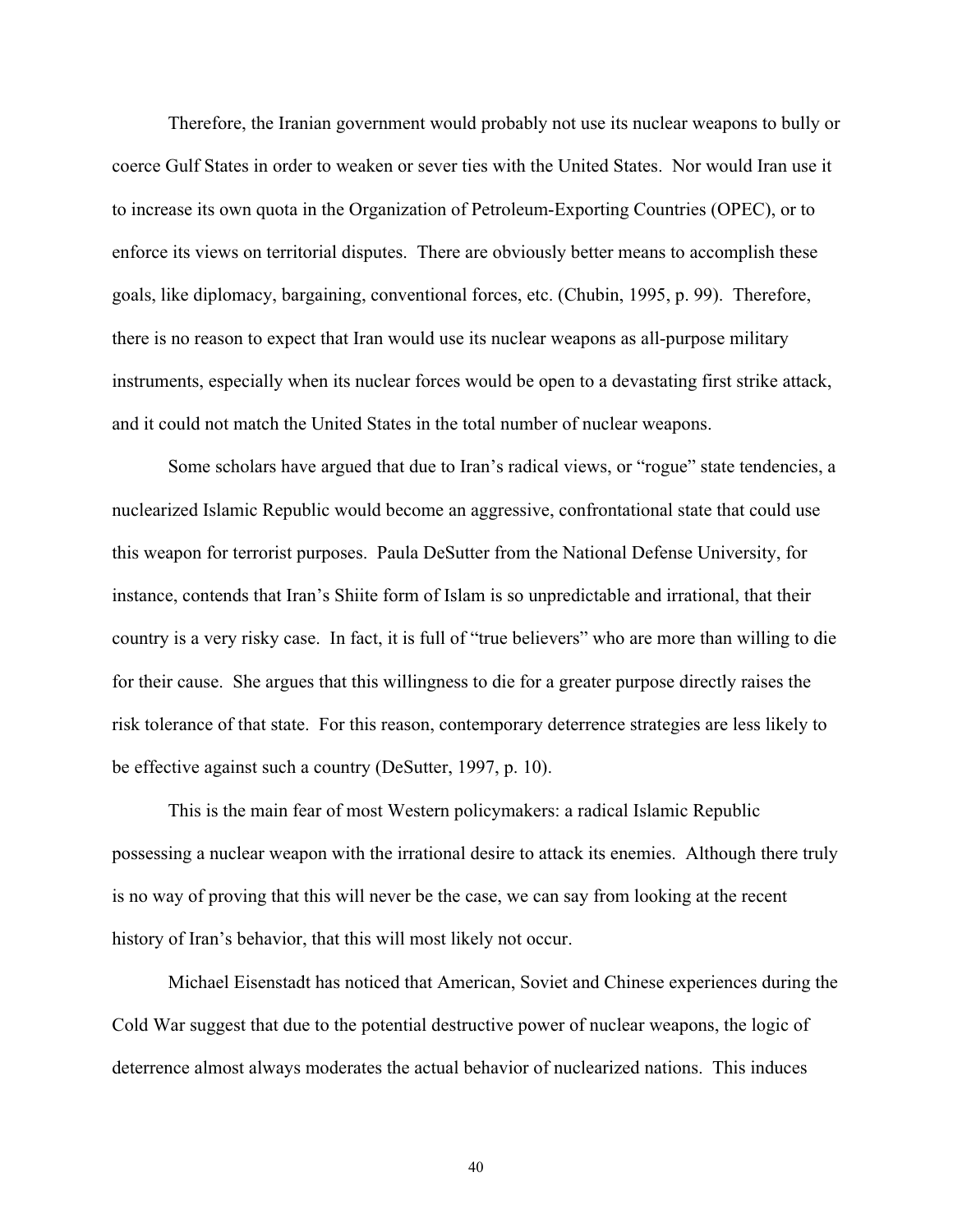their leaders to act more with pragmatic caution, and thereby enhance stability among those countries.

Also, there is no evidence from the past 12 years that suggests that Iran is confrontational or unaware of its comparatively small power against the realities of the superpower order. Since the death of Ayatollah Khomeini, Iranian decision-makers have not been generally inclined to make rash decisions. More times than not, they tried to avoid confrontation (Eisenstadt, 1999, pp. 132-133). Few examples of this behavior can be seen in:

- 1) Iran's cautious behavior during the 1998 diplomatic crisis with Afghanistan, the Taleban killed Iranian diplomats. While fevers ran high in Tehran, the Iranian leadership chose not to fall into a costly guerilla war against Afghan rebels. Rather, they sought a diplomatic solution to the crisis.
- 2) The way in which Iran has been using surrogates such as the Lebanese Hizbullah to conduct attacks for them, thus, minimizing their risks by shunning direct confrontation and to preserve Iran's deniability. This type of behavior is evidence of their ability to accurately gauge their power limitations, and to identify the "red lines' of their enemies.
- 3) Finally, Iran has demonstrated caution and pragmatism with their acquisition of chemical weapons, biological weapons and missile technology, none of which have they used irrationally or to instigate dangerous confrontation.

Iran's pragmatism has been consistent with its decision-making on critical policy issues. Such decisions that have been generally based more on reasons related to the stability of the state and better economic conditions, than on religious doctrine or blind fanaticism. In fact, shortly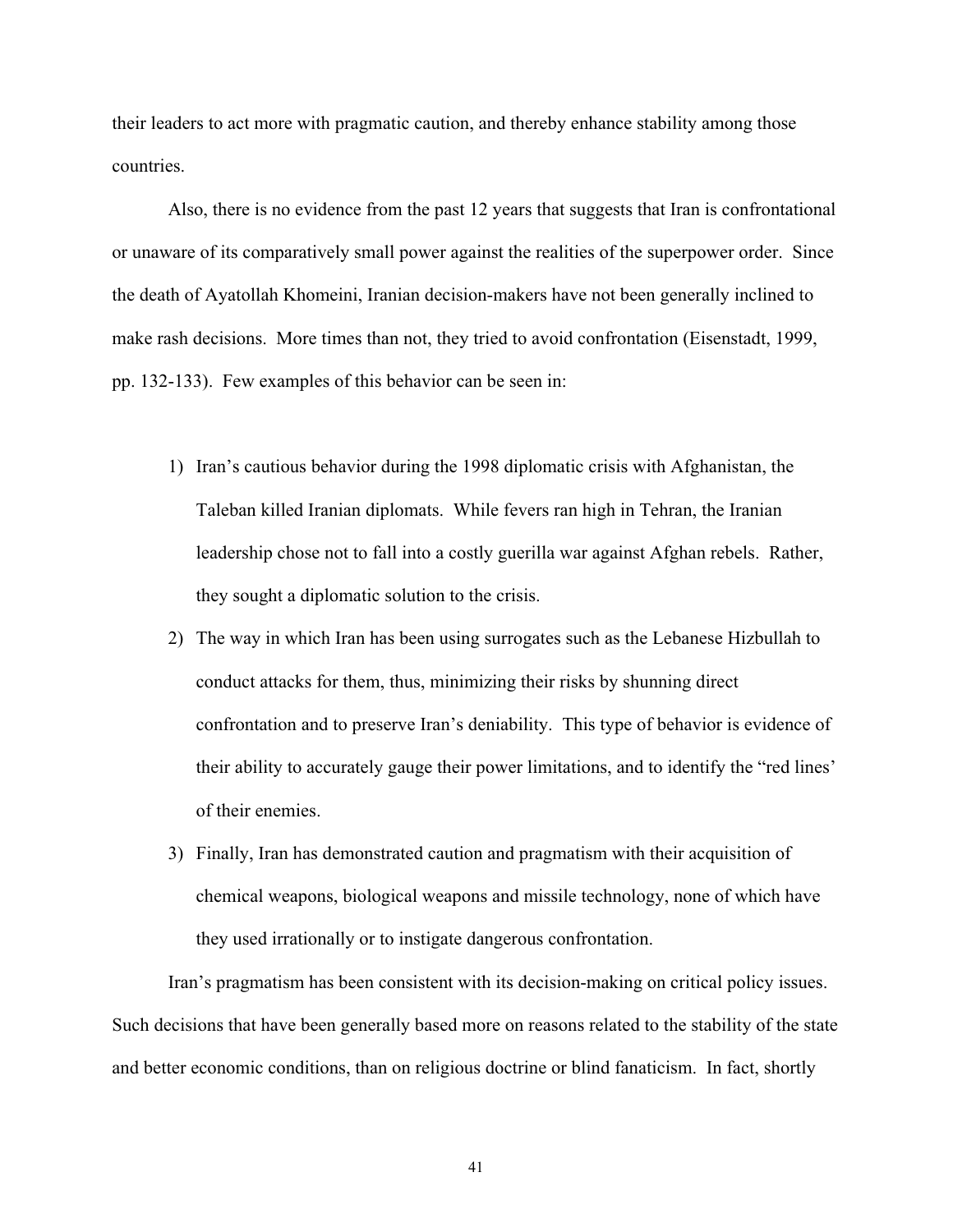before his death, Khomeini wrote in a series of letters to then President Ali Khamene'i that the Islamic government has the authority to destroy a mosque or suspend the observance of the 5 pillars of faith, if the interests of the Iranian state so require. In doing so, he sanctioned the supremacy of state interests over both religion and the fundamental doctrine of the Islamic Revolution (Eisenstadt, 1999, p. 136).

The most significant impact of Iran acquiring a limited nuclear capability would not be the alleged willingness to engage in "irrational" uses of the weapon, as some researchers would have us believe; rather, it would most likely be Iran's increasing sense of its own confidence. Also, this weapon could be taken by the people in Iran as a way to challenge the nuclear monopoly of supposedly arrogant powers in the West, and an instrument of self-assurance about the strength of the Muslim world. Although a nuclear weapon would not make Iran more willing to initiate the use of force, it may increase its ability and confidence to confront smaller, weaker nations in the Persian Gulf or Middle East when they disagree with Iran's international policies.

Finally, since the preservation of the Islamic regime in Iran is the ultimate goal for the Spiritual Leader and religious elites within Iran, it would be very likely that they would use their nuclear weapons as a last resort to prevent their overthrow by a foreign nation. It is impossible to accurately determine the actual "red line" at which the Iranian leaders would perceive the future of the Islamic Republic in serious danger. Nonetheless, it is still important for American policymakers to understand this: a simple attack to Iran's borders, coast lines, or a naval blockade of the Straight of Hormuz, while being very provocative in nature, would most likely not bring about an attack with nuclear weapons.

Of course, certain variables are unknown in this situation, like the actual political/military environment in which this attack would take place, or the attitude styles of those who are in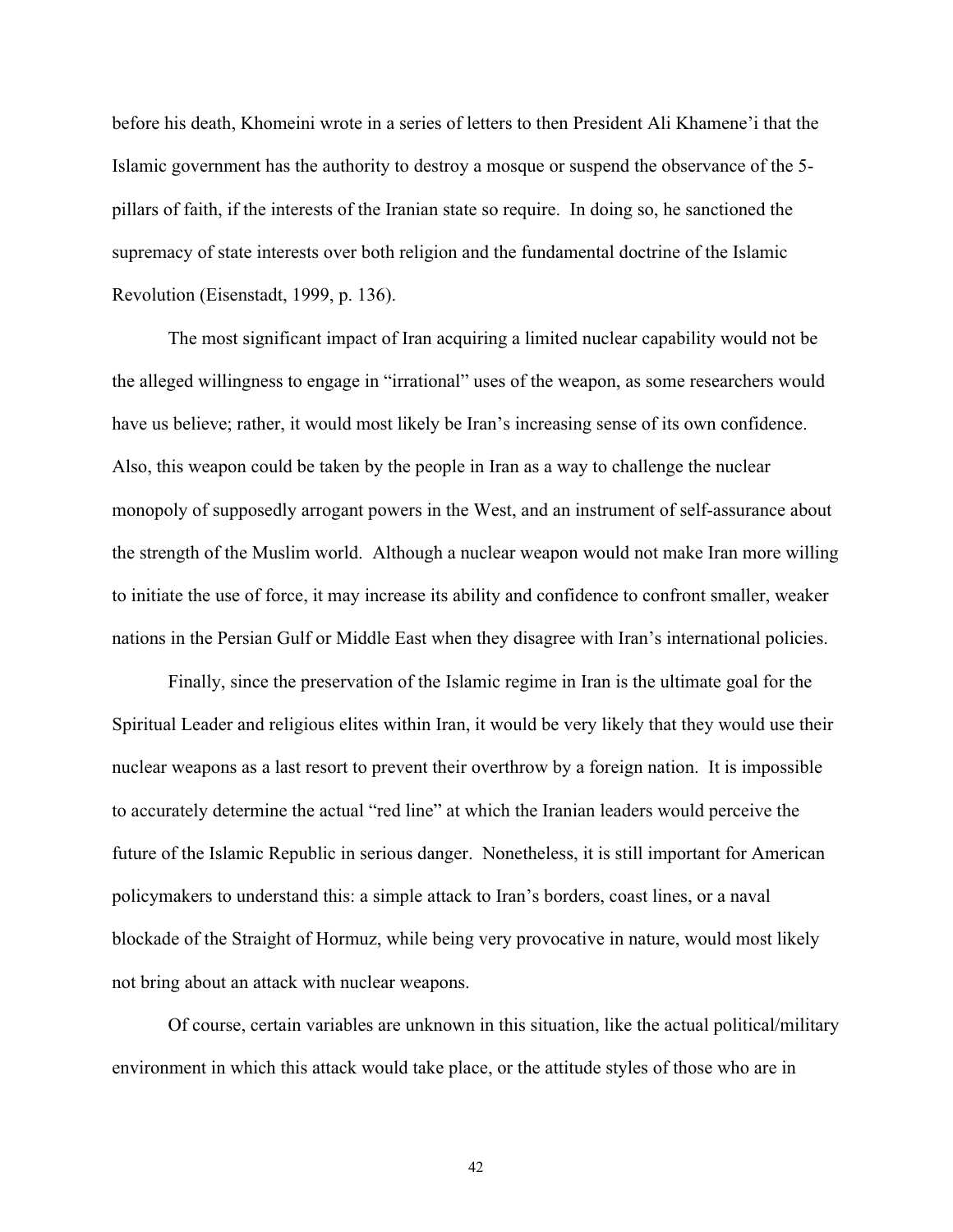power in Iran at the time. However, it is important realize that in this situation, the continued existence of Iran's regime would not be in immediate danger. If such attacks were to occur, the Islamic Republic would most likely look to other means to minimize the negative effects on Iran such as conventional counter-attacks or diplomatic offensives. This would especially be the case if these attacks were launched by another nuclearized country, which would possess far larger, and more sophisticated nuclear arsenal that could be used as a retaliatory strike.

Consequently, Iran's "irrational" use of nuclear weapons is the least likely scenario to take place. Recent political and military behavior by this country indicates that Iran is gearing its policies more towards a rational and pragmatic resolution of conflict than confrontational extremism. Therefore, it seems clear that Iran would utilize its weapon more as a deterrent against hostile nations than an instrument of terrorism. In addition, the regime's elites would most likely only use this weapon as a last resort if they saw their existence in jeopardy from external forces.

While this analysis does not see the virtues of Iran's acquisition of nuclear weapons, and does not support the proliferation of this type of arsenal in the Middle East and the rest of the world, it remains very skeptical about Iran's irresponsible or irrational use of this weapon. Also, merely possessing this weapon is not an ideal solution for all of Iran's internal and external security needs.

Being a developing country, Iran currently does not possess the adequate technological infrastructure or the sufficient know-how that would enable it to use this weapon for whatever it wishes. Nonetheless, the consequences of a nuclearized Iran should not be exaggerated. It is for this reason that American political actors should reconsider their current policies in dealing with a possible nuclearized Iran.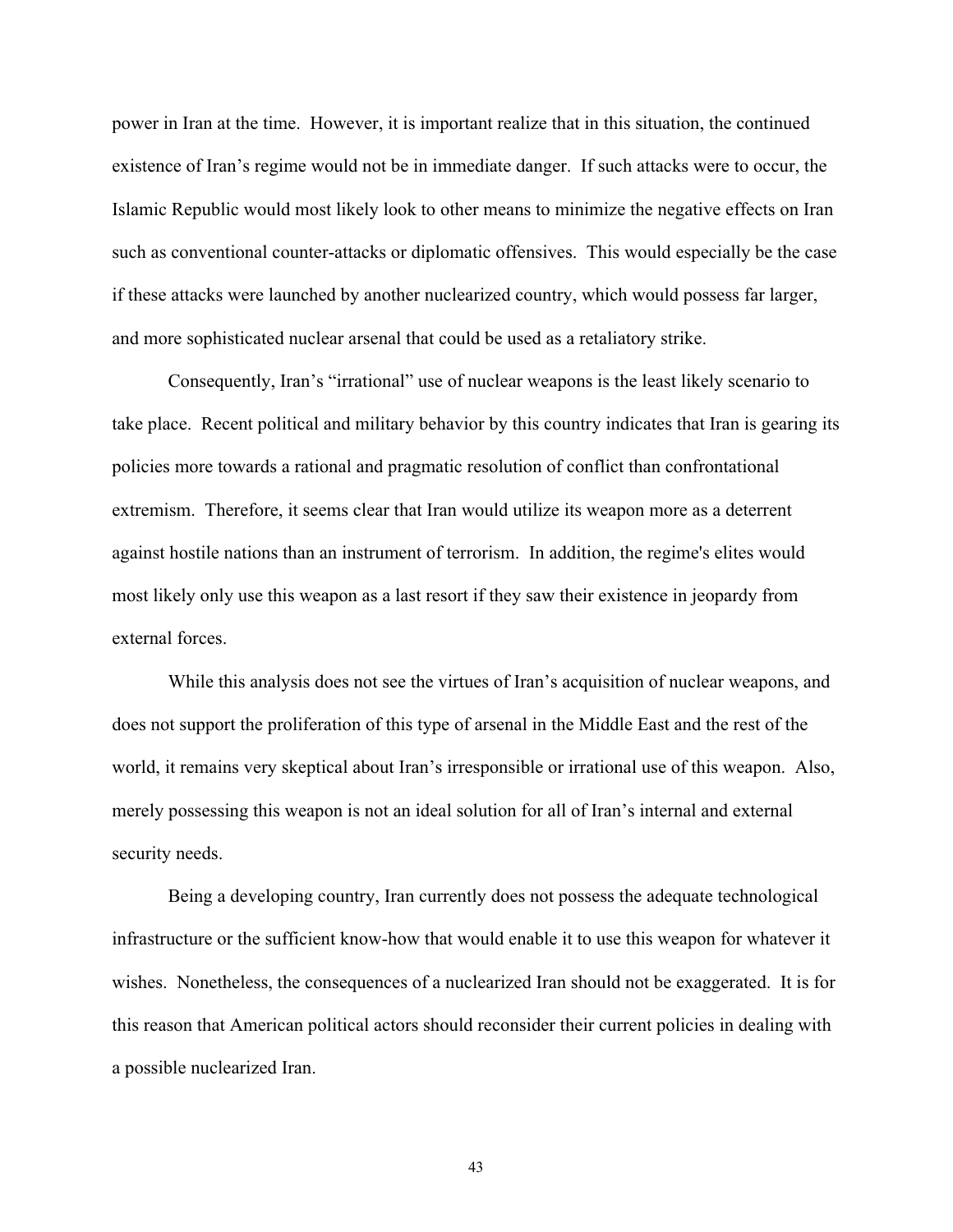#### **Chapter Six**

#### **The Unites States' Response to a Nuclearized Iran**

"Our vision for the future of the Middle East is a simple one. We want to see the establishment of a peaceful and prosperous region in which all nations and peoples can live in freedom and security. There is much work still before us, but we are making real progress towards our goal."

Former President Clinton

Middle East regional stability, thus far an illusive ideal, has been an enduring strategic goal to American foreign policymakers. Ever since the creation of the Jewish State in 1948, and the widespread commercial exploitation of oil during the 1950s in the Middle East, creating regional stability has been an important objective for the United States government. Sea-lanes of communication (i.e. from the Mediterranean Sea to the Red Sea via the Suez Canal, and the Persian Gulf to the Indian Ocean via the Straight of Hormuz) are now among the most critical and widely used lanes for both commercial vessels and military naval units. In addition, the oil embargo of 1973 revealed to the American public and policymakers the vital importance of the Middle East energy reserves. Therefore, establishing regional stability in the area is of significant importance to United States' foreign policy. Another critical objective is preventing the proliferation of nuclear weapons to countries in this region of the world.

As one of the politically least understood countries in the Middle East, the Islamic Republic of Iran continually has voiced anti-American positions in conflicts throughout the region. Iran is currently the strongest Middle Eastern military power (other than Israel), and Tehran has a great desire to lessen Western influence in this region.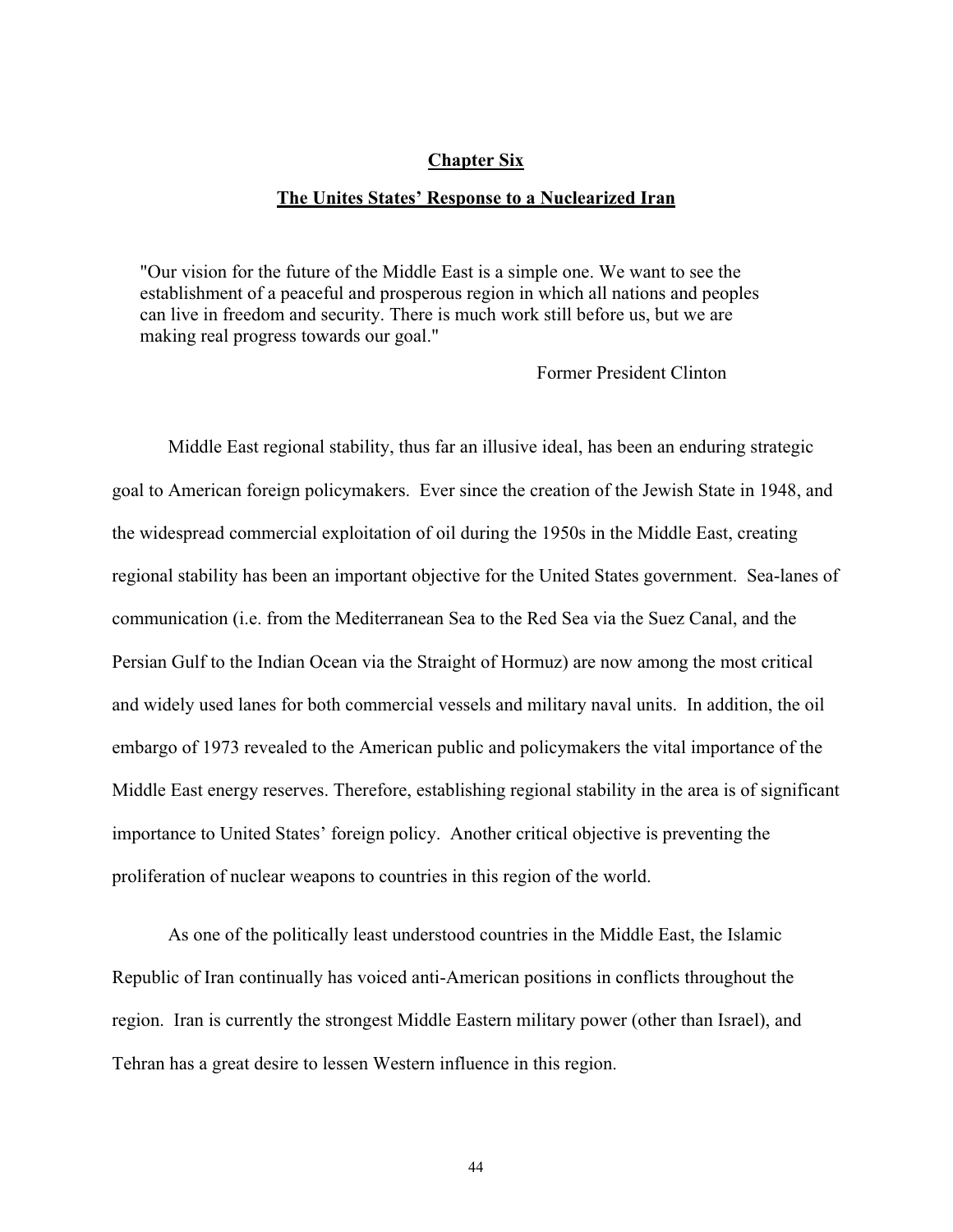Furthermore, Iran is projected to be the first Islamic country in the Middle East to acquire a nuclear weapons capability. With the willing support of such countries as China, Russia and North Korea to sell it advanced weapon technologies in order to destabilize the current unipolar world order; America must now reevaluate the prospects for preventing the nuclearization of Iran. In doing so, United States' policymakers should search for new, alternative means of working with the Islamic Republic of Iran in order to maintain regional stability and unrestricted access to this region's fuel resources.

### Present U.S. Policy towards Iran

Currently, the United States has adopted a strategic policy aimed at economically isolating Iran as well as its neighbor and historical enemy Iraq. This has been done to militarily stabilize the region as well as to maintain the balance of power in the Middle East. The Clinton Administration first established this directive and labeled it the dual containment policy. Its main objectives when first introduced in May 1993, were five-fold:

- 1) Attempt to end Iran's support of international terrorism.
- 2) To stop Iran from supporting Hamas and its efforts toward sabotaging the Arab-Israeli peace process.
- 3) To eliminate Iran's international subversion through support of Islamic movements in Sudan and elsewhere.
- 4) To have the Iranian leadership recognize civil human rights.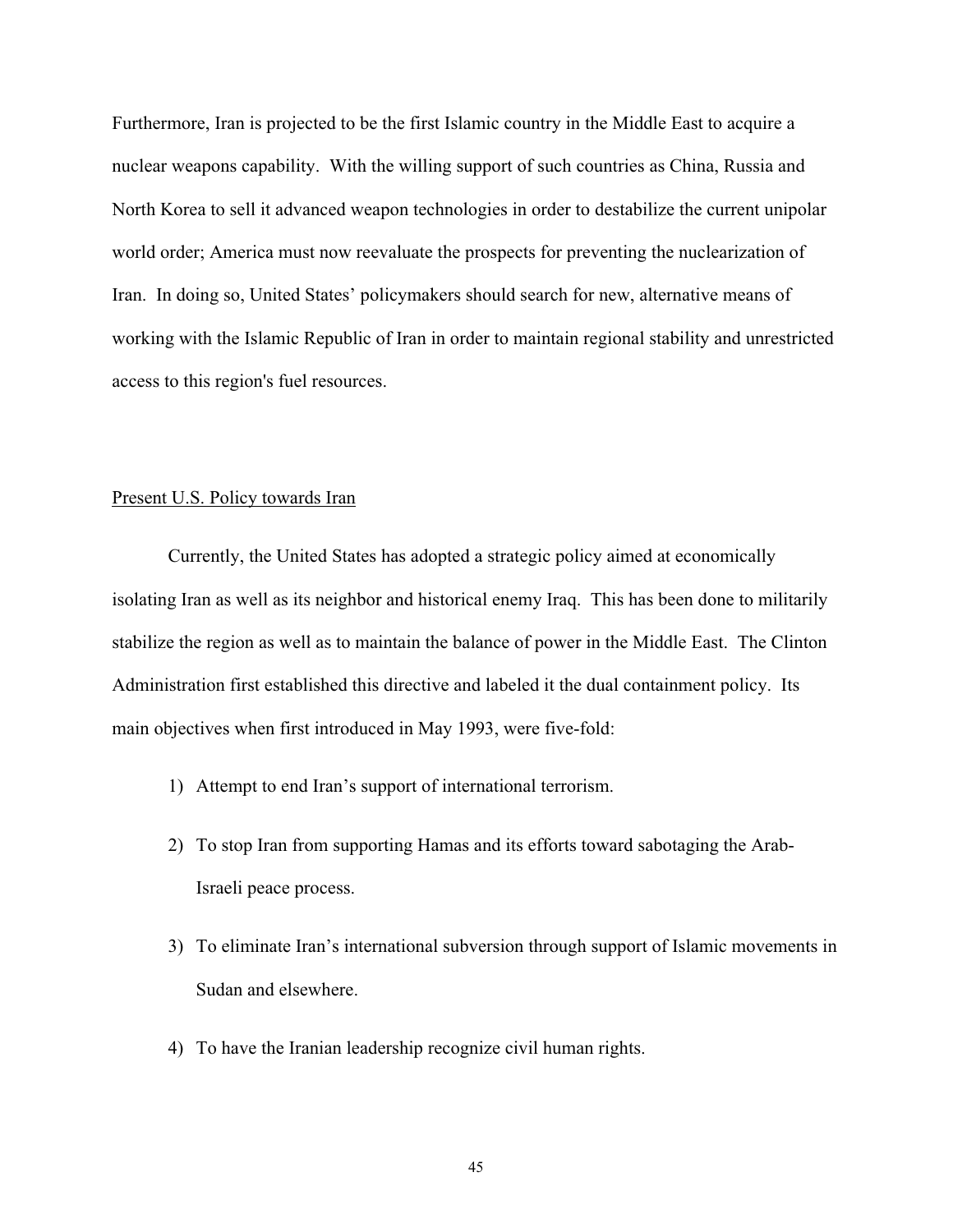5) And, to prevent the Islamic Republic from acquiring weapons of mass- destruction (Sick, 1998, p. 8).

More than eight years later, these principal objectives have not changed.

America's dual containment policy was, and still is, aimed at preserving the balance of power in this region by containing the destabilizing effect of local aggressors. At the same time, Washington is protecting its own interests with assistance from other Gulf States and Israel. In actual practice, however, what dual containment really has meant, is the isolation of states such as Iran and Iraq with the ultimate goal of causing their economic destabilization, the eventual internal collapse, or democratic changes in their current regimes (Perry, 2001, p. 25).

To help accomplish the five strategic objectives of the dual containment policy, the United States has tried several approaches. On the economic front, Washington continues to aggressively oppose Iran's requests for loans from the International Monetary Fund (IMF) and the World Bank (Sick, 1998, p. 6; Yaphe and Schake, 2000, p. 108). On the political front, the United States has maintained automatic opposition to Iranian candidates for posts in international organizations (Chubin and Green, 1998, p. 160). In addition, America incessantly has solicited help from the European Union, Japan, Russia along with China for political, economic and technological support (see Chapter Four) at more effectively tightening the noose around the Islamic Regime of Iran. However, the results of these actions have, at times, been less than promising.

There are several reasons for this comparative ineffective U.S. policy. For one, America's strategy runs contrary to international legal norms, and it contradicts specific international agreements that recognize sovereign rights and principles of non-intervention. For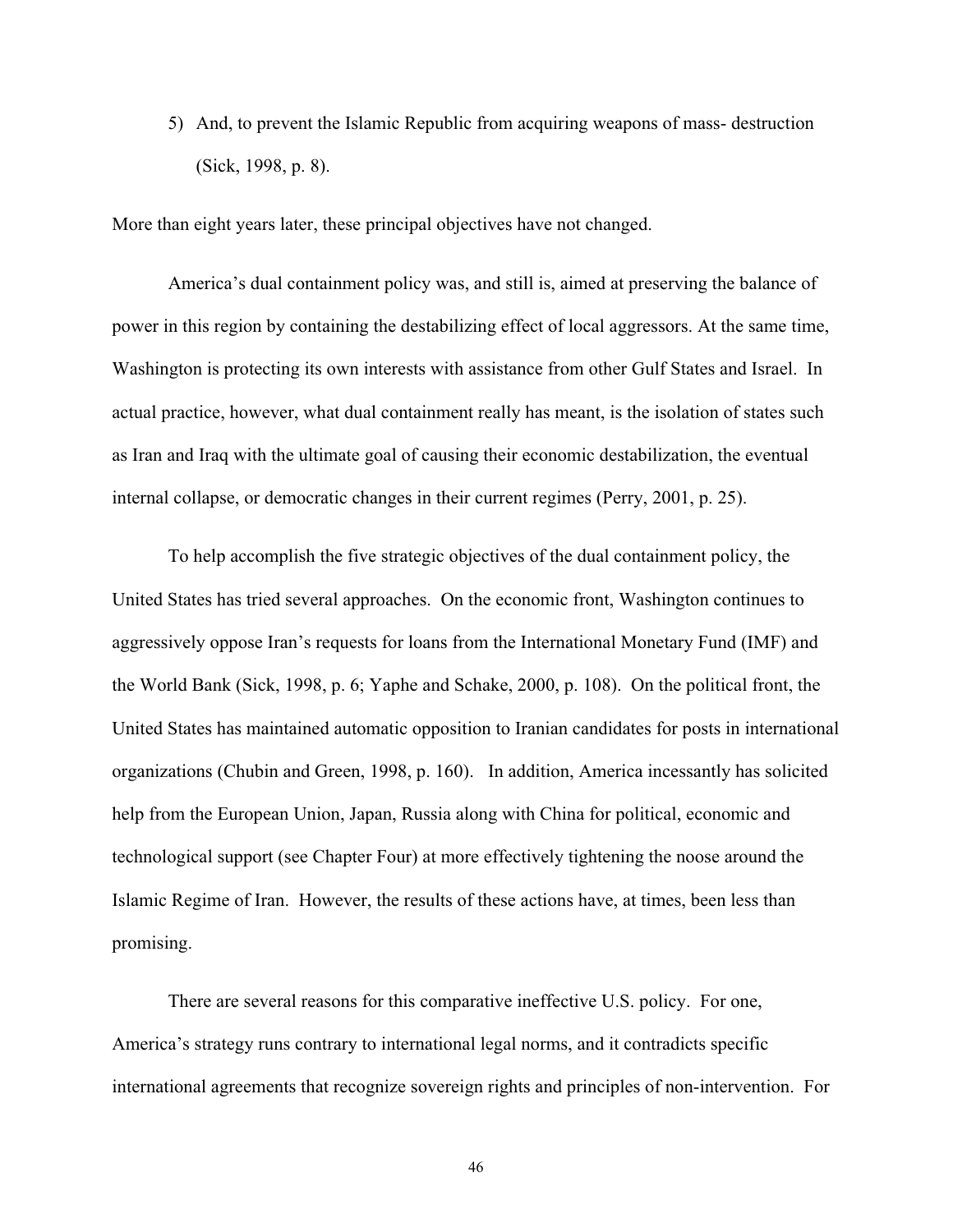example, this policy runs directly counter to the Algiers Declaration of 1981, under which the United States pledged not to intervene politically or militarily in the internal affairs of Iran (Sick, 1998, p. 8; Zunes, 1999, p. 3). It is evident that America recognizes this legal dilemma, because it has never requested that the United Nations support these sanctions.

Another reason, and probably the most important one, as to why the dual containment policy has had little success is that Iran is much too large (60 million inhabitants), and geopolitically important to be isolated by unilateral measures alone. Iran's oil and gas deposits, which make up greater than 9 percent of the world's oil reserves, are too significant in the world's international energy supplies (Zunes, 1999, p. 1). In addition, Iran is physically sandwiched between both the oil rich areas of the Caspian Sea and Persian Gulf, while at the same time being located at the international crossroads of Central Asia and the Middle East. It soon becomes apparent to any nation's foreign policymaker that Iran's geographic location is too strategic to be ignored.

The European Union has long recognized the importance of Iran on the world stage and has made attempts to restore its ties with the Islamic regime. Even after the 1998 Mykonos Trial where it had accused Iran of supporting international terrorism, President Khatami visited France and Italy in 1999 and then Germany in July of 2000. In addition, foreign ministers from the European Union and the United Kingdom have since returned to Tehran. Currently, Belgium is the only Western European state not to have diplomatic relations with Iran (Yaphe and Schake, 2000, p. 109).

Unlike their European counterparts, however, the United State's current policy is inherently distrustful and hostile toward the Islamic Republic. Although, the Clinton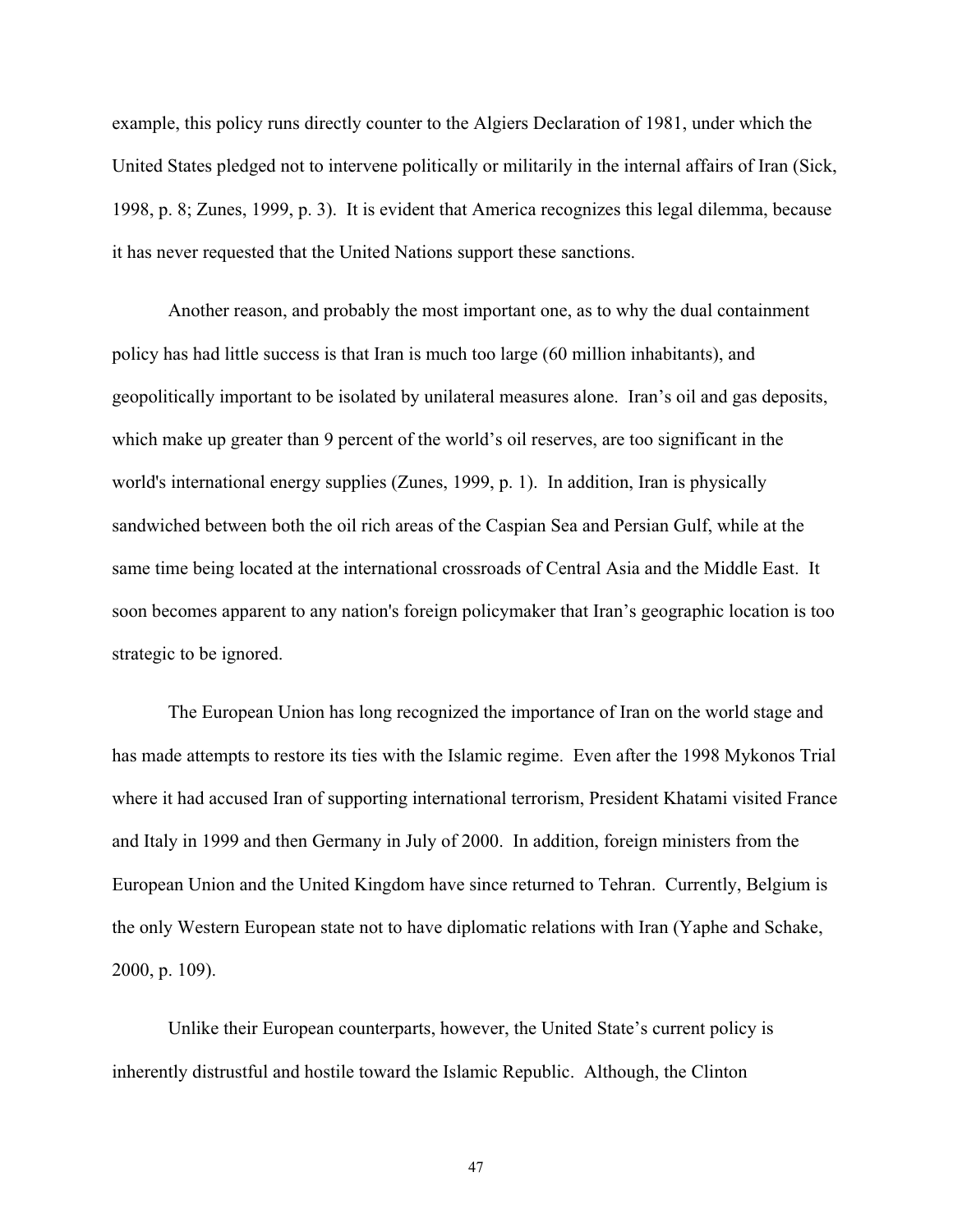Administration showed some signs of becoming more flexible by allowing the import of luxury goods such as carpets, pistachios and caviar, there still is a ban against investing in Iran's energy development. Iran, unfortunately, has not really given many good reasons for Washington to treat them otherwise; ever since the Islamic Revolution of 1979, events supported by Iran have shaped this response. The destruction of the U.S. Embassy in Tehran, the subsequent taking of hostages, attacks on the U.S. Marine barracks in Beirut, Lebanon, the bombing of the American Embassy in Kuwait, and several major airline hijackings form a basis for U.S. mistrust of Iran (Perry, 2001, p. 25).

America's current policies, which encourage the collapse of the Islamic regime may be unrealistic, and may prove dangerous to moderate forces within Iran. While the former Assistant Secretary of Near East Affairs Djerijan denies that the United States "seeks to overthrow the Iranian Government...our policy does not exclude dialogue with Iran", current American policy still does not attempt to foster dialogue (Perry, 2001, p. 26). Rather, Washington's diplomacy toward Tehran creates mistrust and increases the level of divisiveness.

After more than eight years of pursuing dual containment, it appears that only one of the original five objectives has been meet: Iran still has yet to declare acquisition of nuclear weapons. However, CIA Director George Tenet had told the Clinton Administration in January 2000, that he could no longer verify that Iran did not have nuclear weapons (Yaphe and Schake, 2000, p. 111). It becomes apparent, then, that the current policy towards Iran may only "contain" a problem state for the very short-term. Due to the policy's inherent static nature, absence of a clear endgame and its apparent lack of flexibility to deal with altered circumstances in a hostile region such as the Middle East, it is not the preferable long-term strategy. This is the case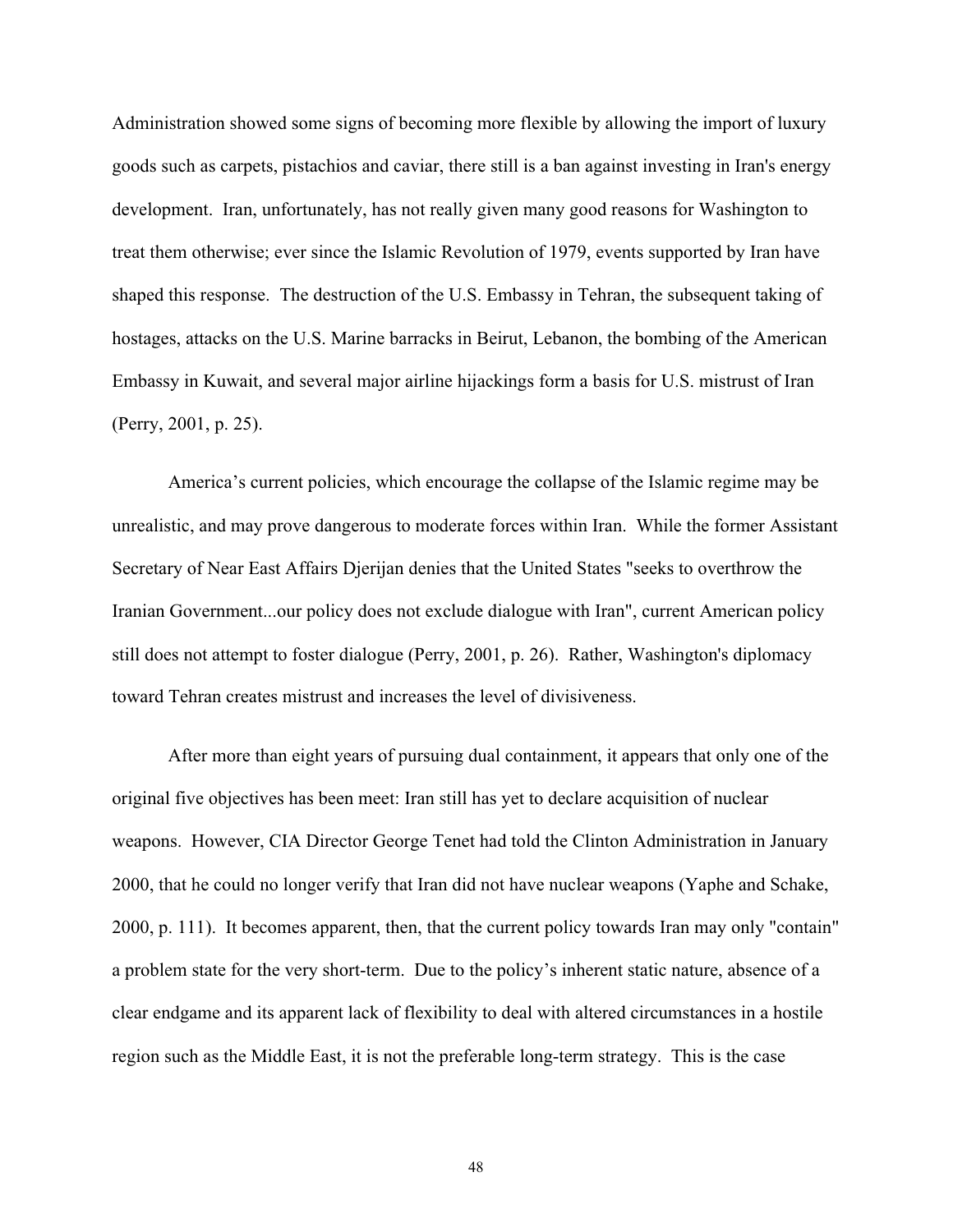because dual containment is not likely to reduce future conventional or nuclear threats that an alienated and aggravated Iran poses to regional security.

Washington needs to begin to find different strategies to engage Iran. American policy objectives should be to integrate Iran into regional security and the global economic environment before it becomes a nuclear power. Then, once Iran becomes nuclearized, the United States will have made inroads to communicate with the Islamic regime that better articulate America's military and political "red lines".

# Possible Future Policy *before* Nuclearization

The aim of future U.S. political engagement should be to achieve realignment or integration of Iran into the international community. In engaging Iran, the United States should use "carrot-and-stick" approaches to support both sensible and realistic demands for change. Unlike current policy, which only looks to punish Iran, American foreign policymakers will need to formulate a different approach that relies on positive inducements for change as well as sanctions for non-compliance. In this process, these policymakers must explicitly inform the Iranians about which actions will result in rewards or punishments. The United States was able to use this form of engagement with the Egyptians during the Camp David Peace Accords. Previous to Camp David, the Egyptians under former President Nasar and then Sadat were anti-West and distrustful towards America. However, at this meeting, then U.S. President Carter was able to broker a peace treaty with Egypt and Israel. In unspecific terms, the United States was able to use "carrot-and-stick" approaches by offering billions of dollars for defense equipment and the promise to return the Sinai Peninsula to Egypt in order to ensure peace between those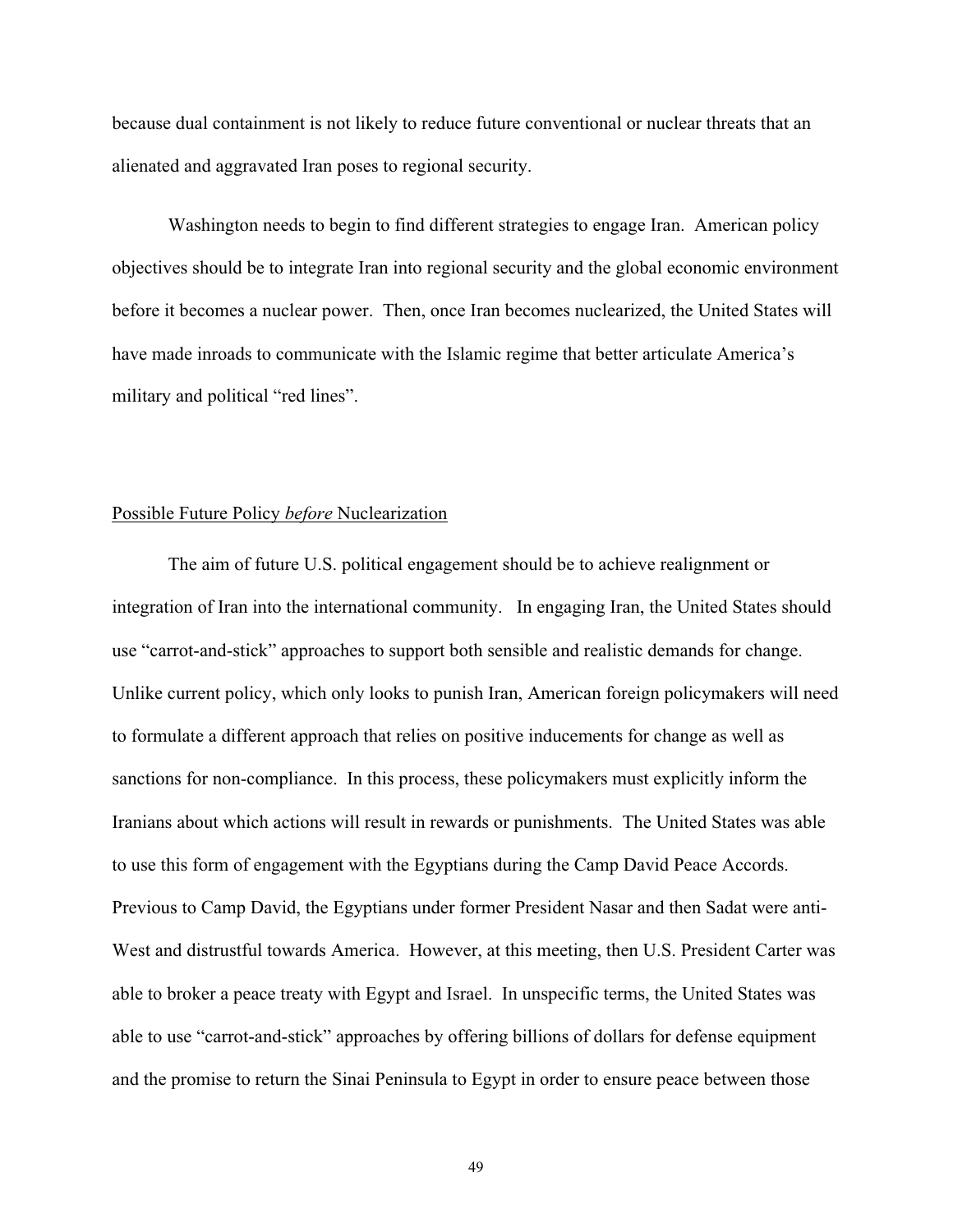two nations. A similar situation using the same approach may also work with the Islamic Republic.

The U.S. aim should be to draw Iran away from continued confrontation with the West and towards the benefits of economic and regional security. In doing this, the Islamic Republic still can maintain its revolutionary goals while playing a more important role within the Middle East. Although the current diplomatic differences between the United States and the Islamic Republic of Iran do appear to be rather immense, there are several areas where these two worlds can meet.

First, the United States will need to recognize the cultural significance of the Islamic clergy within Iran as well as their moderate allies in the government. Washington must attempt to work with both entities. American leaders should not refuse to negotiate with these Iranian "hard-liners". The clerical isolationists must be given good reason to not discredit negotiations, and the best way to do this is by including them in the negotiations. Back in 1979, 1986, and 1989, Iranian-U.S. negotiations had to be abandoned when Iranian isolationists, who were not included in these talks, engineered scandals (Kurzman, 1998, p. 70). Therefore, the new leaders of the United States and Iran must learn from these previous episodes to prevent them from reoccurring.

U.S. policymakers then will need to walk a thin-line between appeasement and antagonism in trying to frame negotiations in terms of mutual benefits rather than developing the means for altering the foreign policies of the Islamic regime, or even overthrowing it. At the same time, the Washington will need to reassure the Iranian leadership that it seeks political dialogue rather than political change. As Shahram Chubin and Jerrold Green put it: "engagement depends on small steps, some reciprocal, which could be phased and sequenced to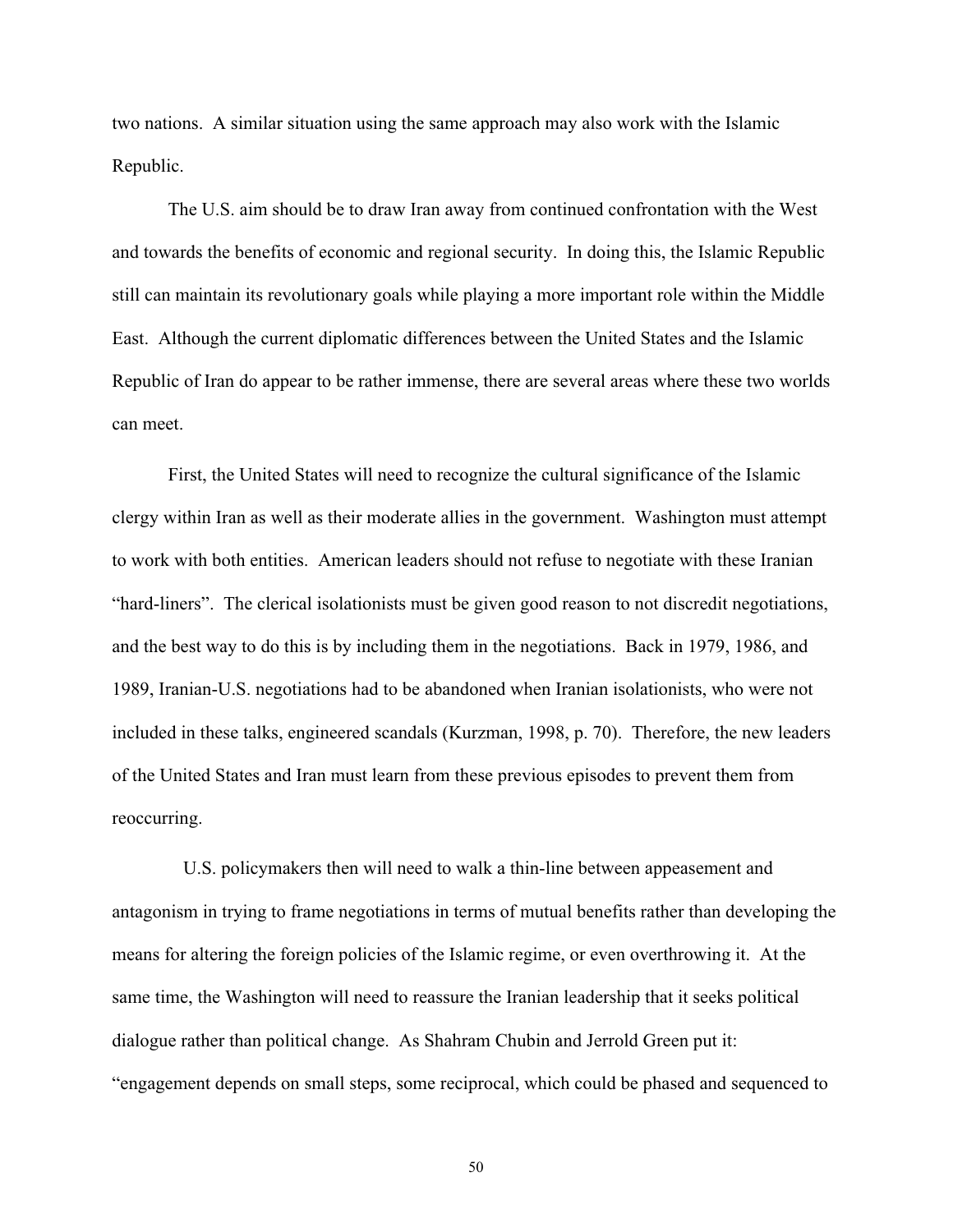enhance the atmosphere of progress to the more substantive bilateral issues" (Chubin and Green, 1998, p. 160). Some of the incentives that these two scholars identify can help the normalization process. These moves would include:

- 1) Dropping automatic opposition to Iranian candidates for posts in international organizations.
- 2) Creating a forum (like the Gulf Cooperation Council) for regional dialogues on arms control.
- 3) Increasing cultural representations and visits.
- 4) Repaying transfers of money for U.S. arms paid for by Iran but not delivered.

Currently, Iranian domestic priorities revolve around the more fundamental issue of the economy. For this reason, then, economic aid could be the most obvious and beneficial way of making some reengagement. Iran's population has been reported as growing at 2 percent per annum. In order to maintain its current standard of living, the country requires an economic growth rate of 6 percent. In other words, the Iranian government needs to generate at least 700,000 jobs per annum if its rapidly growing population of youths are to be kept employed and off the streets (Chubin and Green, 1998, p. 155). Without a doubt, this situation has been weighing heavily on the minds of the Islamic leadership over the past few years.

The present American sanctions have been doing a great deal to inhibit the economic growth of Iran. One of the most frustrating situations is the stagnating Iranian oil and natural gas industry. In 1995, for example, the U.S. oil company Conoco announced that it had signed a \$1 billion contract with the government of Iran to develop the Sirri Gas Field in the Persian Gulf. However, U.S. political pressures and subsequent legislation made it illegal for any American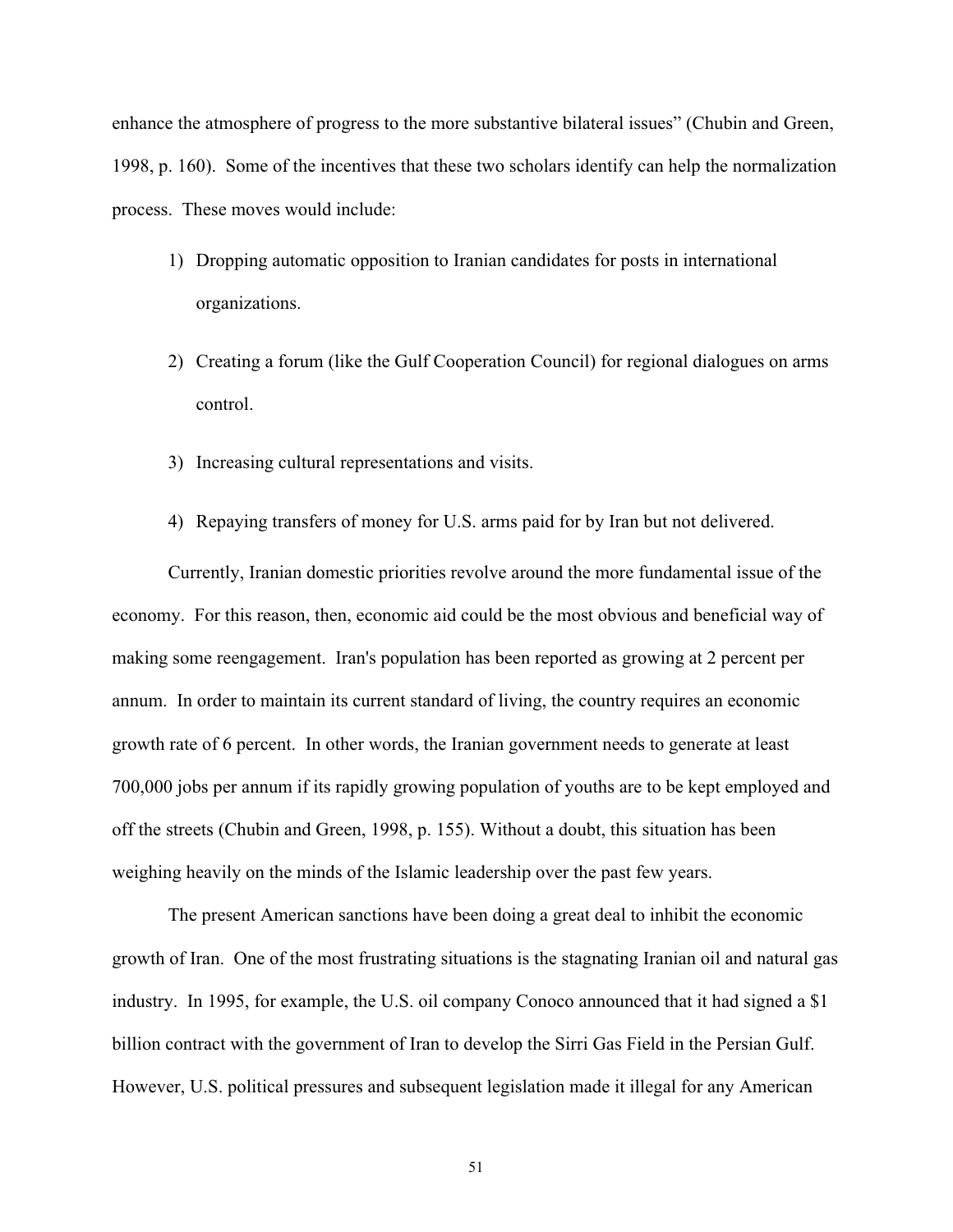oil/gas company to do business with the Islamic Republic, and this law eventually caused the nullification of that contract (Sick, 1998, p. 9; Yaphe and Schake, 2000, p. 107). Tehran would very much like to see more American capital and investment within the nation's borders to help maintain and then improve Iran's current economic situation. This would allow for greater integration between the American and Iranian economies, and it undoubtedly would more widely open up this oil rich country's economy to the rest of the world. However, the government leaders of Iran do not want to see any unnecessary political strings attached to such business deals.

In addition, The Islamic Republic wants to be the primary route for the oil and gas pipelines from the Caspian Sea and Central Asia to the Persian Gulf and Indian Ocean. Once again, Iran's strategic geographical position is of immense critical interest. This route would be the shortest, most economic path for energy resources to be transmitted. However, the Clinton Administration advocated creating a pipeline from Azerbaijan through Georgia to Turkey, which would completely bypass Iran (Yaphe and Schake, 2000, p. 108; Chubin and Green, 1998, p. 160). The United States, then, could assist the Iranian government by supporting their pipeline plans.

These are two significant areas that America could use to bridge the widening gap between this country and Iran. However, all of these economic incentives would come at a price. U.S. policymakers need to explain explicitly to the Islamic regime which actions it expects them not to take. Providing clear, consistent policy expectations towards terrorism, the Middle East peace process, nuclear weapons development, and human rights for Iran can do this. The United States may also want to consider setting the same standards to all other Middle Eastern countries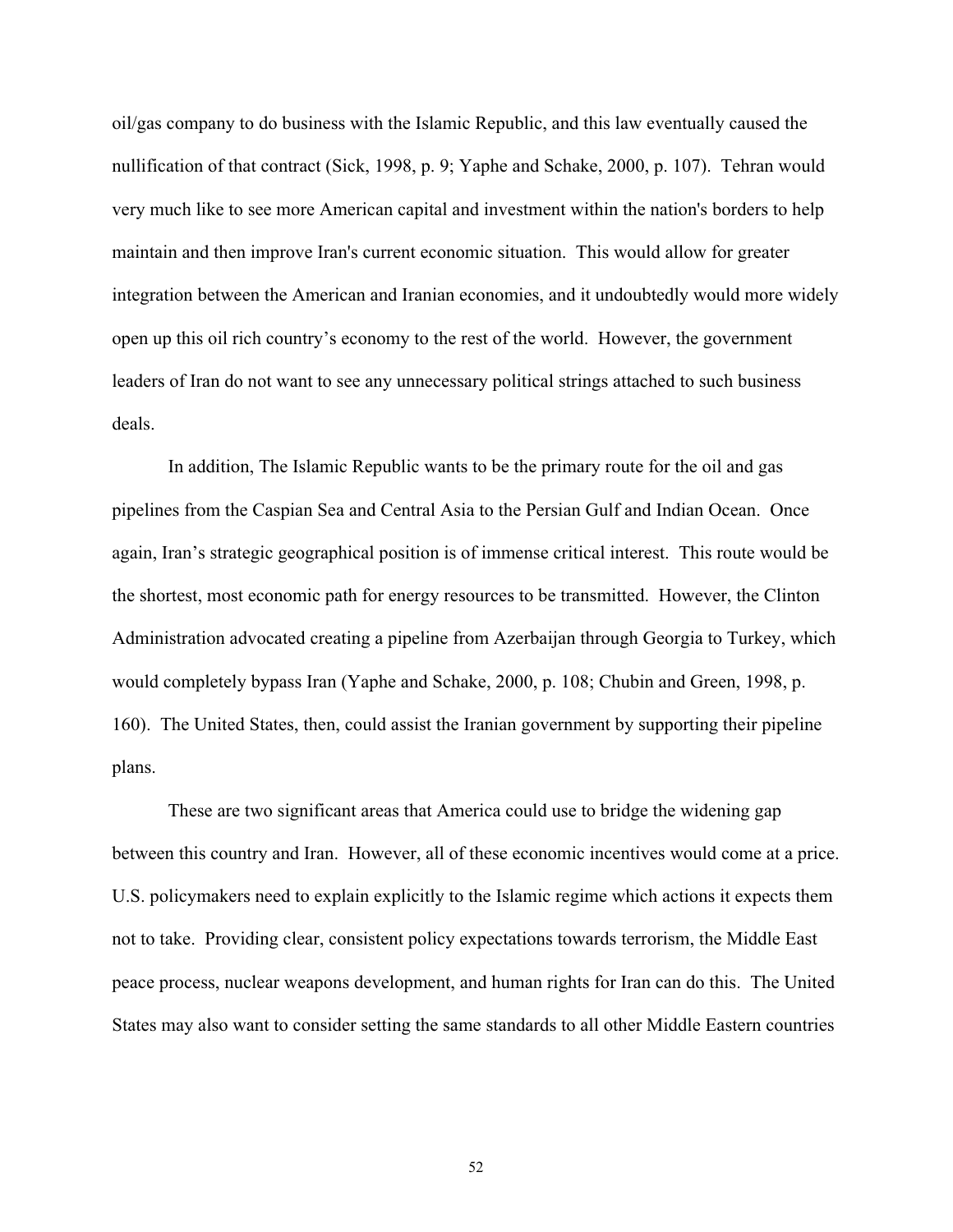so as to eliminate the perception of a double standard, which would jeopardize American credibility.

Here, it would become more difficult. Washington would expect the Islamic Republic to stop any efforts to produce nuclear weapons, and to continue allowing international observes to examine, periodically, its civil nuclear power program to ensure the international community that it is meeting this demand. America, in the process, must be sensitive to Iran's desire to produce a light water, civil nuclear infrastructure, which does not use the fissionable form of the uranium isotope, so it cannot be transformed into weapons grade material. In addition, the United States can do a great deal toward helping ease the security tensions in the region by helping establish a Middle East nuclear weapons "free zone". This would be similar to the United Nations resolution passed in the 1995 NPT calling for the development of an internationally recognized nuclear weapons "free zone" in the Middle East. To do this, the United States would need to remove all of its nuclear warships from the region as well as persuade Israel to become a member of the NPT (Perry, 2001, p. 28; Zunes, 1999, p. 6).

Iran must also assure the United States that it has stopped supporting groups opposed to the Middle East peace process, whether it is with arms, training, shelter, passports, finance, etc. This is not to say Iran needs to support the peace process per se; however, it should not attempt to take part in any activity that would undermine or jeopardize these talks. In fact, there has been some evidence that the Iranian government would allow this to take place. President Khatami has reportedly already assured the Palestinian Authority leader Yasser Arafat that Iran would support any agreement accepted by the Palestinians (Chubin and Green, 1998, p. 157).

The United States will need to reassure the Iranian leadership that it seeks a meaningful political dialogue with Iran rather than an abrupt political change in that country. At the same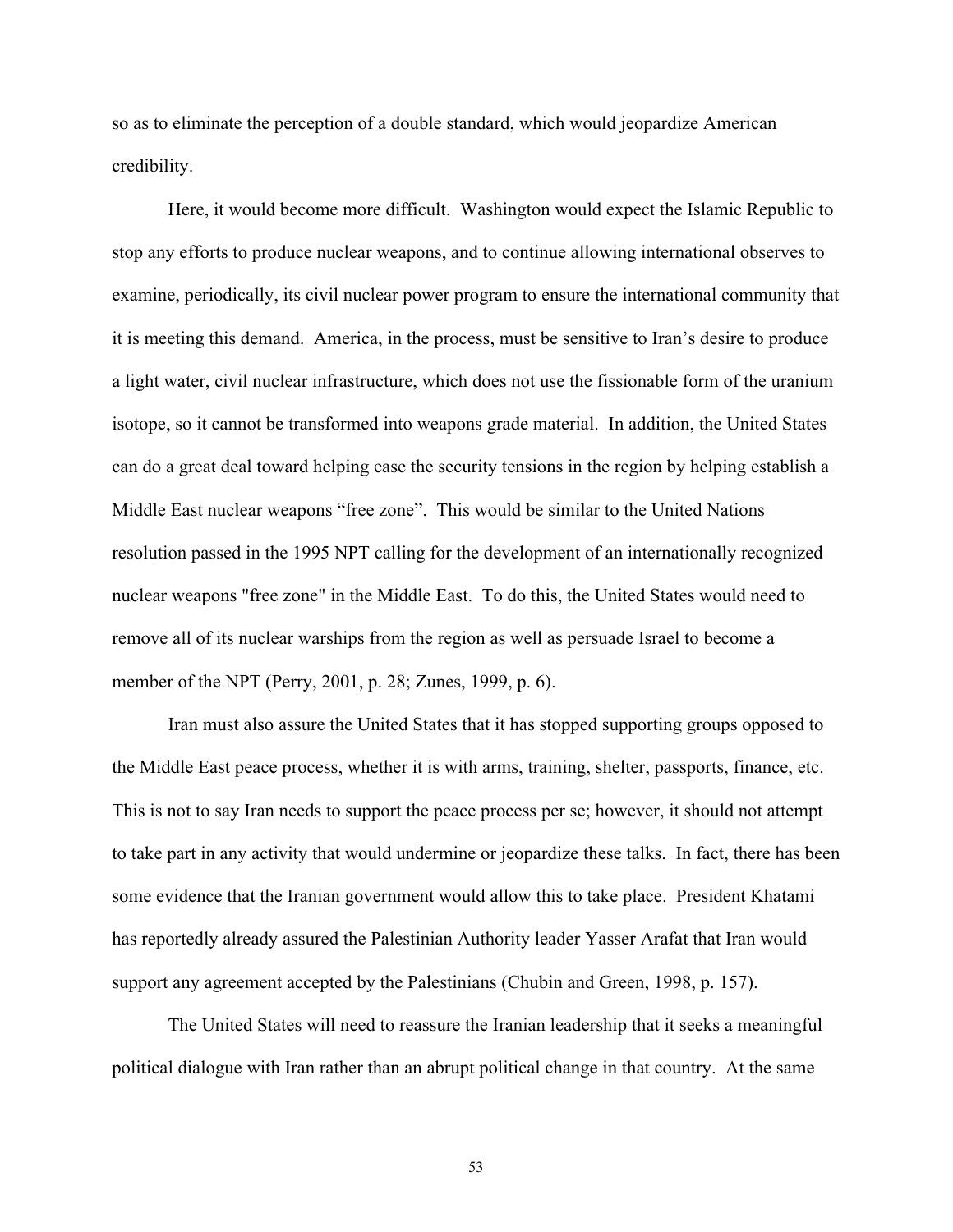time, it must explain that any Iranian attempts to engage in political or military actions which run counter to American "red lines" would then require the reinstatement of economic pressures and sanctions. If Washington is able to negotiate effectively over these issues as well as create a more prosperous economic future for the Islamic Republic, then the Iranian government may be more likely to consider Western concerns. In addition, this new economic marriage between the U.S. and Iran would allow for greater flexibility with an "arm twisting" ability for U.S. policymakers, if (or when) they deal with a nuclear-armed Iran.

## Possible Future Policy *after* Nuclearization

Although America has done a great deal with sanctions to prevent the nuclearization of Iran, there is always the possibility that the Islamic regime will find the motivations to acquire nuclear weapons (see Chapter Four) too powerful to ignore. If that is the case, and Iran overtly becomes a nuclear power, than the United States should have a secondary plan to implement for this new challenge.

Needless to say, an openly nuclear Iran would destabilize the security environment of the Middle East, as was the case in southern Asia with Pakistan and India (see Chapter Four). Many American allies who neighbor Iran, including the Gulf Cooperation Council states and Israel, will find themselves in a precarious situation. There will be the possible threat of a LIC, some of those countries may need to establish their own nuclear weapons program or verbally confirm the current existence of such a program just to counter this new threat. The end result would be an even more hostile and destabilized political/military environment within the Middle East.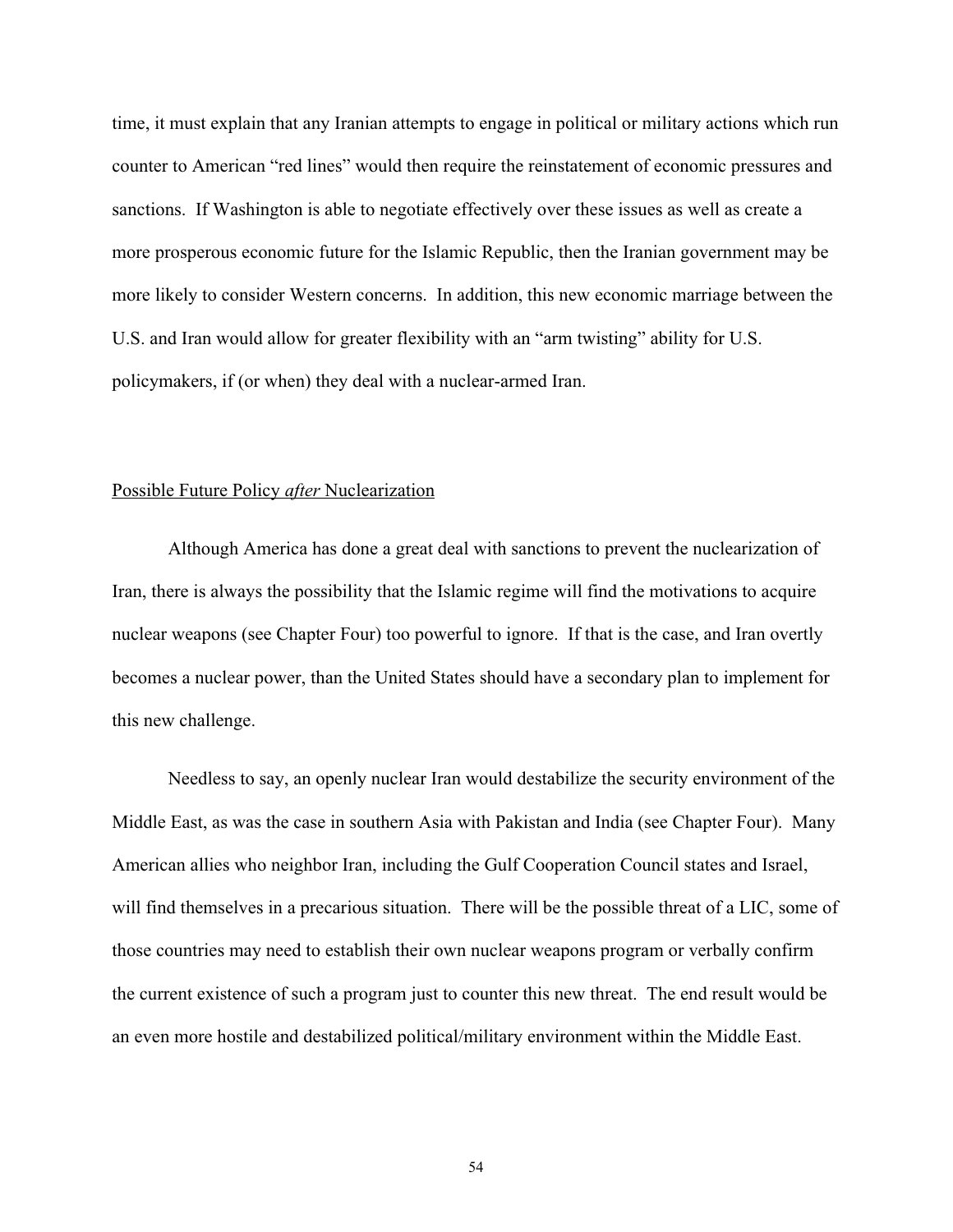Therefore, it will be up to the United States to find as well as implement new ways to minimize the significance of an Iran with nuclear weapons.

By reducing the strategic importance of possessing nuclear WMD, the U.S. may be able to create the necessary environment for the Iranian government to reconsider having a nuclear weapons program, as was the case for South Africa. In that situation, South Africa initially never confirmed it was developing, or possessed nuclear weapons. It did, however, have the necessary natural and technological infrastructure to become a nuclearized nation (Federation of American Scientists, 2001). In 1987 President Both announced that South Africa was considering signing the 1968 NPT and would begin discussions with other Sub-Saharan countries towards that end. In September 1990, Pretoria agreed to sign the NPT, but only "in the context of an equal commitment by other states in the Southern African region" (Federation of American Scientists, 2001). After intensive diplomatic efforts, especially by the United States and the Soviet Union, Tanzania and Zambia agreed to sign the treaty. It should also be mentioned that in addition to external concerns, Pretoria had severe internal security problems. South African leaders faced the possible risk in the 1980s and early 1990s of a radical faction within the country gaining control over their nuclear weapons and blackmailing elements within the nation (Porro, 1989, p. 296). After having some of their external security concerns alleviated and recognizing the significant strategic limitations of becoming nuclearized, South Africa eventually signed the NPT on July 10, 1991.

American leaders need to look at South Africa as an example and should consider implementing four possible strategic policy changes to help reduce the significance of a nuclearized Iran. These would include: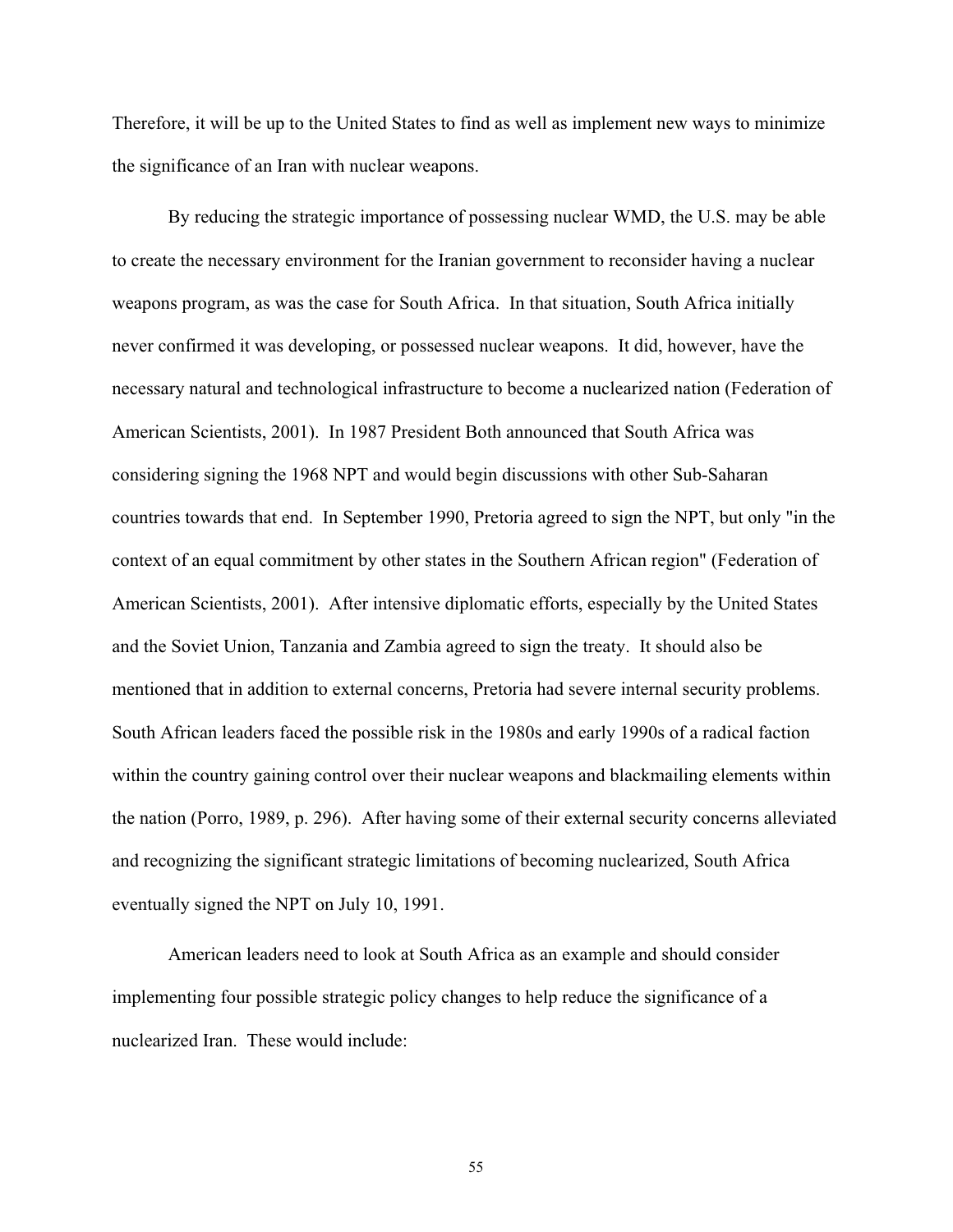## 1) Economic Sanctions

## 2) Regional Missile Defense System

# 3) Technical and Material Sanction

#### 4) Coastal Defense

*Economic Sanctions*. As was the case with India and Pakistan when they became nuclearized, the initial political action that takes place will be international economic sanctions headed by the United States. As a signatory member of the NPT, Iran (unlike Israel, Pakistan or India) is obliged not to produce any nuclear weapons, so long as it is not under any immediate, extreme threat. For this reason the United States, as well as the rest of the international community, would be within the U.N. legal bounds to implement sanctions on Iran if they were not in, or on the verge of, war (Eisenstadt, 1999, p. 129). It is critical here, however, not to only focus on the punitive aspects of these economic sanctions. Washington will also need to continue to remind the Iranian leadership that a return to normal relations could be possible, and additional economic aid would be provided, so long as they dismantled their nuclear arsenal and weapons program.

In addition, American policymakers also may go about trying to isolate Iran diplomatically from the rest of the world. Yet, given what has been seen with the dual containment policy, this plan may not have much support. Therefore, the most likely course of action that the United States could take in this particular situation might be on the military front rather than on the political one.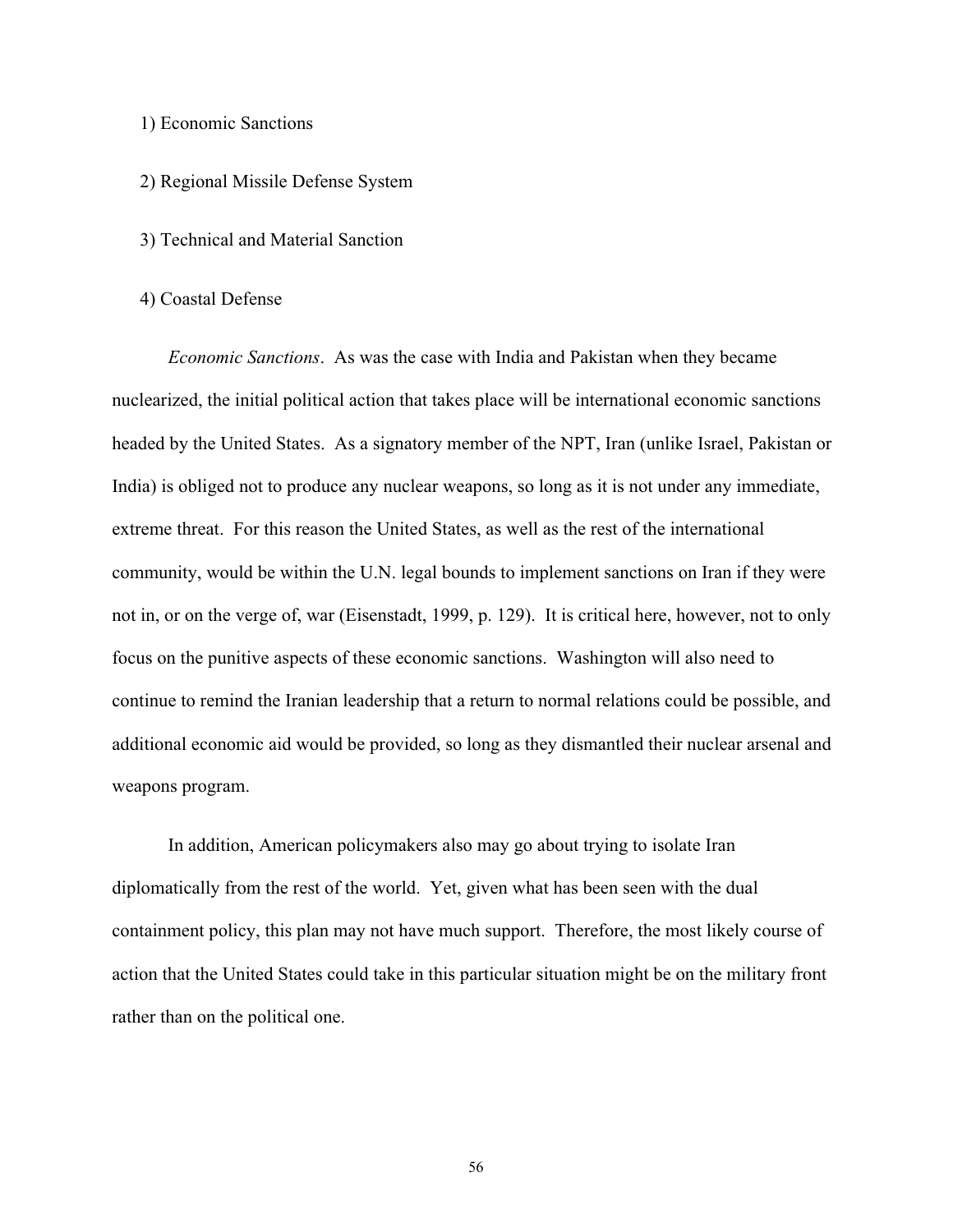*Regional Missile Defense Systems*. Since the most credible and realistic threat of a nuclearized Iran would be to its close neighbors in the Middle East, the United States will need to find ways to provide security to those interests. In helping to minimize any nuclear threat to the Middle East, America will need to improve the strategic defenses of its allies and American military bases within striking distance of Iran. Due to their rather extensive long-range missile systems, the Islamic Republic currently has the ability to hit every capital city in the Middle East along with all fixed U.S. military installations (see Chapter Five).

American military planners will need to start developing an advanced, defensive surfaceto-air missile system, similar to the Patriot Missile used extensively in the Gulf War or the Israeli built (but American funded) Arrow-2 anti-tactical ballistic missile (ATBM). The purpose of this system would be to destroy any possible incoming nuclear missile, preferably during the delivery vehicle's boost stage over the Persian Gulf. Other anti-missile ideas could range from sea-based interceptors to airborne lasers.

The United States currently has been working to develop those systems, and it needs only to deploy such defensive measures to the Middle East when the security environment calls for it, and once testing and development of those systems has been completed. Either way, those programs can be pursued on multiple fronts or in a joint effort with the assistance of the GCC and/or Israel.

*Technical and Material Sanctions*. Although the United States possesses a very powerful and credible, second-strike nuclear capability, there has been some fear among American policymakers that this deterrent factor, which was successfully upheld throughout the Cold War, may not be enough to prevent an irrational "rogue" nation from sending a nuclear missile across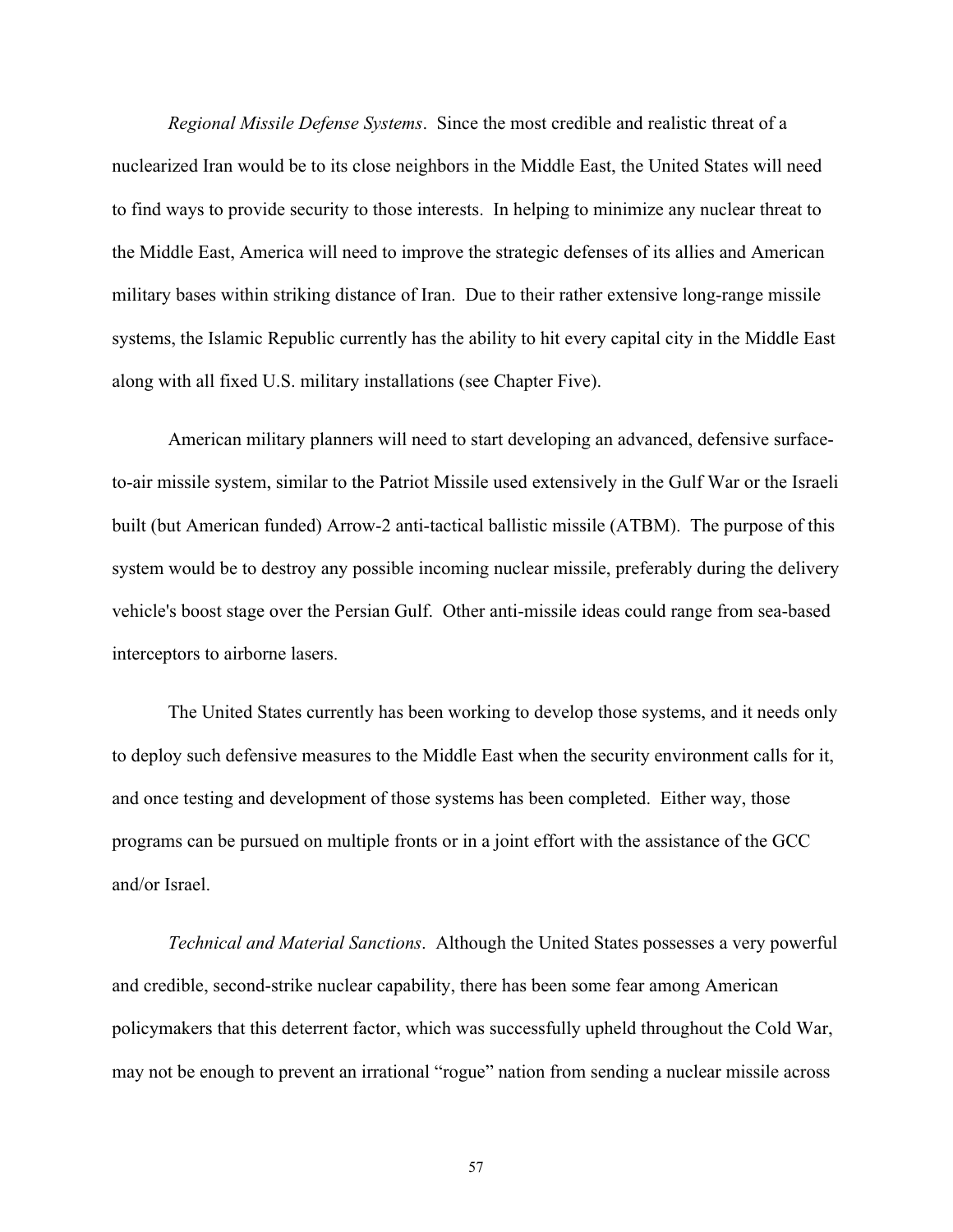the ocean into the U.S. heartland. For this reason, as well as to limit Iran's strategic targeting options in general, the United States should continue its aggressive campaign (from the dual containment policy) to control and prevent intercontinental ballistic missile (ICBM) technologies and materials from entering Iran. If this can be maintained, the Islamic Republic will be limited to striking against only U.S. interests outside of America's borders (see Chapter Five). This would allow U.S. strategic war planners greater flexibility in defending against, as well as reacting towards, a hostile, nuclear-armed Iran without having fear of an attack on American territory.

*Coastal Defenses*. If the Islamic Republic of Iran is unable to advance past its current sophistication with ballistic missile technology, the Iranian leadership may seek alternative, less technologically advanced, means to strike against the U.S. with a nuclear weapon. The second, and one of the most unexpected ways to attack the United States, as was the proven with the USS Cole bombing off the Yemeni port of Aden, is the suicidal detonation of a merchant or passenger ship with a nuclear bomb. While the bombing of the U.S.S. Cole did not include the use of a nuclear weapon, it did show how susceptible large ports could be. Although the likelihood of an overt attack such as this by the Islamic government may be minimal, political leaders within the Iranian regime very well could utilize international terrorists as their surrogates, eliminating any Iranian fingerprint that possibly could be used to identify the Islamic Republic as the culprit. To help prevent this sort of attack from occurring, the United States will need to find ways to beefup coastal security and surveillance to help prevent the infiltration of any unregistered or unidentified ships from coming into one of its ports.

While these are not all of the possible ways in which the United States could react to a nuclearized Iran, they constitute a good start towards helping to minimize the significance of Iran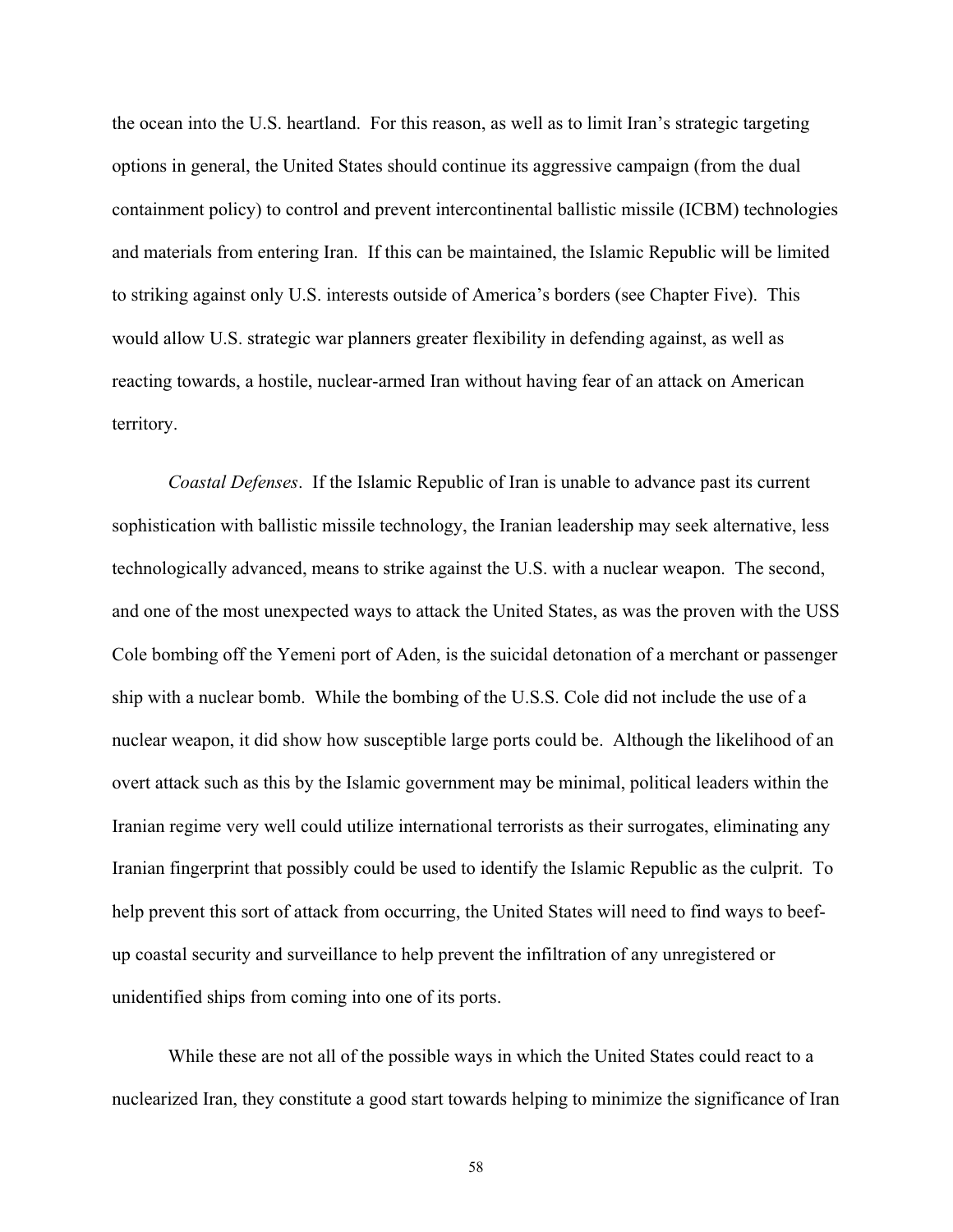having nuclear weapons. By implementing these four strategic measures, American policymakers would be able to provide greater security for its national interests in the Middle East as well as allow the Iranian regime to reconsider the necessity of continuing with their nuclear weapons program.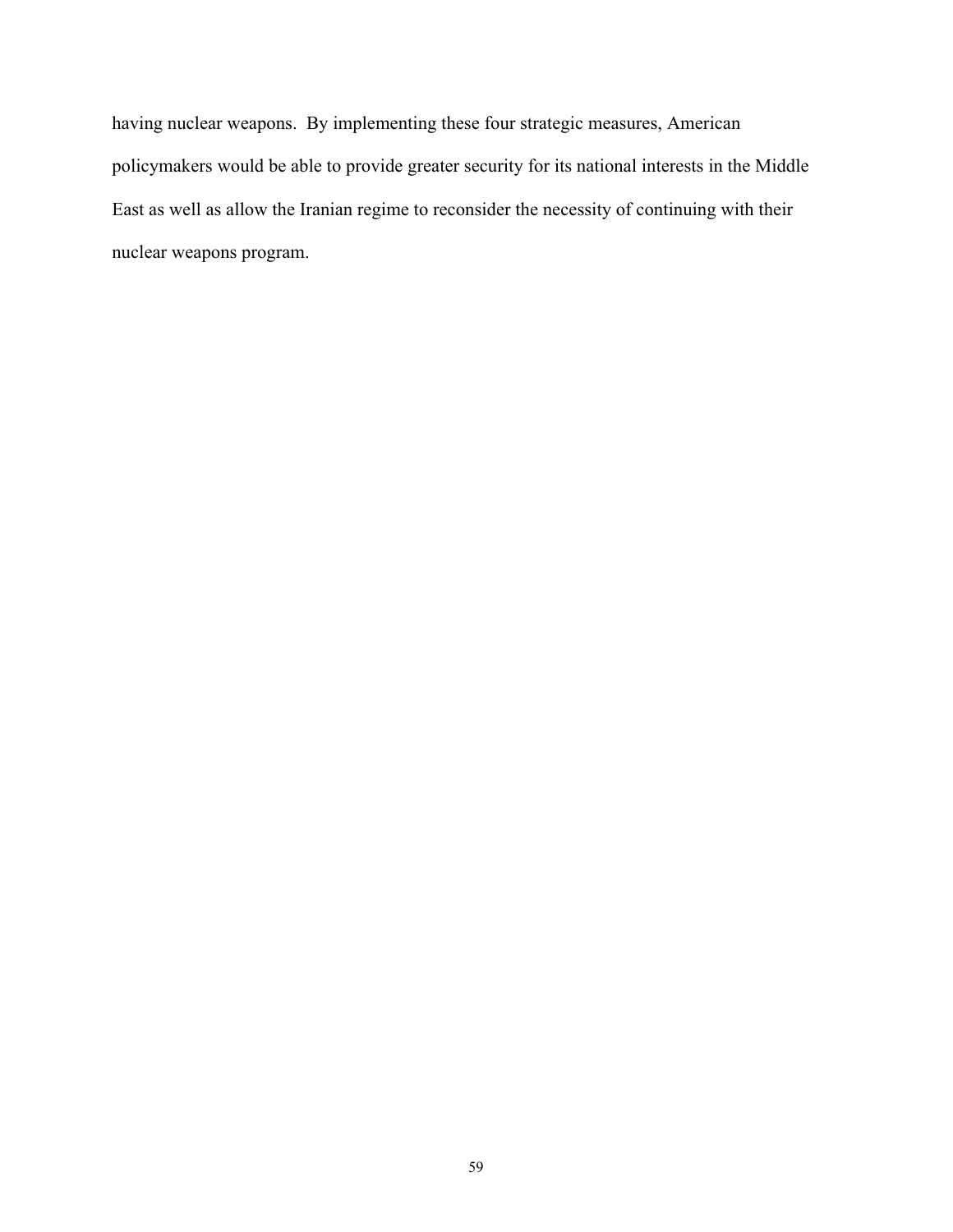#### **Chapter Seven**

## **Conclusion**

Existing research on the Middle East, and the Islamic Republic in particular, suggest that one of the main strategic objectives of Iran is the elimination of Western and Israeli influence from this region. While the Islamic Republic is economically and militarily incapable of accomplishing this goal at this stage, the acquisition of nuclear weapons would greatly affect the current geo-political status quo of this region and could significantly alter future American foreign policy in the Middle East.

Although the Islamic Republic is currently a member of the NPT, it has been aggressively pursuing a nuclear program for more than 30 years. Motivations behind such a persistent objective have been for both civil and military usage. The war with Iraq and the inability of the Iranian leadership to prevent the ruthless chemical attacks on its civilian population did a great deal to convince the Khomeini government to revitalize this program, which remained dormant for several years after the overthrow of the Shah. To carry out such a program, Iran has continuously requested the assistance of numerous countries such as China, Russia, Argentina and North Korea.

Despite such attempts, it is currently assessed that the Islamic Republic has yet to acquire the necessary materials and/or technical know-how to produce its first atomic bomb. Nonetheless, the Iranian leadership has been and still is patient, mainly because their international security motives to acquire nuclear weapons are not urgent or critical.

A great deal of the political workings of Iran are greatly unknown and beyond the knowledge of Western scholars. Thus, to accurately list the Islamic Republic's motivations to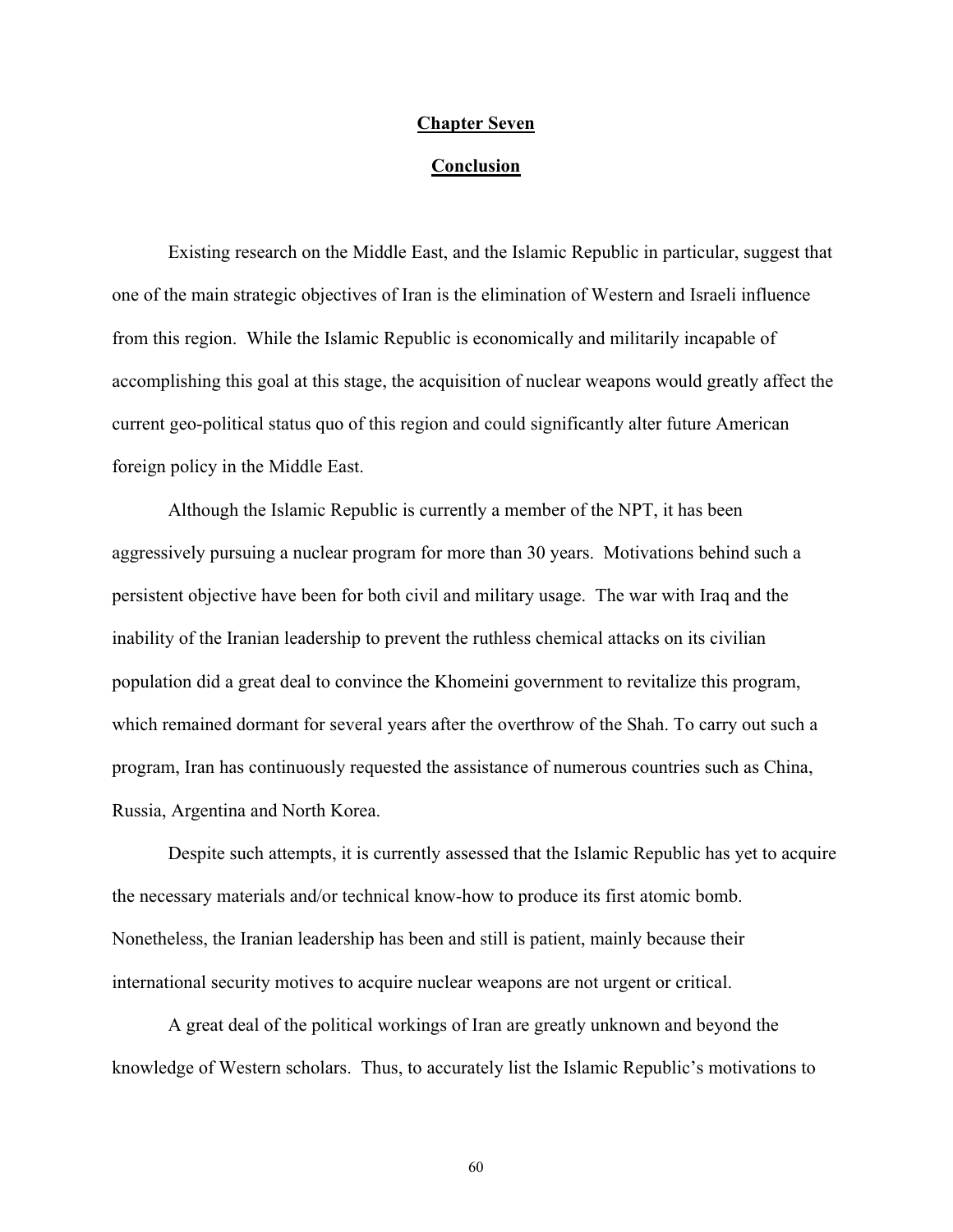become nuclearized may be impossible. However, a close analysis of Iran's security environment reveals that the main concerns of Islamic Republic seem to be more local and internal in scope than external and international. In other words, the security of the Islamic Revolution against opposition groups, such as the mujahedin in Iraq, and the maintenance of the territorial integrity of the country against potential secessionists from the ethnic Azerbaijanis and Kurds are far greater concerns to the Iranian leadership than the fear of a potential American attack (Clawson, 1994, p. 69).

Therefore, one can argue that Iran's desire for nuclear weapons is motivated by "political" rather than "security" reasons; whereas its driving force centers around the maintenance of the current status rather than protection. It becomes evident, then, that the need to acquire a nuclear arsenal stems less from a sense of urgency or necessity, than from ambition, choice and historical lessons learned from the Gulf War and the eight-year war against Iraq. Thus, if we were to summarize the motives of the Iranian leadership to acquire a nuclear arsenal, we would most likely narrow them down to these four main reasons: 1) self-reliance, 2) a greater voice in the international scene, 3) the need to make up for deficiencies in conventional weapons; and, 4) the desire to strengthen their deterrence against future hostile aggression.

Although we are unsure as to *when* Iran will be able to produce its first nuclear weapon, it becomes important, nonetheless, to investigate *how* the Islamic Republic is likely to use such a destructive weapon. Because of Iran's continuous denial about wanting to acquire such weapons, it is rather challenging to obtain accurate information regarding its nuclear weapons program. For this reason, and due to the nature of the Islamic Republic's reclusive nature, it is almost impossible to predict with any degree of certainty Iran's possible uses of nuclear weapons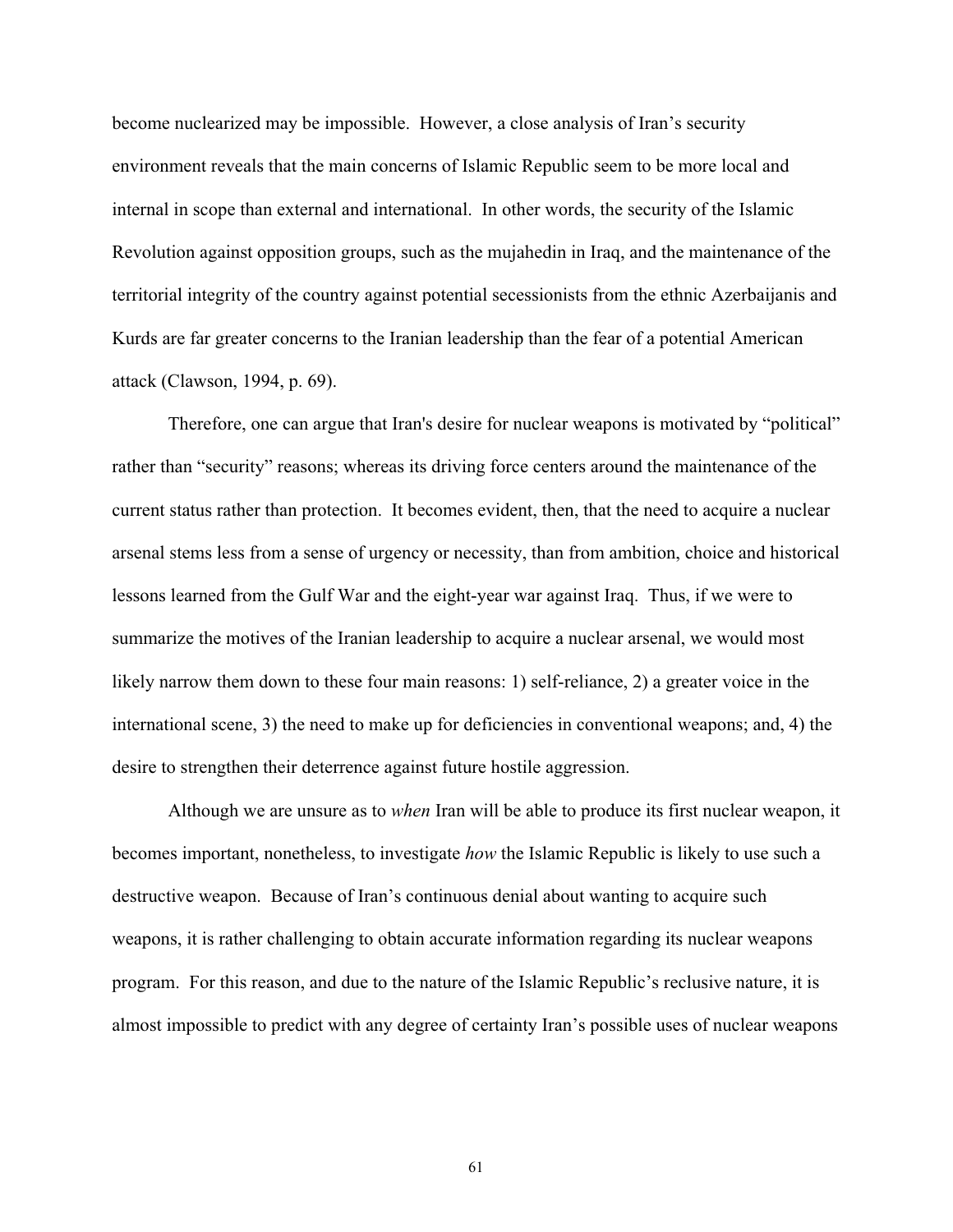without relying on educated guesses based upon Iran's international ambitions and the regime's strategic motivations.

Nonetheless, some scholars would argue that since Iran has been designated a "rogue" state, it is not rational in its foreign policy and thus may become aggressive, hostile and irresponsible with the acquisition of a nuclear arsenal. However, as the post-Ayatollah Khomeini events have demonstrated, Iran's political agenda and actions have become increasingly pragmatic and rational. Iran seems to be less likely use nuclear weapons to "bully" its neighbors, for instance, or impose their political agenda on other nation-states. It would use such an arsenal to induce restraint from foreign countries in order to avoid major all out wars, the result of which could be too costly for the Iranian government to handle. As such, the arsenal would be used more as a tool for deterrence.

Whatever motives Iran has for the acquisition of nuclear weapons and whatever the possible usage of such an arsenal, a nuclearized Iran is not what the United States wants in an already restless Middle East. The acquisition of nuclear weapons within this region could only make the security environment more hostile and volatile. However, the willingness and support of multiple countries to sell advanced weapon technologies to the Islamic Republic, forces America to reevaluate the plausibility of preventing the nuclearization of Iran. The current U.S. strategy of dual containment has proven ineffective at altering Iran's push to become a nuclear power, and inadequate at preventing them from interfering in the Middle East peace process. American policymakers should, therefore, investigate alternative means to work with this country in order to help maintain regional stability.

The current political and cultural gaps between Iran and the U.S. are rather considerable. Nonetheless, this research recommends pursuing pragmatic political engagement, focused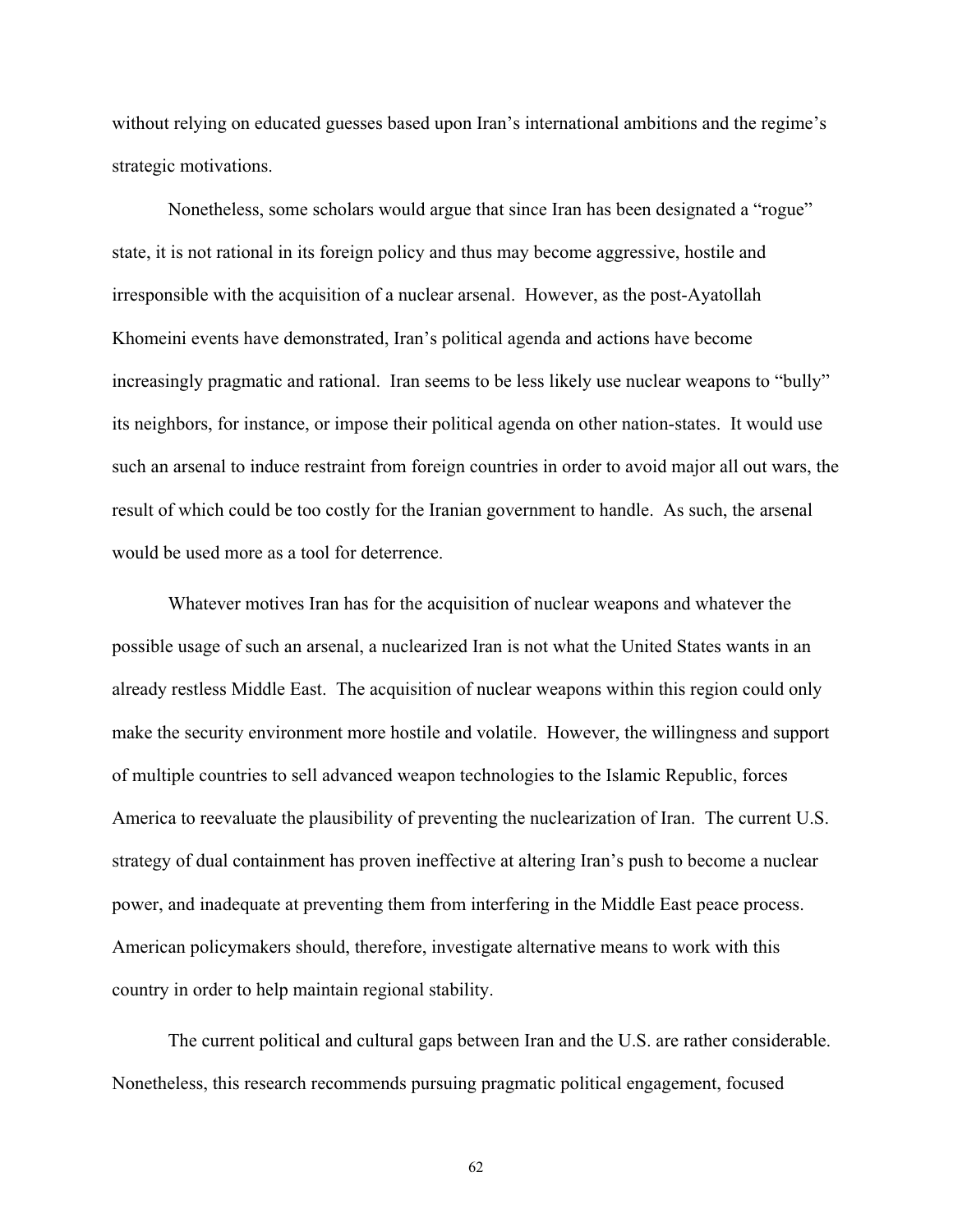mainly on mutual benefits in order to achieve the realignment and integration of Iran into the international community. To this end, America will need to recognize the importance of the Islamic clergy within the Iranian government and attempt to work them. Unlike the U.S. policy currently pursued with Iran, which only seeks to isolate and punish Iran, American policymakers should use "carrot-and-stick" approaches to rely on inducement for change as well as sanctions for non-compliance. For example, the Iranian leadership would greatly like to see an ease in economic sanctions and allow for American oil companies to invest in their country. The U.S. may find it in their interest to consider these options as long as Iran agrees not to interfere in the Middle East peace process. If at anytime the Islamic Republic is suspected of reneging on their deal, then the United States could rekindle their previously imposed sanctions.

Recent developments in the U.S.-Iran relations give some indications that both nations may move soon to some form of open dialogue. In June 1998, Iran's President Khatami called for a "dialogue of civilizations", then Secretary of State Albright called on Iran to work with the United States to help develop a "roadmap leading to normal relations". Former President Clinton also stated "What we want is a genuine reconciliation with Iran" (Yaphe and Schake, 2000, p. 110). American policymakers need to take advantage of this current mindset and use it to start bridging gaps before Iran becomes nuclearized.

However, in case no such rapprochement takes place between the two nations prior to Iran's overt acquisition of a nuclear weapon, it then becomes imperative for the United State to have a back-up plan ready to implement. This research recommends that America focus on finding ways to minimize the strategic significance of having a nuclear arsenal. Some of the more effective ways to accomplish this is by implementing sever economic, technical and material sanctions on Iran, as well as establishing a regional missile defense system and beefing-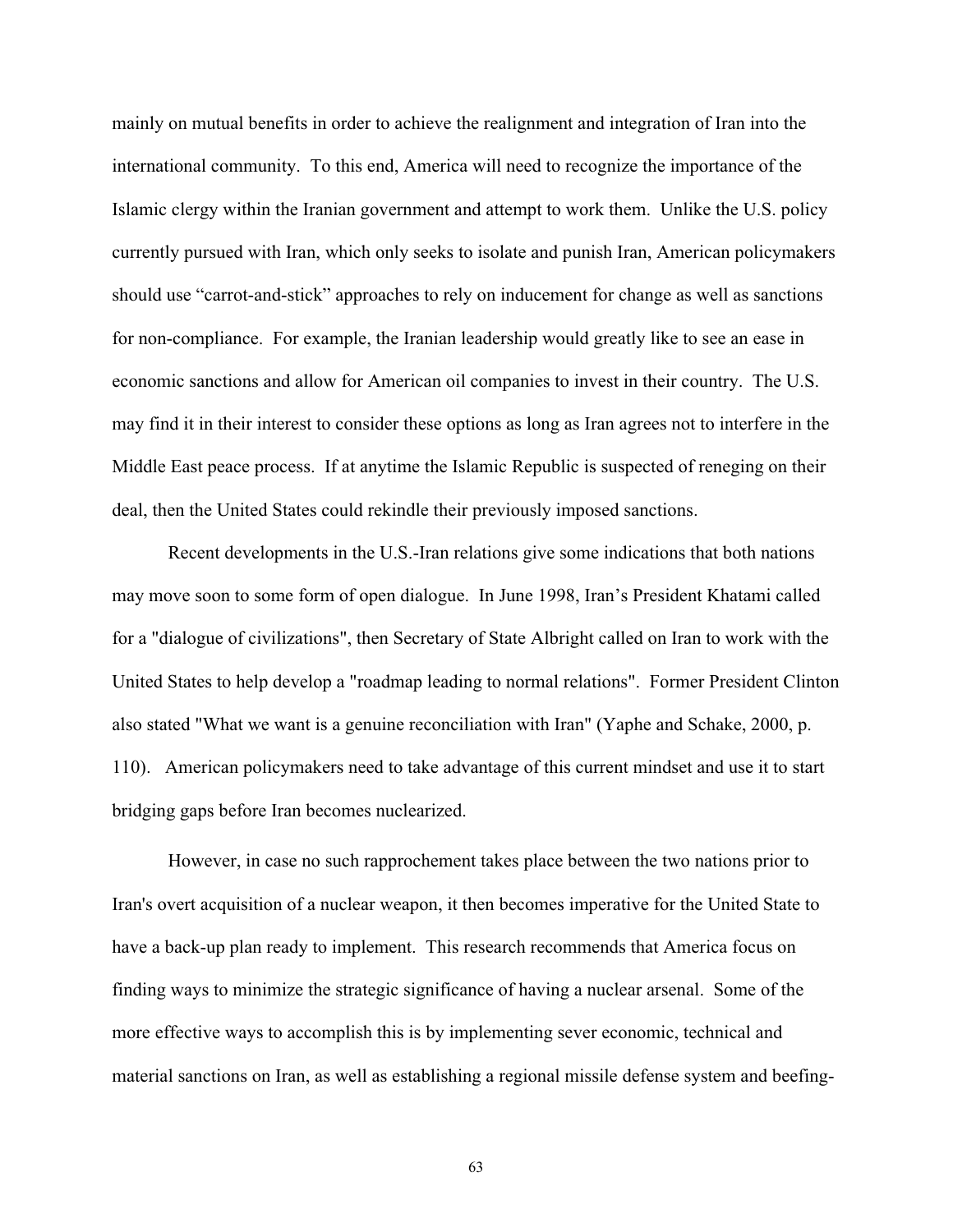up U.S. coastal defenses. At the same time, Washington will also need to remind Tehran that a return to normal relations could be possible if they dismantle their nuclear arsenal and weapons program.

A move towards normalized relations will obviously not be easy for the leaders of either the United States or Iran. Current political and cultural differences challenge these two governments from working with one another. However, after the tragic terrorist events of September 11, 2001 and the subsequent wave of biological attacks, there appears to be a growing need to more closely monitor those states that are pursuing weapons of mass destruction. The mounting tension in the Middle East and the increasingly restlessness and hostility of religious fundamentalists are all adding a further sense of urgency to the issue of security and nuclear weapons proliferation in this region. It appears now, more than ever, that the problem of international security has become much more relevant in this area of the world where terrorism has become an aspect of every day life.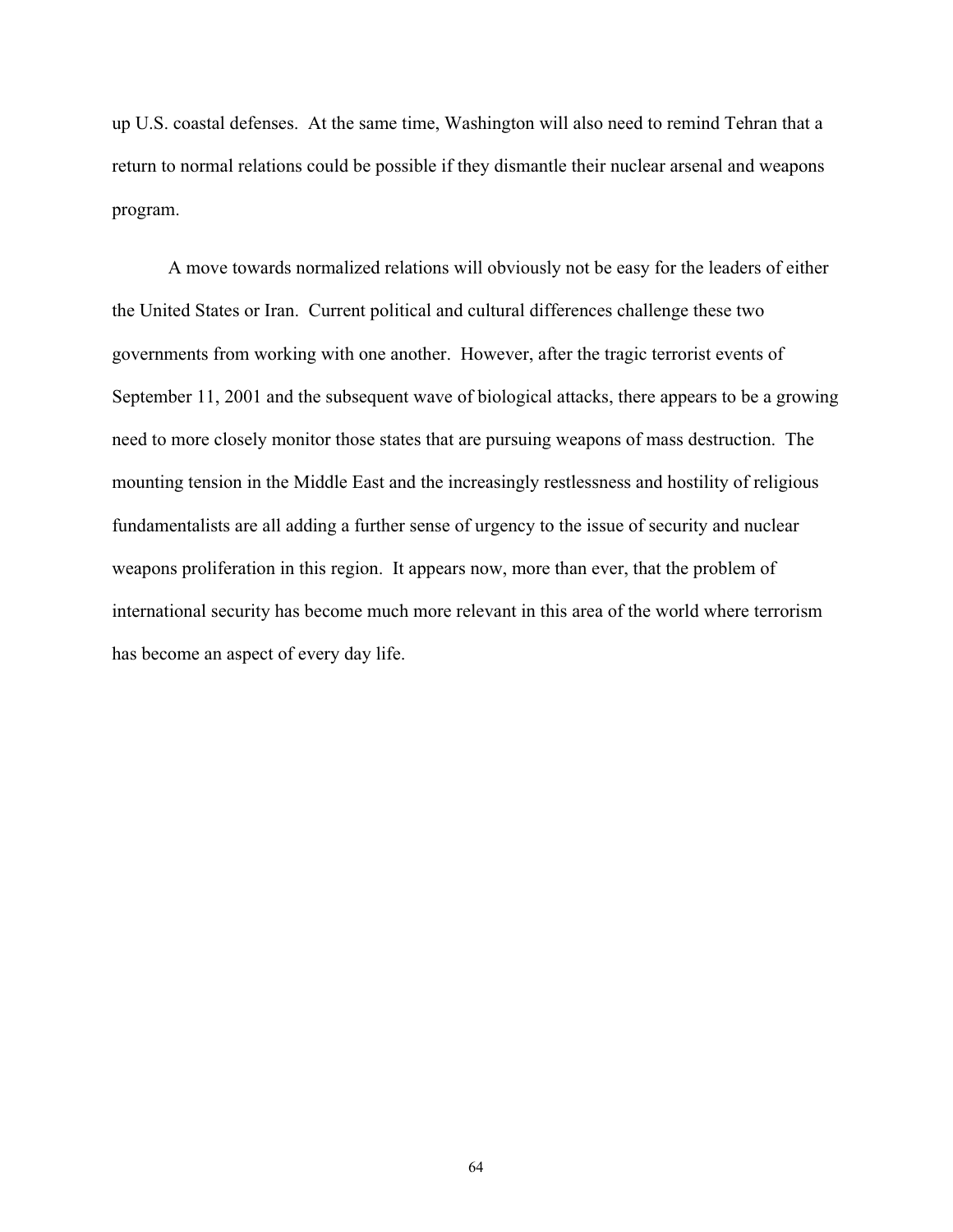# BIBLIOGRAPHY

Albright, David. "An Iranian Bomb." Bulletin of the Atomic Scientists, vol 51, no. 5, (July 1995) 20-28.

Allison, Graham. Essence of Decision: Explaining the Cuban Missile Crisis. Boston: Little & Brown, 1971.

Amirahmadi, Hooshang. "The Islamic Republic of Iran and Weapons of Mass Destruction". NESAF Islamic Symposia Series No.3, No Date.

Armajani, Yahya. Middle East Past and Present. Englewood Cliffs, NJ: Prentice Hall, 1986.

Byman, Daniel, et al. Iran's Security Policy in the Post-Revolution Era. Santa Monica: RAND, 2001.

Chubin, Shahram, and Green, Jerrold. "Engaging Iran: A U.S. Strategy." Survival, vol 40, no. 3, (Autumn 1998), 153-169.

Chubin, Shahram. "Eliminating Weapons of Mass Destruction: The Persian Gulf Case". Washington D.C.: The Henry L. Stimon Center, Occasional Paper no. 33, March 1997.

Chubin, Shahram. "Does Iran Want Nuclear Weapons?" Survival, vol 37, no. 1, (Spring 1995), 86-104.

Chubin, Shahram. Iran's National Security Policy: Intensions, Capabilities, & Impact. Washington D.C.: The Carnegie Endowment of Peace, 1994.

Clawson, Patrick (ed). Iran's Military Intentions ? and Capabilities. Washington D.C.: National Defense University, 1994.

Cohen, Avner. Israel and the Bomb. [Online] Available http://www.gwu.edu/~nsarchiv/israel/, Dec 17, 2001.

Cordesman, Anthony. "Iran and Nuclear Weapons". (Unpublished Manuscript), 2000.

Cordesman, Anthony. Iran's Military Forces in Transition; Conventional Threats and Weapons of Mass Destruction. Westport: Praeger, 1999.

Cordesman, Anthony. The Changing Geopolitics of Energy: Regional Developments in the Gulf and Energy Issues Affecting Iran, Iraq and Libya. Washington D.C.: Center for International Strategic Studies, 1998.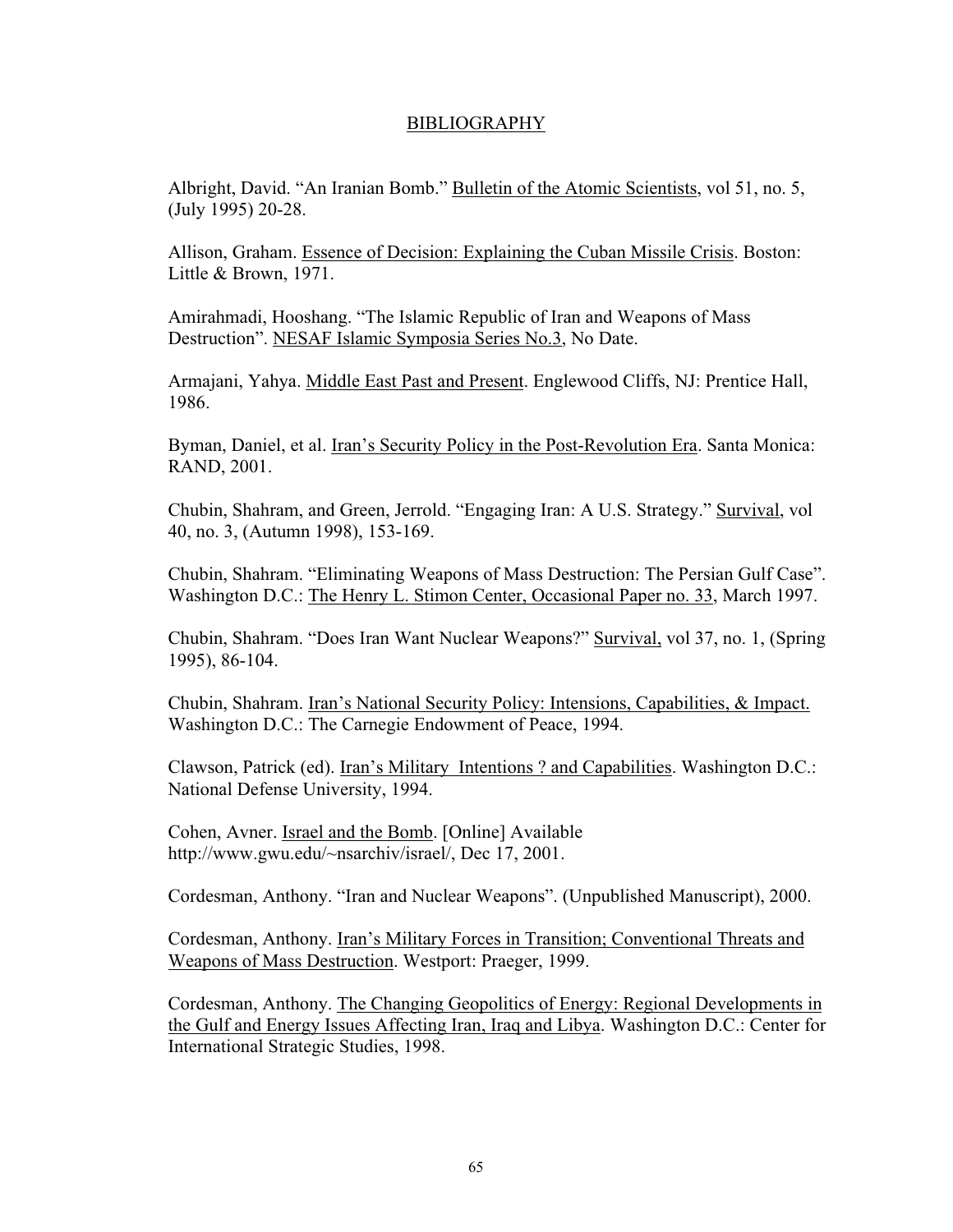Cordesman, Anthony, and Hashim, Ahmed. Iran: Dilemmas of Dual Containment. Boulder, CO: Westview, 1997.

Cordesman, Anthony. Weapons of Mass Destruction in the Middle East. London: Brassey, 1991.

Davis, Zachary, and Frankel, Benjamin. The Proliferation Puzzle: Why Nuclear Weapons Spread and What Results. London: Frank Cass, 1993.

DeSutter, Paula. Denial and Jeopardy: Deterring Iranian NBC Use. Washington D.C.: National Defense University, 1997.

Einhorn, Robert. "Testimony of Robert J. Einhorn, Assistant Secretary of State for Nonproliferation, before the Senate Foreign Relations Committee". [Online] Available http://www.ransac.org/new-web-site/related/govt/testimony/einhorn-10.05.00.html, May 17, 2001.

Eisenstadt, Michael. "The Armed Forces of the Islamic Republic of Iran: An Assessment." Middle East Review of International Affairs, March 2001. [Online] Available http://www.biu.ac.il/SOC/besa/meria/journal/2001/issue1/jv5n1a2.html, May 17, 2001.

Eisenstadt, Michael. "Russian Arms and Technology Transfers to Iran: Policy Challenges for the United States." Arms Control Today, vol 31, no. 2, (March 2001), 15-22.

Eisenstadt, Michael. "Can the United States Influence the WMD policies of Iraq and Iran?" The Nonproliferation Review, vol 7, no. 2, (Summer 2000), 63-76.

Eisenstadt, Michael. "Living with a Nuclear Iran?" Survival, vol 41, no. 3, (Autumn 1999), 124-148.

Federation of American Scientists. "South Africa's Nuclear Weapons Program". [Online] Available http://www.fas.org/nuke/guide/rsa/nuke/index.html, Dec 23, 2001.

Federation of American Scientists. "Iran Nuclear Doctrine". [Online] Available http://www.fas.org/nuke/guide/iran/doctrine/index.html, May 2, 2001.

Federation of American Scientists. "Iran Nuclear Weapons". [Online] Available http://www.fas.org/nuke/guide/iran/nuke/index.html, May 2, 2001.

Flournoy, Michele. Quarterly Defense Review 2001: Strategy-Driven Choices for America's Security. Washington D.C.: National Defense University, 2001.

Harigel, Gert. "Chemical and Biological Weapons: Use in Warfare, Impact on Society and Environment". [Online] Available http://www.ceip.org/files/Publications/Harigelreport.asp, Oct. 7, 2001.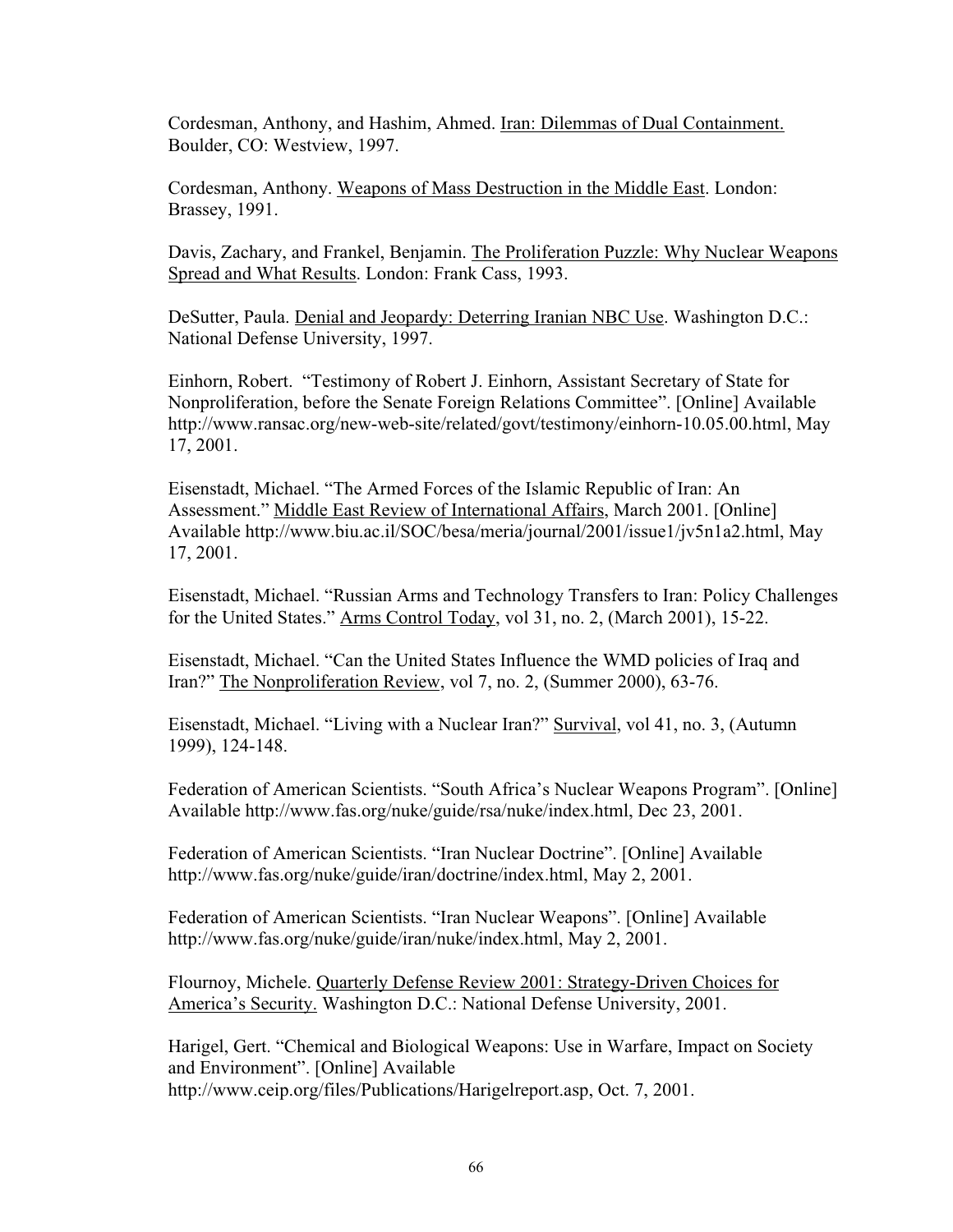Hersh, Seymour. "The Iran Game: How will Tehran's nuclear ambitions affect our budding partnership?" [Online] Available http://www.newyorker.com/FACT/?011203fa\_FACT, Dec. 7, 2001.

Jentleson, Bruce. With Friends Like These: Reagan, Bush, and Saddam, 1982-1990. New York: W.W. Norton, 1994.

Joseph, Robert, and Reichart, John. Deterrence and Defense in a Nuclear, Biological, and Chemical Environment. Washington D.C.: National Defense University, 1999.

Kemp, Geoffery. Forever Enemies? Washington D.C.: The Carnegie Endowment of Peace, 1994.

Kurzman, Charles. "Soft on Satan: Challenges for Iranian-U.S. Relations." Middle East Policy, vol 6, no.1, (June 1998), 63-72.

Mackey, Sandra. The Iranians; Persia, Islam and the Soul of a Nation. New York: Dutton, 1996.

Perkovich, George. "The Henry L. Stimson Center Asian Security Luncheon Series: March 15th South Asia Security Panel Series". [Online] Available http://www.stimson.org/cbm/asls/march15.htm, Dec 17, 2001.

Perry, Richard. "Rogue or Rational State? A Nuclear Armed Iran and U.S. Counter Proliferation Strategy". [Online] Available http://www.fas.org/nuke/guide/iran/nuke/97- 0388.htm, May 2, 2001.

Porro, Jeffrey. The Nuclear Age Reader. New York: Alfred A. Knopf, 1989.

Rubin, Barry. "U.S. Foreign Policy and Rogue States." Middle East Review of International Affairs, September 1999. [Online] Available http://wwwc.cc.colombia.edu/sec/dlc/ciao/olj/meria99\_rub02.html, May 17, 2001.

Sagan, Scott, and Waltz, Kenneth. The Spread of Nuclear Weapons: A Debate. New York: W.W. Norton, 1995.

Sauer, Tom. Nuclear Arms Control: Nuclear Deterrence in the Post-Cold War Period. New York: MacMillian, 1998.

Schneider, Barry (ed). Middle East Security Issues: In the Shadow of Weapons of Mass Destruction Proliferation. Maxwell AFB, AL: Air University, 1999.

Sick, Gary. "Rethinking Dual Containment." Survival, vol 40, no. 1, (Spring 1998), 5-32.

Snyder, Craig (ed). Contemporary Security and Strategy. New York: Rutledge, 1999.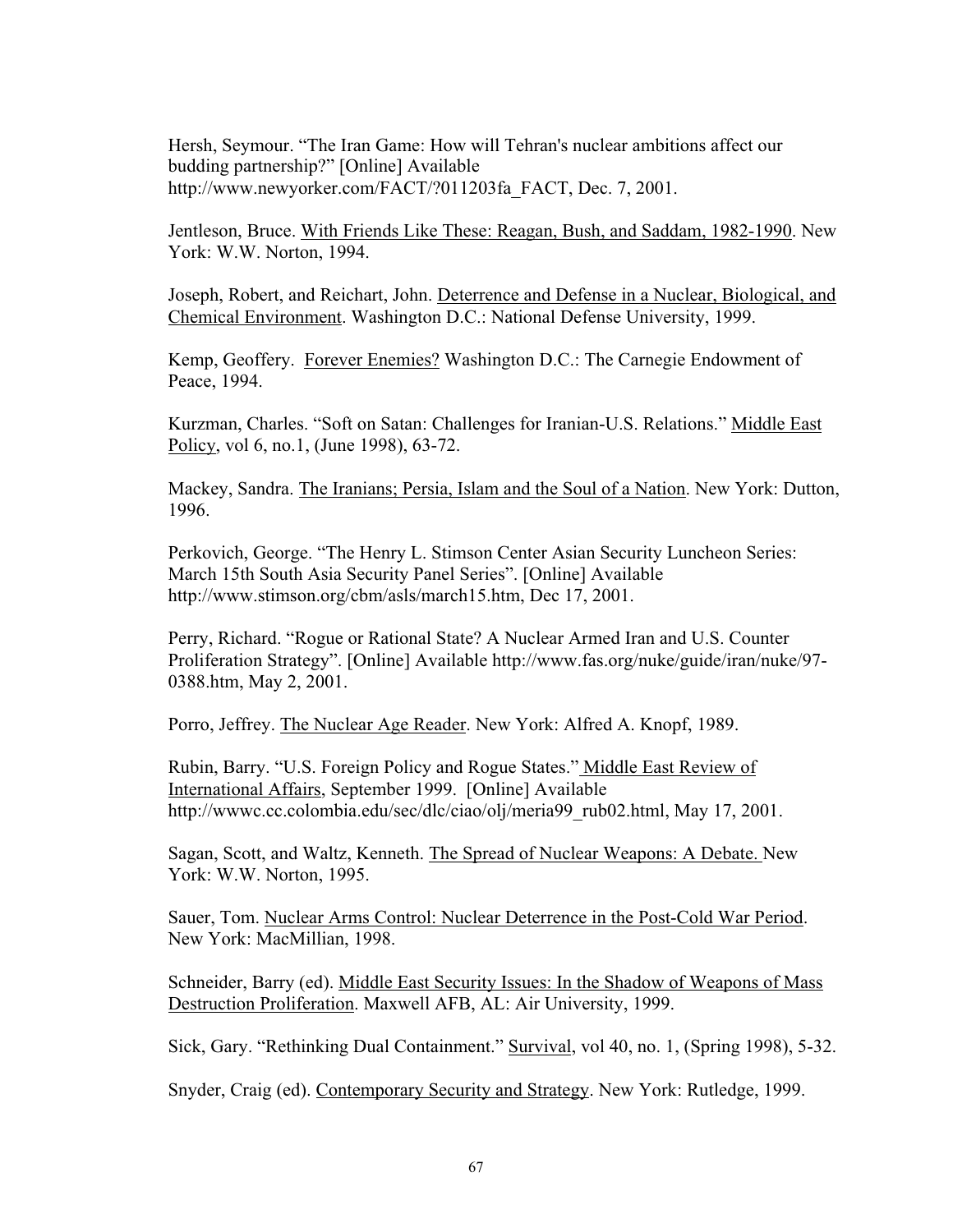Spector, Leonard. Going Nuclear. Cambridge: Ballinger, 1987.

Timmerman, Kenneth. "Iran's Nuclear Menace." The New Republic, (April 24, 1995), 17-23.

United States. Energy Information Administration. "Country Estimate: Iran", February 2000. [Online] Available http://www.eia.doe.gov/emeu/cabs/iranfull.html, December, 2 2001.

United States. Office of the Secretary of Defense. Proliferation: Threat and Response. Washington D.C.: U.S. Government Printing Office, January 2001.

Waxman, Dov, "The Islamic Republic of Iran: Between Revolution and Realpolitik". Research Institute for the Study of Conflict and Terrorism: Conflict Studies, 308; Leamington, 1998.

Yaphe, Judith, and Schake, Kori. "Strategic Implications of a Nuclear Armed Iran". (Unpublished Manuscript) National Defense University, 2000.

Zunes, Stephen. "Iran: Time for Détente." Foreign Policy, vol 4, no. 28, (November 1999), 1-4.